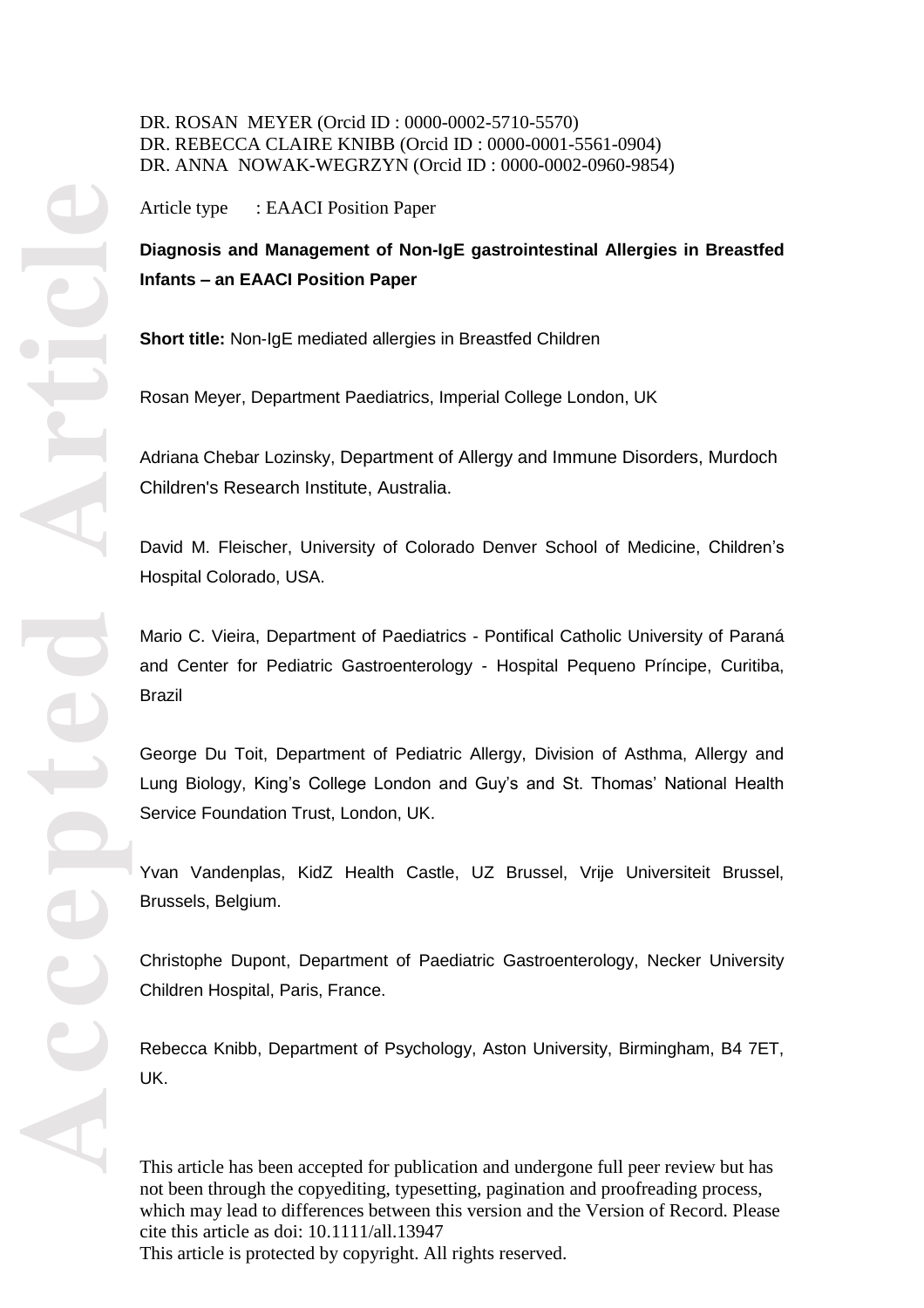University, Aydin, Turkey .

Ozlem Cavkaytar, Department of Pediatric Allergy and Immunology, Istanbul Medeniyet University, Medical Faculty, Goztepe Training and Research Hospital, Istanbul, Turkey

Anna Nowak -Wegrzyn, Icahn School of Medicine at Mount Sinai, Jaffe Food Allergy Institute .

Neil Shah, Department Gastroenterology, Great Ormond Street Hospital London, UK

Carina Venter, University of Colorado Denver School of Medicine Children's Hospital Colorado, USA .

**Corresponding Author:** Rosan Meyer, Department Paediatrics, Imperial College London, UK, r.meyer@imperial.ac.uk. +44 7801962558, fax +44 207 904 5782

#### **Abstract:**

Pinar Uysal, Department of Allergy and Clinical Immunology, Adnan Menderes<br>
Diniversity, Aydn, Turkey.<br>
Medeniyet University, Aydn, Turkey.<br>
Medeniyet University, Aydn, Turkey.<br>
Medeniyet University, Medical Faculty, Gozte It is well -established that food proteins, such as egg, soya, cow's milk, and wheat, are detectable in breast milk for many hours or days after ingestion. Exposure to these proteins is important to the process of developing tolerance but can also sometimes elicit IgE -mediated and non -IgE mediated allergic symptoms in breastfed infants. Non -IgE mediated allergy, outside of food protein -induced allergic proctocolitis and eosinophilic oesophagitis, is not well understood, leading to variations in the diagnosis and management thereof. A primary objective of the European Academy for Allergy and Clinical Immunology is to support breastfeeding in all infants, including those with food allergies. A Task Force was established, to explore the clinical spectrum of non -IgE mediated allergies, and part of its objectives was to establish diagnosis and management of non -IgE mediated allergies in breastfed infants. Eight questions were formulated using the Patient, Intervention, Comparison, Outcome (PICO ) system and Scottish Intercollegiate Guideline Network (SIGN) criteria for data inclusion, and consensus was achieved on practice points through the Delphi method. This publication aims to provide a comprehensive overview on this topic with practice points for healthcare professionals.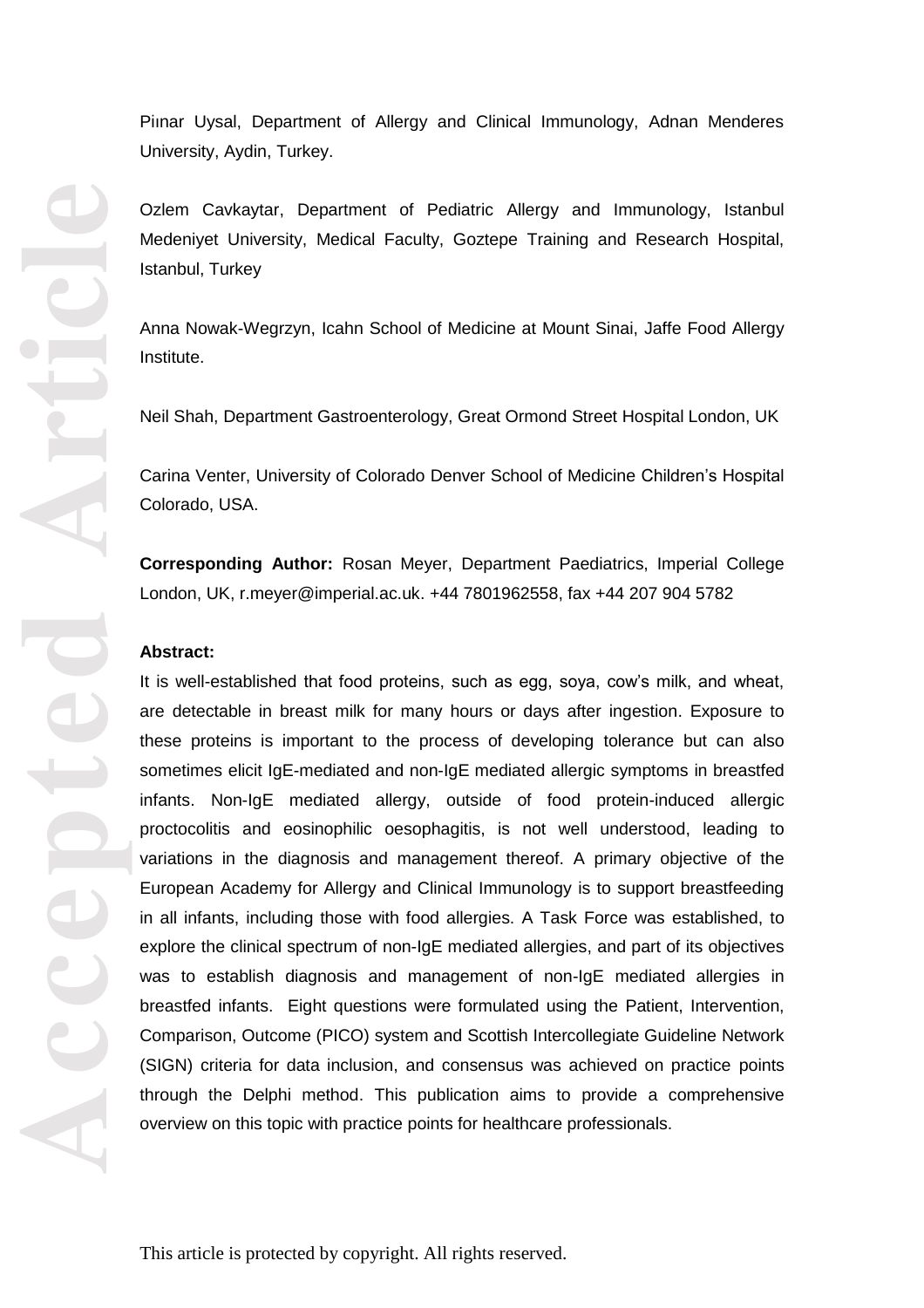**Key Words:** breastfed children, diagnosis of non -IgE mediated allergy, food allergy, maternal elimination, non -IgE mediated allergy .

| <b>Abbreviations:</b> |                                                          |  |  |
|-----------------------|----------------------------------------------------------|--|--|
| AAF                   | - Amino Acid Formula                                     |  |  |
| <b>ENIGMA</b>         | - Exploring non-IgE mediated Allergy                     |  |  |
| <b>EAACI</b>          | - European Academy of Allergy and Clinical Immunology    |  |  |
| <b>ESPGHAN</b>        | - European Society for Paediatric Gastroenterology       |  |  |
| Hepatology            |                                                          |  |  |
|                       | and Nutrition                                            |  |  |
| <b>FA</b>             | - Food Allergy                                           |  |  |
| <b>GORD</b>           | - Gastro-oesophageal reflux disease                      |  |  |
| <b>HCP</b>            | - Healthcare Professional                                |  |  |
| hpf                   | - high power field                                       |  |  |
| <b>FPIES</b>          | - Food protein-induced enterocolitis syndrome            |  |  |
| <b>FPE</b>            | - Food protein-induced enteropathy                       |  |  |
| <b>FPIAP</b>          | - Food protein-induced allergic proctocolitis            |  |  |
| <b>EHF</b>            | - Extensively Hydrolysed Formula                         |  |  |
| EoE                   | - Eosinophilic Oesophagitis                              |  |  |
| <b>EGID</b>           | - Eosinophilic gastrointestinal disorders                |  |  |
| FAP                   | - Functional abdominal pain                              |  |  |
| <b>HRQL</b>           | - Health Related Quality of Life                         |  |  |
| <b>ICTP</b>           | - I C-terminal propeptide                                |  |  |
| IgE                   | - Immunoglobulin E                                       |  |  |
| <b>NASPGHAN</b>       | - North American Society for Paediatric Gastroenterology |  |  |
|                       | <b>Hepatology and Nutrition</b>                          |  |  |
| <b>OFC</b>            | - Oral Food Challenge                                    |  |  |
| <b>PICO</b>           | - Patient, Intervention, Comparison, Outcome             |  |  |
| QoL                   | - QoL                                                    |  |  |
| <b>SIGN</b>           | - Scottish Intercollegiate Guidelines Network            |  |  |
| <b>RCT</b>            | - Randomised Controlled Trial                            |  |  |
| <b>SIGN</b>           | - Scottish Intercollegiate Guideline Network             |  |  |

# Definitions:

Dietary elimination: is the strict elimination of food allergens from the breast -feeding mother and in an infant that has commenced on complementary foods Oral food challenge (OFC): physician supervised introduction of allergens Home re -introduction: is unsupervised exposure to allergens.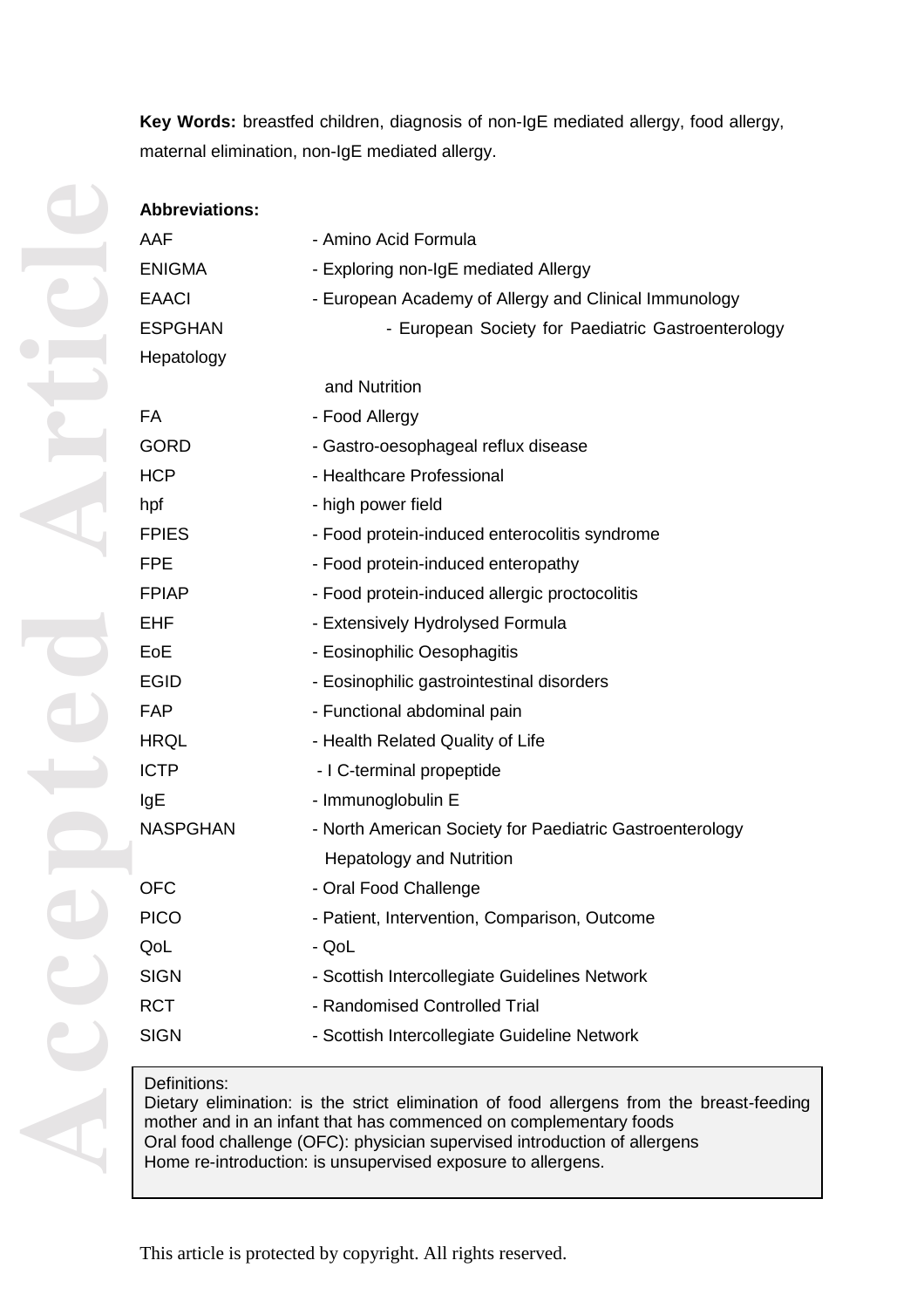## **Three Highlights**

- 1. Breastmilk is the best source of nutrition for infants with non -IgE mediated gastrointestinal food allergies and should be supported by healthcare professionals.
- 2. The cornerstone for the diagnosis of non -IgE mediated food allergies in the breastfed infant remains the elimination of foods from the maternal diet for 2 - 4 weeks with symptom improvement/resolution, followed by reintroduction with symptom deterioration.
- 3. Unnecessary elimination of food allergens may adversely impact the nutritional status of the breastfeeding mother.
- 4. Healthcare professionals should be aware of the added burden and impact on Quality of Life of adhering to an elimination diet for mother.

# **1. Introduction**

Food allergy describes adverse reactions to food with an immunological mechanism and encompasses both immunoglogulin E (IgE) and non -IgE mediated allergies.(8) Signs of IgE -mediated allergies typically develop soon after exposure and are usually evident within one to two hours after consumption of the allergen. In contrast, signs of non -IgE mediated food allergies typically occur several hours later and even up to several days after exposure. Although atopic dermatitis can present as delayed immune response to food, this review will only focus on the gastrointestinal manifestations of non -IgE mediated allergies that are experienced by breastfed children. Non -IgE gastrointestinal symptoms are typically chronic and occur as a result of repeat exposure to the food allergen, examples include gastro - oesophageal reflux and vomiting, abdominal pain, altered stool habit (with and without blood ) and with faltering growth (Table 1 ) .(9)

Table 1: Possible gastrointestinal symptom/signs for non -IgE mediated Allergies and consequences progression over time

| $<$ Day 1             | Day 1-3               | $>$ Day 3                    |
|-----------------------|-----------------------|------------------------------|
| Acute vomiting        | Intermittent vomiting | Faltering growth             |
| Acute abdominal       | Diarrhoea             | Ongoing abdominal discomfort |
| discomfort which may  | Abdominal discomfort  | Ongoing abdominal bloating   |
| present with          | Blood in stool        | Ongoing diarrhoea            |
| persistent crying and | Abdominal bloating    | Constipation                 |
| unsettled behaviour   |                       | Hypoalbuminaemia             |
|                       |                       | Iron deficiency anaemia      |
|                       |                       | Blood in stool               |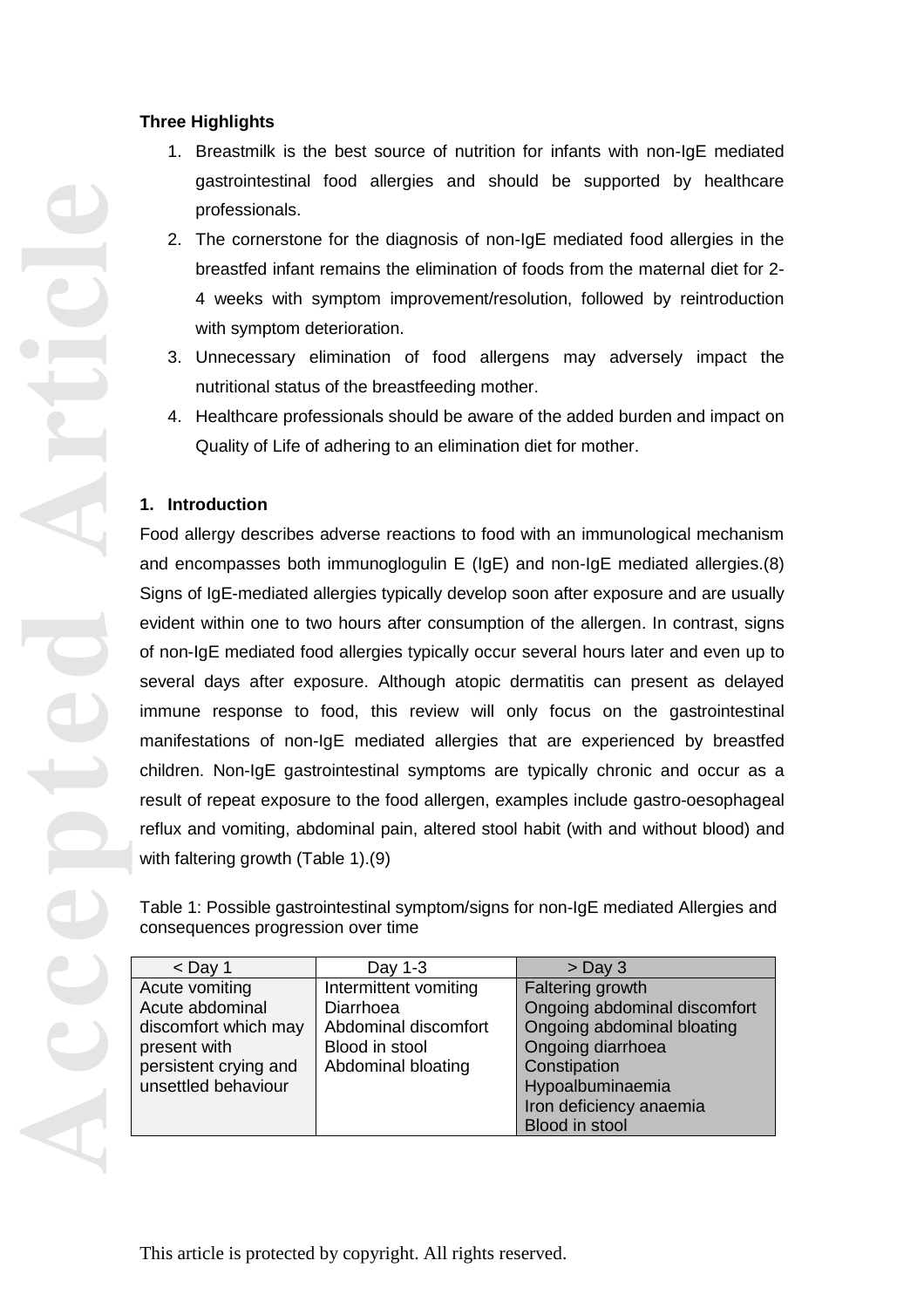The prevalence of challenge-proven non-IgE mediated allergies to cow's milk protein, according to the EuroPrevall study was low at around 1%. In the UK birth cohort of this study , the cumulative incidence to all allergens was 2.4% (cow's milk 1.7%) .(10, 11) However, concerns have been expressed about selection bias with EuroPrevall study, as referral into that study would depend on level of awareness of clinical signs of gastrointestinal food allergy.(12) However, the true prevalence of non -IgE mediated allergy is thought to be higher, (12) as it is frequently misdiagnosed/not recognised as these symptoms commonly occur during early infancy and in breastfed infants.(13-15) Food proteins, such as cow's milk, egg, soya, and wheat, are detectable in breast milk for many hours or days after ingestion and, whilst tolerated by most infants, may sometimes elicit non -IgE mediated allergic symptoms.(16 -22) In a prospectively recruited cohort of breastfed children from 1988 , 0.5% of the 2.2% children diagnosed with an IgE -mediated cow's milk allergy (CMA) presented whilst being exclusively breastfed .(23) Limited data exist outside of CMA as studies were retrospective and/or observational. (13, 24) A primary objective of the European Academy for Allergy and Clinical Immunology (25) is to support breastfeeding in all infants, including those with food allergies and to ensure that healthcare professionals reinforce the importance of breastfeeding, in line with the World Health Organisation Guidelines and also avoid the negative psychological effects of an elimination diets .(6) As no specific guidance for breastfed infants with non -IgE mediated allergies and the mother on an elimination diet exists, this Task Force aimed to establish the prevalence and clinical presentation, answer the most commonly asked clinical questions (Table 2), highlight the impact on quality of life for the mother and family and to provide practical consensus -based management suggestions centred on the limited published data.

#### **2. Methodology**

The Task Force on non -IgE mediated allergy (ENIGMA = **E**xploring **N**on -IgE **M**ediated **A**llergy) consists of EAACI experts in paediatric gastroenterology, allergy, dietetics and psychology from Europe, United States of America, Turkey and Brazil. At the first meeting in June 2016, the PICO (Patient, Intervention, Comparison/Intervention and Outcome) system was used to generate questions in regards to the topic, to enable focus on outstanding clinical question pertaining non - IgE mediated allergies in breastfed infants. These questions were debated/amended and approved following this meeting and are summarised in Table 2.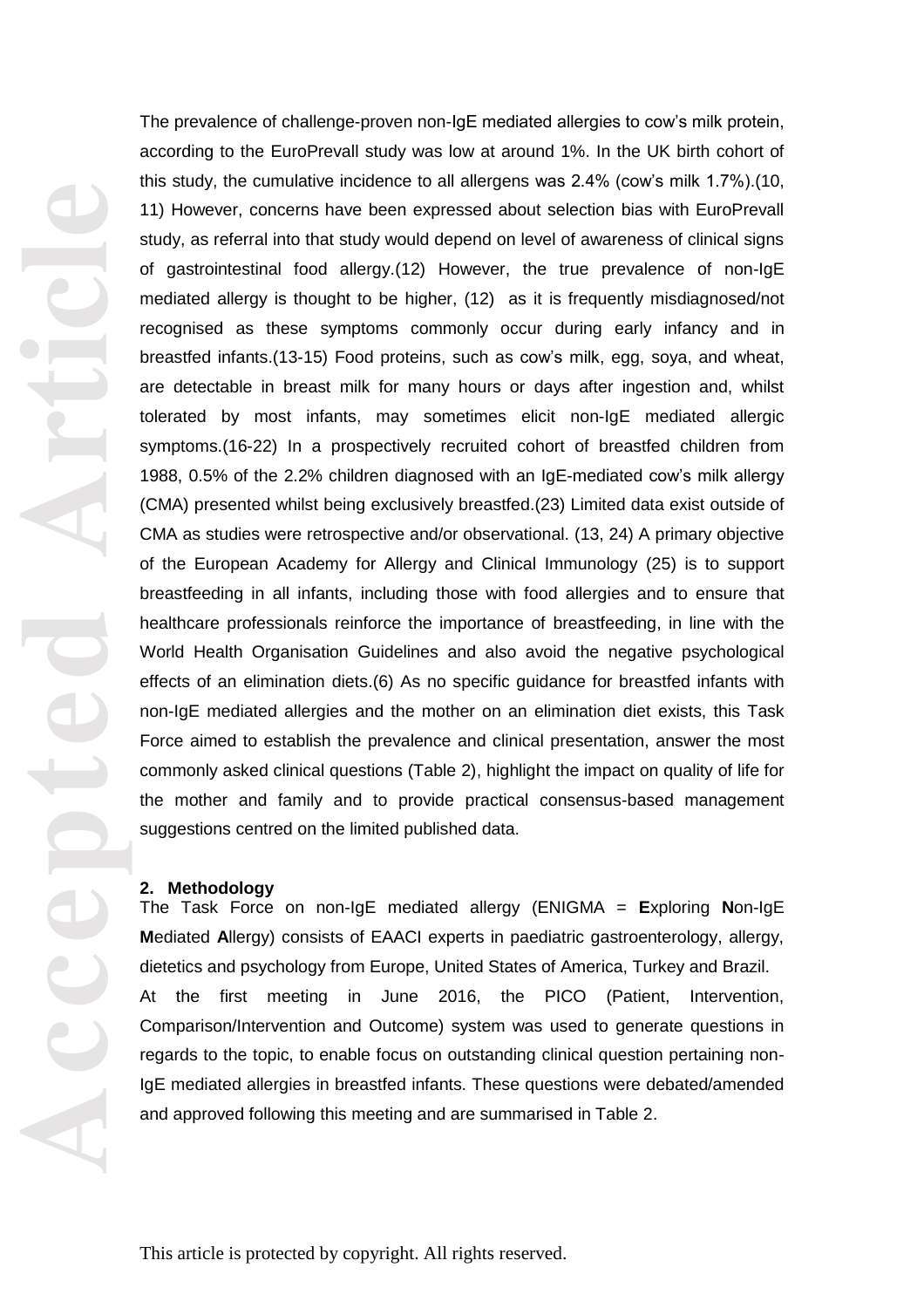#### Table 2. PICO questions related to non -IgE mediated allergies in breastfed infants

- 1. How do you diagnose non -IgE mediated food allergies in breastfed infants?
- 2. Does allergic GORD improve with dietary elimination in breastfed infants?
- 3. Does constipation improve with dietary elimination in breastfed infants?
- 4. Does colic improve with dietary elimination in breastfed infants?

5. Can Food Protein Induced Enterocolitis Syndrome (2) reactions occur whilst infant is being breastfed and is dietary elimination required?

6. Does allergic proctocolitis improve with dietary elimination in breastfed infants?

7. Does allergic enteropathy improve with dietary elimination in breastfed infants?

8. Does EoE/ EGID improve on an elimination diet in breastfed infants?

9. What is the nutritional status of mothers on an elimination diet of a breastfed child with non -IgE mediated allergies?

10. How to reintroduce/ challenge food allergens in breastfed children with non -IgE mediated allergies?

11. What is the quality of life of mothers on an elimination diet for breastfed infants with non -IgE mediated allergies?

#### *Literature review, grading of the evidence and strategy*

Two members of the Task Force independently performed a systematic literature search using PubMed, Cochrane and EMBASE databases using the inclusion criteria below and search terms outlined in Table 3. The two literature searches were compared, duplicates eliminated, and articles were assessed for suitability. In addition, the Snowball method was used to obtain further relevant publications from articles already sourced through the search.

Inclusion criteria:

- 1. Published between 1990 and May 2018 .
- 2. Study population consisting of breastfed children with diagnosis of non -IgE gastrointestinal food allergies.
- 3. Full text articles in English
- 4. Population studies and case reports

### Table 3 – Search Terms

Non-IgE mediated allergy/Food Hypersensitivity/Allergy/Delayed AND gastrointestinal tract AND children AND breast milk/feeding

- Breastfeeding/breast milk AND non-IgE mediated allergy/Food Allergy/Food Hypersensitivity AND children

- Proctocolitis AND breastfeeding/breast milk AND allergy/non -IgE mediated

allergies/Food Hypersensitivity<br>- Enteropathy AND breastfeeding/breast milk AND allergy/non-IgE mediated allergies/Food Hypersensitivity<br>- Dysmotility AND allergy/non-IgE mediated allergies/Food Hypersensitivity

AND breast feeding/milk

- Colic AND allergy/non-IgE mediated allergies/Food Hypersensitivity AND breast feeding/milk

- Eosinophilic oesophagitis (EoE) AND allergy/non -IgE mediated allergies/Food Hypersensitivity

- Reflux/Gastro-oesophageal reflux disease (GORD) AND allergy/non -IgE mediated allergies/Food Hypersensitivity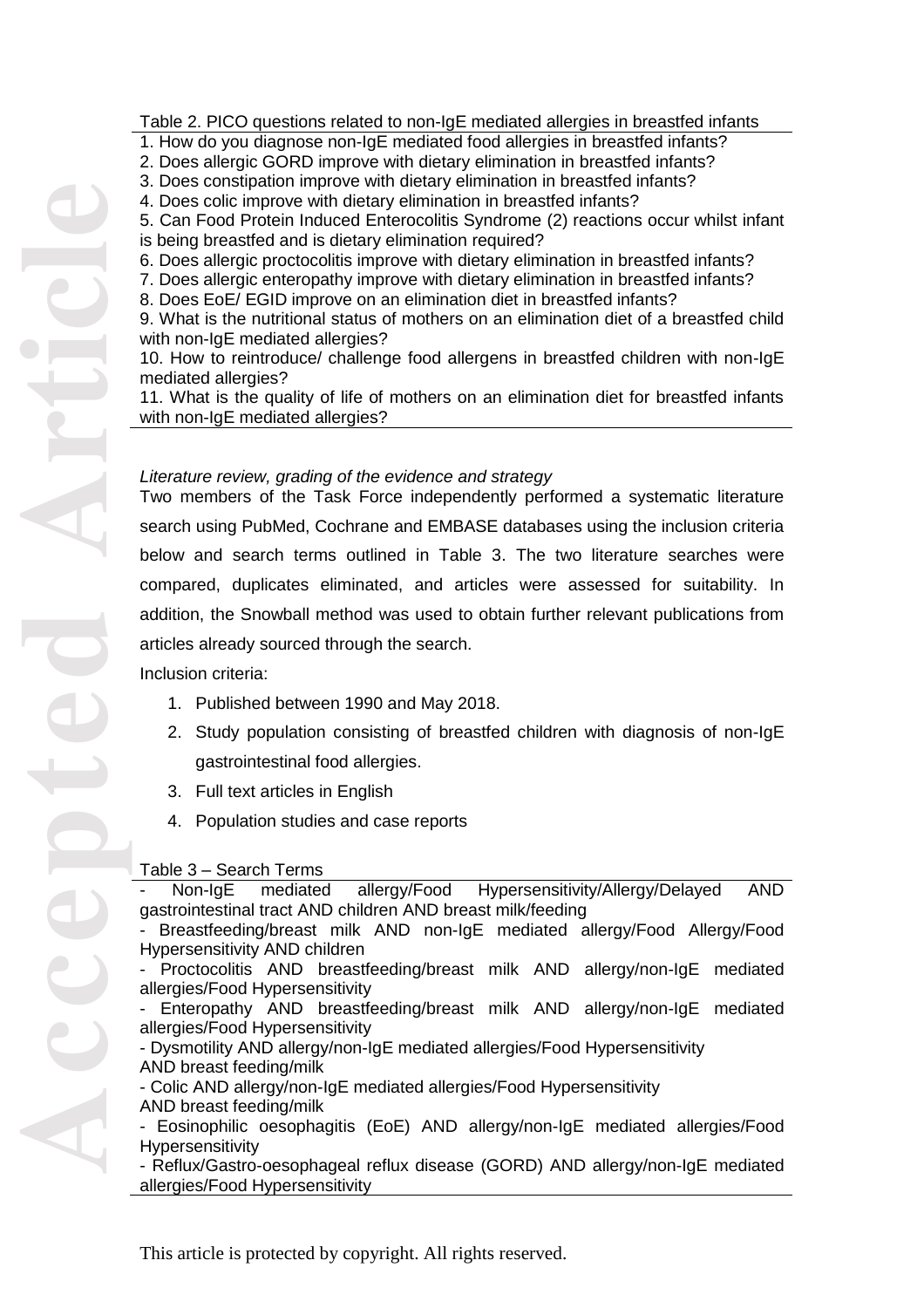- Food protein-induced enterocolitis syndrome (2) AND breastfeeding/breast milk AND allergy/non -IgE mediated allergies/Food Hypersensitivity
- Maternal elimination AND allergy/non -IgE mediated allergies/Food Hypersensitivity AND breast feeding/breast milk
- Nutritional status AND non-IgE mediated allergies AND elimination diet AND breastfeeding/breast milk
- Quality of Life AND allergy/non -IgE mediated allergies/Food Hypersensitivity AND breastfeeding/breast milk

The levels and quality of evidence of the included articles were assessed using the Scottish Intercollegiate Guidelines Network (SIGN) grading system (Table 4). Grades of recommendation for each section were based on the SIGN grading system of the literature, and the Delphi method was used for reaching consensus on practical recommendations where insufficient data were available to provide guidance. We aimed to reach at least 80% agreement among task force members on the practice points and where this was not achieved, the practice point was amended until this level of agreement was achieved.

## Table 4: Grades of Recommendation

| Grades | <b>Description</b>                                                                                                                                                                                                                                                                                                                  |
|--------|-------------------------------------------------------------------------------------------------------------------------------------------------------------------------------------------------------------------------------------------------------------------------------------------------------------------------------------|
| A      | At least one meta-analysis, systematic review, or RCT rated as<br>1++ and directly applicable to the target population or a<br>systematic review of RCTs or a body of evidence consisting<br>principally of studies rated as $1 +$ directly applicable to the target<br>population and demonstrating overall consistency of results |
| B      | A body of evidence including studies rated as $2 + +$ directly<br>applicable to the target population and demonstrating overall<br>consistency of results or extrapolated evidence from studies rated<br>as $1 + 0$ or $1 +$                                                                                                        |
|        | A body of evidence including studies rated as $2 +$ directly<br>applicable to the target population and demonstrating overall<br>consistency of results or extrapolated evidence from studies rated<br>$as 2 + +$                                                                                                                   |
| D      | Evidence level 3 or 4 or extrapolated evidence from studies rated<br>as $2 +$                                                                                                                                                                                                                                                       |

### **3. How to diagnos e non -IgE food allergy in breastfed infants?**

There are many diseases that fall under the umbrella term of non -IgE mediated gastrointestinal food allergies, including FPIES, E oE, Food Protein Induced Allergic Proctocolitis, Food Protein Induced Allergic Enteropathy and Food Protein Induced Dysmotility disorders (GORD and constipation). The diagnosis of non -IgE mediated gastrointestinal disease is a clinical challenge. Whilst each disease has unique symptoms and signs, these may overlap and vary in severity. It is also not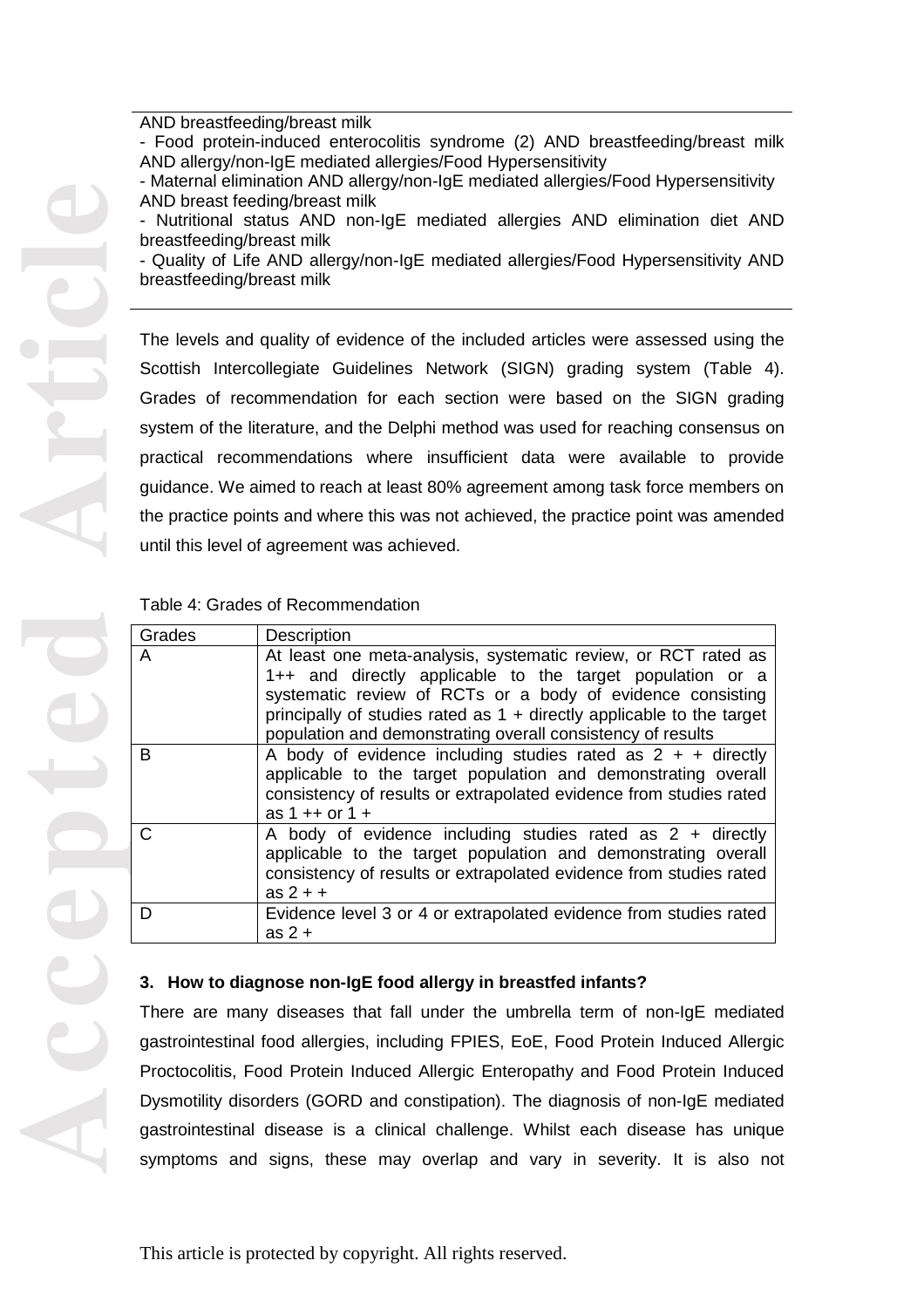**Accepted Article**

uncommon for more than one organ system to be involved (Table 5). (9, 26) Non -IgE mediated food protein related gastrointestinal conditions usually present at a young age and often whilst the infant is breastfed. Further complicating the diagnosis of non -IgE mediated food allergy is that symptoms such as altered bowel habit, reflux, constipation and colic may occur in more than half of otherwise healthy infants. (27) Clinicians who adopt a single organ approach may therefore risk missing the possibility of a unifying cause such as non -IgE mediated food allergies.(28) Table 5 lists the many other pathologies that need to be considered in the differential diagnosis of non -IgE mediated food allergy.

A limited series of studies have assessed the role of skin prick testing, patch testing, serum IgE measurement and faecal inflammatory marker test s for the diagnosis of non -IgE mediated food allergy . (29, 30) Although IgG and IgG4 measurement has been trialled in mainly adult studies, there is no robust evidence that this, or any other biomarker shows clinical validity for the diagnosis of non -IgE mediated food allergy in childhood. Consensus documents guiding clinical practice have consistently highlighted the need for taking an allergy -focused history and use this to guide the elimination diet.(31) Where a cessation or reduction in symptoms is noted,(15) then reintroduction or supervised oral food challenge (OFC) of the allergen is required to secure the correct diagnosis and need for ongoing exclusion.(6) The length of a diagnostic elimination diet in non -IgE mediated food allergies varies according to guidelines , but is usually between 2 to 4 weeks. Lozinsky et al.(32) found that the majority of children with non -IgE mediated allergy had improvement of symptoms within 4 weeks ; however , data were mainly based on non -breastfed children.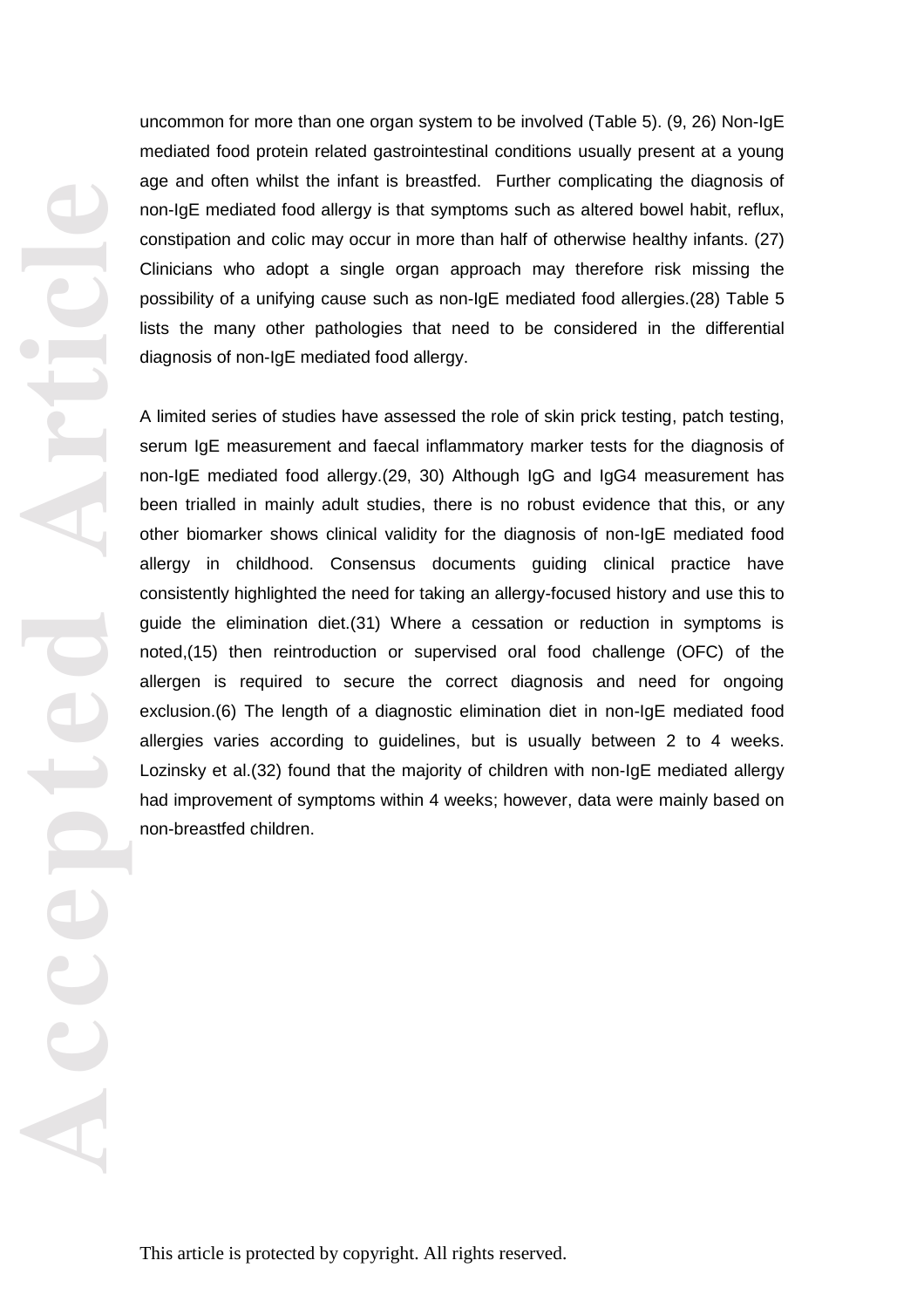Table 5: Characteristic non -IgE mediated food allergy disease presenting amongst breastfed infants.(26)

| Non-IgE<br>mediated<br>Food<br><b>Allergy</b>                       | <b>Cardinal</b><br>symptom                                                                                                                        | <b>Additional</b><br>symptoms                                                                                                | <b>Common</b><br>food<br>allergen<br>triggers<br>(most<br>common<br>first) | <b>Differential</b><br>diagnoses                                                                                                                                                                                                |
|---------------------------------------------------------------------|---------------------------------------------------------------------------------------------------------------------------------------------------|------------------------------------------------------------------------------------------------------------------------------|----------------------------------------------------------------------------|---------------------------------------------------------------------------------------------------------------------------------------------------------------------------------------------------------------------------------|
| <b>FPIES</b>                                                        | <b>Acute FPIES:</b><br>Vomiting 1-4<br>hours after<br>ingestion<br>Chronic FPIES:<br>intermittent but<br>progressive<br>vomiting and<br>diarrhoea | <b>Acute FPIES:</b><br>pallor, lethargy,<br>hypovolemia,<br>hypotension,<br>diarrhoea<br>Chronic FPIES:<br>faltering growth. | Cow's milk,<br>soya, rice,<br>oat, wheat,<br>meat, fish                    | Gastro-oesophageal<br>reflux disease,<br>sepsis, inborn errors<br>of metabolism, pyloric<br>stenosis, malrotation,<br>intussusception,<br>gastroenteritis with<br>vomiting.                                                     |
| Food<br>protein-<br>induced<br>allergic<br>proctocolitis<br>(FPIAP) | Blood in stool                                                                                                                                    | Occasional<br>loose<br>stools,<br>in the<br>mucous<br>stools,<br>painful<br>flatus,<br>anal<br>excoriation                   | milk<br>Cow's<br>and soya                                                  | Gastrointestinal<br>infections, fissures<br>Infantile polyp,<br>necrotising<br>enterocolitis,<br>Meckel's<br>diverticulum,<br>intussusception,<br>infantile inflammatory<br>bowel disease (rare).                               |
| Eosinophilic<br>Oesophagitis<br>(EoE)                               | Intermitted<br>vomiting,<br>abdominal<br>discomfort,<br>feeding difficulties                                                                      | Faltering growth                                                                                                             | Cow's<br>milk,<br>soya,<br>egg,<br>wheat                                   | Gastro-oesophageal<br>reflux of infancy,<br>infantile inflammatory<br>bowel disease.                                                                                                                                            |
| Food<br>protein-<br>induced<br>constipation                         | Straining with soft<br>stools                                                                                                                     | Faecal<br>impaction,<br>bloating,<br>abdominal pain                                                                          | Cow's<br>milk<br>and soya                                                  | Normal straining<br>associated with<br>infancy, idiopathic<br>constipation,<br>Hirschsprung's<br>Disease.                                                                                                                       |
| Food<br>protein-<br>induced<br><b>GORD</b>                          | Intermitted painful<br>vomiting/regurgita<br>tion                                                                                                 | Faltering<br>growth,<br>Feeding<br>difficulties<br>back-arching<br>with pain                                                 | Cow's<br>milk<br>and soya                                                  | Gastro-oesophageal<br>reflux<br>of<br>infancy,<br>acute gastroenteritis,<br>food poisoning.                                                                                                                                     |
| Food<br>protein-<br>induced<br>enteropathy<br>(FPE)                 | Failure to<br>thrive,<br>diarrhoea                                                                                                                | <b>Mucus</b><br>and,<br>bloating,<br>abdominal pain,<br>faltering growth,<br>hypoalbunaemia                                  | milk,<br>Cow's<br>soya,<br>egg<br>and wheat                                | Sepsis, congenital<br>disaccharide<br>malabsorbtion,<br>metabolic disorders,<br>chronic kidney<br>disease, neglect,<br>secondary lactose<br>intolerance, chronic<br>FPIES, autoimmune<br>enteropathies,<br>epithelial dysplasia |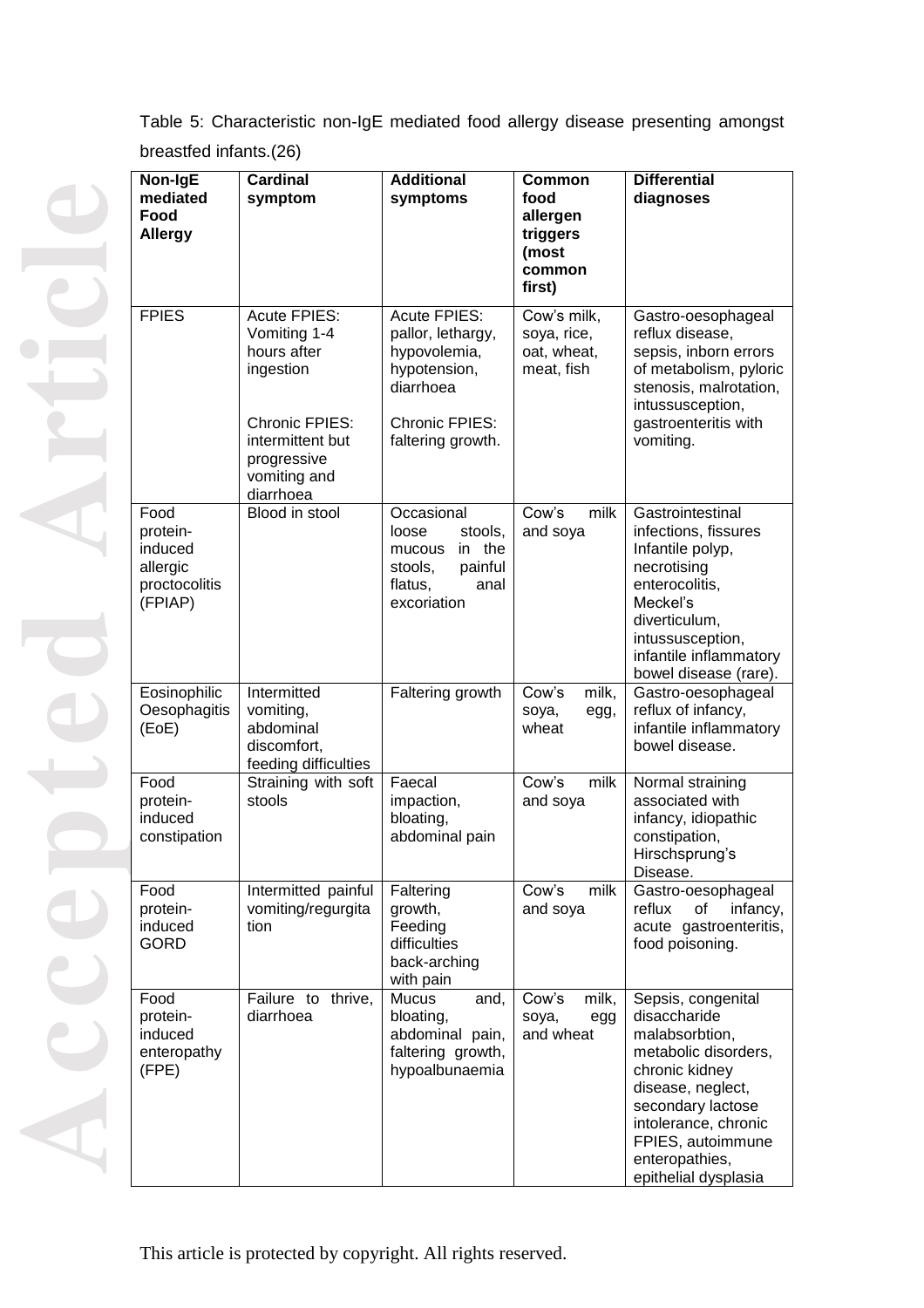|  |  | syndromes, cystic  |
|--|--|--------------------|
|  |  | fibrosis,          |
|  |  | immunodeficiencies |
|  |  | and/or chronic     |
|  |  | infection, coeliac |
|  |  | disease.           |
|  |  |                    |

The most commonly recognised causative food for non -IgE mediated allergies with gastrointestinal presentation is cow's milk , which can transfer through breast milk in the form of β-lactoglobulin (levels range from 0.9 -150 ug/L),(33) a protein that is unique to cow's milk .(9, 32). However , other allergens are capable of inducing non - IgE mediated food allergies through breast milk, such as soya, wheat and egg ,(19, 34) and should be considered within the history -taking and diagnostic work -up.(20)

Biomarkers have performed poorly across the spectrum of non -IgE mediated allergies. The use of atopy patch testing has been proposed to determine 'delayed sensitisation', (35) however, the latter test has yielded conflicting results .(36) A trial on 25 patients with FPIES determined a sensitivity of only 11.8% and specificity 85.7% , yielding a positive predictive value of 40% and negative predictive value of 54.5%.(37) Lucareli et al.(7) found that atopy patch tests were positive for cow's milk in 50%, soy in 28%, egg in 21%, rice in 14%, and wheat in 7% for FPIES breastfed infants. The atopy patch test has also shown inconsistency in predicting when tolerance has been achieved in non-IgE CMA.(38, 39) Consequently, international guidelines do not recommend patch testing as a routin e test for the diagnosis of non - IgE mediated allergies.(6, 40)

Similarly IgG and IgG4 testing have little established clinical validity and their use should be considered only in research studies,(41) alongside tests of gastrointestinal permeability and mucosal inflammatory markers.(42, 43) Although not specific, low albumin may support a diagnosis of enteropathy or chronic FPIES (see definition in section 7) ,(1) and in some cases faecal calprotectin may be considered to rule out very early -onset inflammatory bowel disease. However, values need to be carefully interpreted as healthy young babies have higher calprotectin levels than older children.(42, 43) Faecal occult blood test is also a non -specific marker and unreliable in both the diagnosis and resolution of symptoms in non -IgE mediated allergies. (44)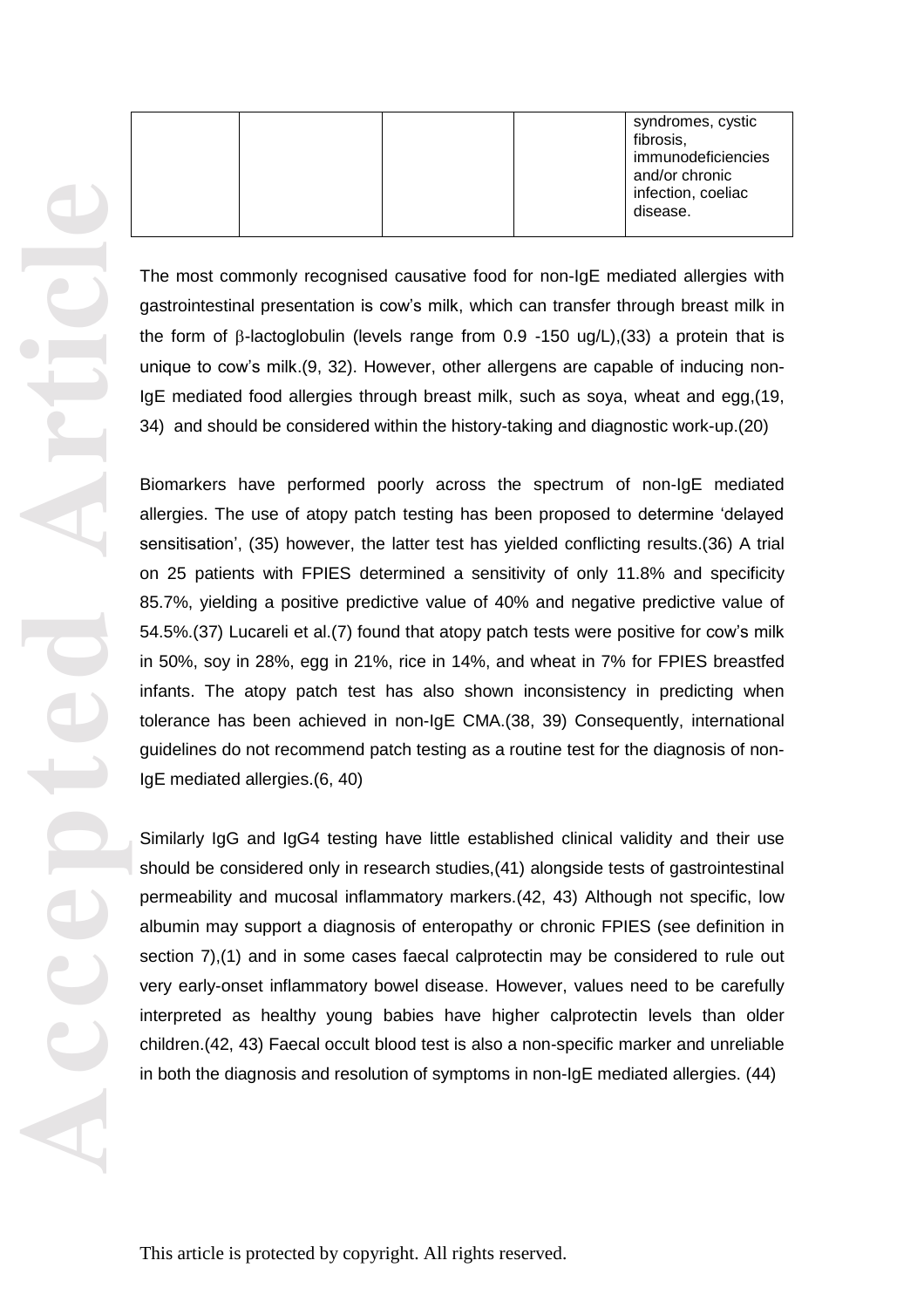**Accepted Article**

The absence of specific IgE is an expected characteristic feature of non -IgE mediated food allergies ; however , some children may present with overlapping disease and allergic co -morbidities associated with IgE sensitisation (i.e. atopic dermatitis).(9, 45) This has been reported in FPIES, EoE and other recognised non - IgE mediated conditions (i.e. FPE, food protein -induced GORD, FPIAP ) , with sensitisation in publications ranging between 10% to 30% based on specific IgE and skin prick testing .(9, 32) There is, however , paucity of data on IgE sensitisation specifically in the non -IgE mediated breastfed cohort. Therefore, the decision to perform targeted IgE/SPT should be based on an allergy -focused history, and the presence of immediate -onset allergic symptoms,(9, 45) but the interpretation of results requires careful consideration and may require OFCs .

Outside of EoE , endoscopy is commonly reported in research related to the diagnoses of various non -IgE mediated allergic conditions. However, this procedure can be technically difficult at such a young age, requires full anaesthesia , and outside of EoE , the interpretation of results can be challenging.(46) Recto sigmoidoscopy has been used to evaluate the diagnosis of FPIAP amongst breastfed infants with suspected non -IgE mediated CMA, with eosinophilic infiltration supporting the diagnosis ; however , this procedure is unlikely to change the current practice of elimination followed by re -introduction.(47 -49) In clinical practice, endoscopy should therefore only be performed when there is a strong suspicion of an alternative diagnosis (autoimmune enteropathy, tufting enteropathy, microvillus inclusion disease, congenital disaccharides deficiencies) or unremitting symptoms (i.e. vomiting and/or diarrhoea) .(50)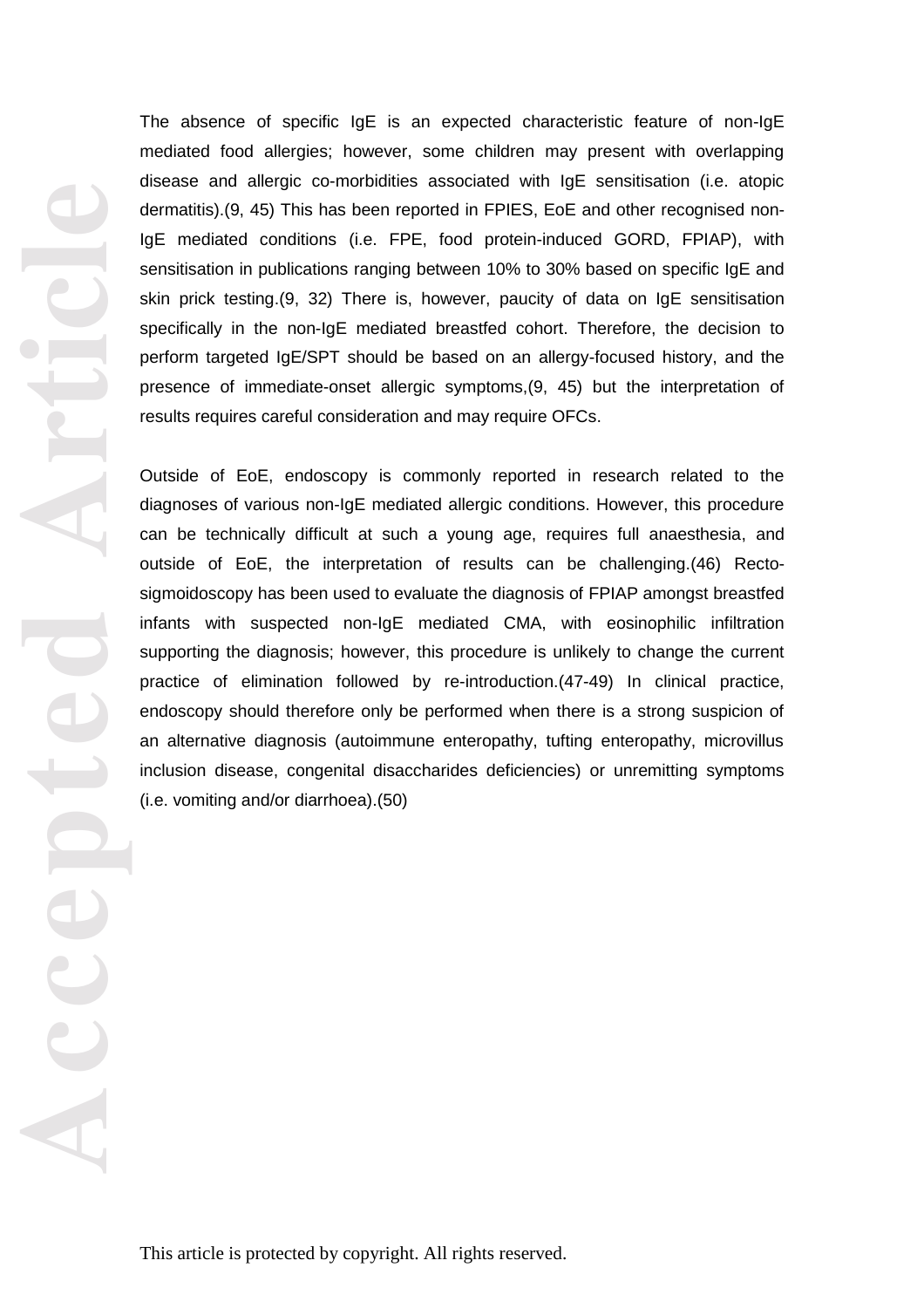## *Practice Points - GRADE C Recommendation*

- Non-IgE mediated food allergies are diagnosed according to an allergy-focused history and symptom recognition as there is a conspicuous lack of validated biomarkers. *(91.67% Agreement)*
- The absence of specific IgE is an expected characteristic feature of non-IgE mediated food allergies in children, and random IgE testing to foods in those with no reported immediate-onset symptoms and/or atopic dermatitis is not recommended. *(81.82% Agreement)*
- The cornerstone for diagnosis remains a maternal elimination diet for 2-4 weeks with symptom improvement/resolution of the presenting symptoms, followed by reintroduction with symptom deterioration, unless convincing history of FPIES or severe associated symptom are present when reintroduction would not occur [see International Consensus Guidelines (1)]. *(91.67% Agreement)*
- **•** The diagnostic elimination diet should ideally be implemented with the support of a registered dietitian/nutritionist or suitably qualified HCP. *(83.33%* Societies of Paediatric Gastroenterology, Hepatology, Hepatology and Nutrition (Nutrition (Nutrition (Nutrition (Nutrition (Nutrition (Nutrition (Nutrition (Nutrition (Nutrition (Nutrition (Nutrition (Nutrition (Nutrition *Agreement)*
- When reintroduction of suspect foods into the maternal diet gives ambiguous results, reintroduction into the child's diet is recommended when complementary feeding has started. *(91.67% Agreement)* complementary feeding has started. *(91.67% Agreement)*
- that affect daily functioning and/or complications; iii) refractory GORD: GORD, not responding to optimal treatment after eight weeks. For a non-IgE mediated allergy in a breastfed child to be considered as the cause of GORD (not GOR), the infant  $\sim$  should have symptom resolution following a maternal elimination following a maternal elimination diet with re- Cow's milk is the most common allergen, but evidence shows that other allergenic food proteins including egg, soy and wheat can also be transferred through breast milk and should therefore also be considered as possible allergens. *(91.67% Agreement)*
- occurrence on reintroduction. However, it can be challenging to distinguish between GORD and GOR, as "troublesome symptoms" remains a definition open for interpretation, particularly infants; where  $\alpha$  is troubles infants; where  $\alpha$  is troubles or one parameters or one parameters or one parameters  $\alpha$  Endoscopy with biopsies is of limited routine use and should be restricted to cases that do not resolve with dietary elimination and when differential diagnoses are considered. *(100% Agreement)*
- care giver might be considered normal for another. There is very limited evidence on the incidence and severity of GORD in breastfed Recto-sigmoidoscopy is easier to perform and well tolerated by infants without sedation but may not change the dietary management. *(83.33% Agreement)*
- infants, and it is estimated that about 25% of infants  $\frac{1}{2}$  of  $\frac{1}{2}$  infants (bottle-fed)  $s_0$  troubles on transmitted as sociation. (5) the association between  $s_0$ allergy in both breast and green becomed inflant breast and, the empty demiants is property to the finance of  $\frac{1}{2}$  $\frac{1}{\sqrt{2}}$  different to establish to establish to the projection, so more data because  $\frac{1}{\sqrt{2}}$  $\frac{1}{\sqrt{2}}$  commonwealth  $\frac{1}{\sqrt{2}}$  for literature search.(54-59) The literature search  $\frac{1}{\sqrt{2}}$  the literature search  $\frac{1}{\sqrt{2}}$  for literature search. • IgE testing may be considered in breastfed infants with symptoms associated with IgE mediated allergies, co-morbid presentations such as atopic dermatitis and after a long period (at discretion of physician) of avoidance before home reintroduction. *(90.91% Agreement)*
- **•** Consider specific IgE testing of children with FPIES to their trigger food because comorbid IgE mediated sensitisation to triggers, such as cow's milk, can infer a greater chance of persistent disease. *(100% Agreement)*

**Accepted Article**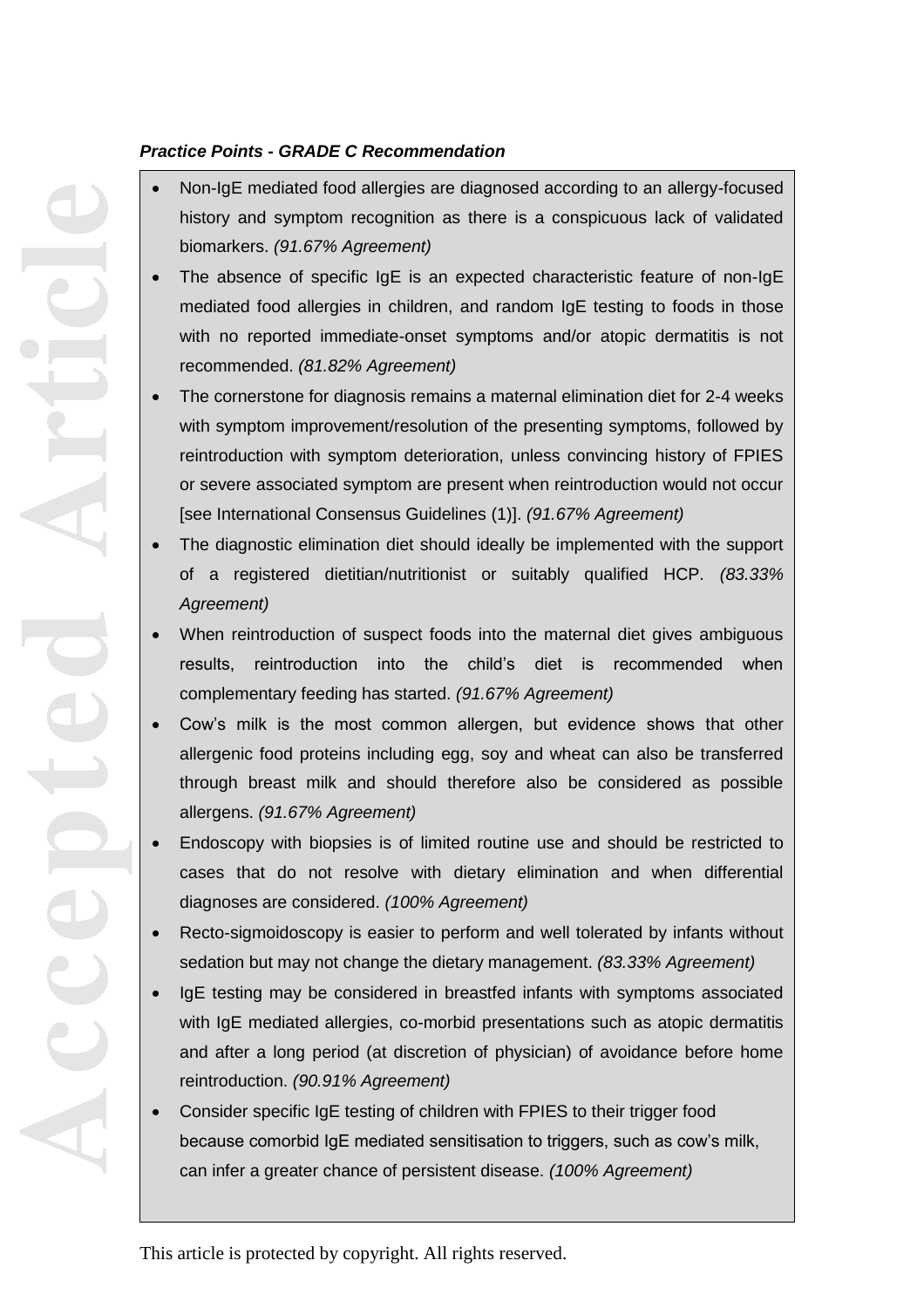**Accepted Article**

improve GORD in exclusively breastfed infants, it is known that cow's milk protein and other food allergens transfer through breastmilk . Therefore , non -IgE mediated food allergy should be considered in the diagnosis of infants presenting with persistent reflux and irritability, in particular if associated with other atopic presentations (e.g., atopic eczema). It is important to follow conventional treatment guidelines by ESPGHAN/NASPGHAN for GORD and only consider food allergy if symptoms do not improve .(51) If there is clinical improvement after antigen elimination and subsequent relapse upon reintroduction, the diagnosis of food induced GORD is established (if EoE is suspected an endoscopy is recommended – discussed further under section 10 ). Early recognition and adequate management are crucial to prevent nutritional sequelae and/or feeding difficulties.(62, 63)

## *Practice Points – GRADE D Recommendation*

- No data are available on GORD as a single manifestation of food allergy in exclusively breastfed infants. *(91.1% Agreement)*
- Follow current guidelines for standard treatment of GORD and consider food allergy if conventional treatment does not yield symptom improvement. *(81.82% Agreement)*
- A diagnosis of food protein-induced GORD can only be made following the clinical improvement/resolution of presenting GORD symptoms on a maternal elimination diet followed by a relapse of symptoms after reintroduction as described in section 3. *(100% Agreement)*
- Cow's milk is the primary allergenic food most commonly associated with the causation of GORD, but other allergenic foods, such as soya, egg and wheat, may also provoke symptoms. *(100% Agreement)*

# **5. Does constipation improve with dietary elimination in breastfed infants?**

Constipation is one of the most common disorders in infancy and childhood, with the majority of cases being classified as functional disease, associated to hard and infrequent stools, painful defecation and soiling (standard definition).(64) There are very limited data in regards to food protein -induced constipation in childhood , and no publications were found pertaining the role of food allergy in breastfed infants. However, consensus based constipation guidelines do recommend considering food allergy (mainly CMA) as a possible cause for constipation in infants.(65, 66) In these cases, the constipation is usually associated with presence of soft stools, excessively and prolonged straining and a soft distended abdomen.(65) Due to limited evidence , the pathophysiology of food protein -induced constipation is poorly understood, but it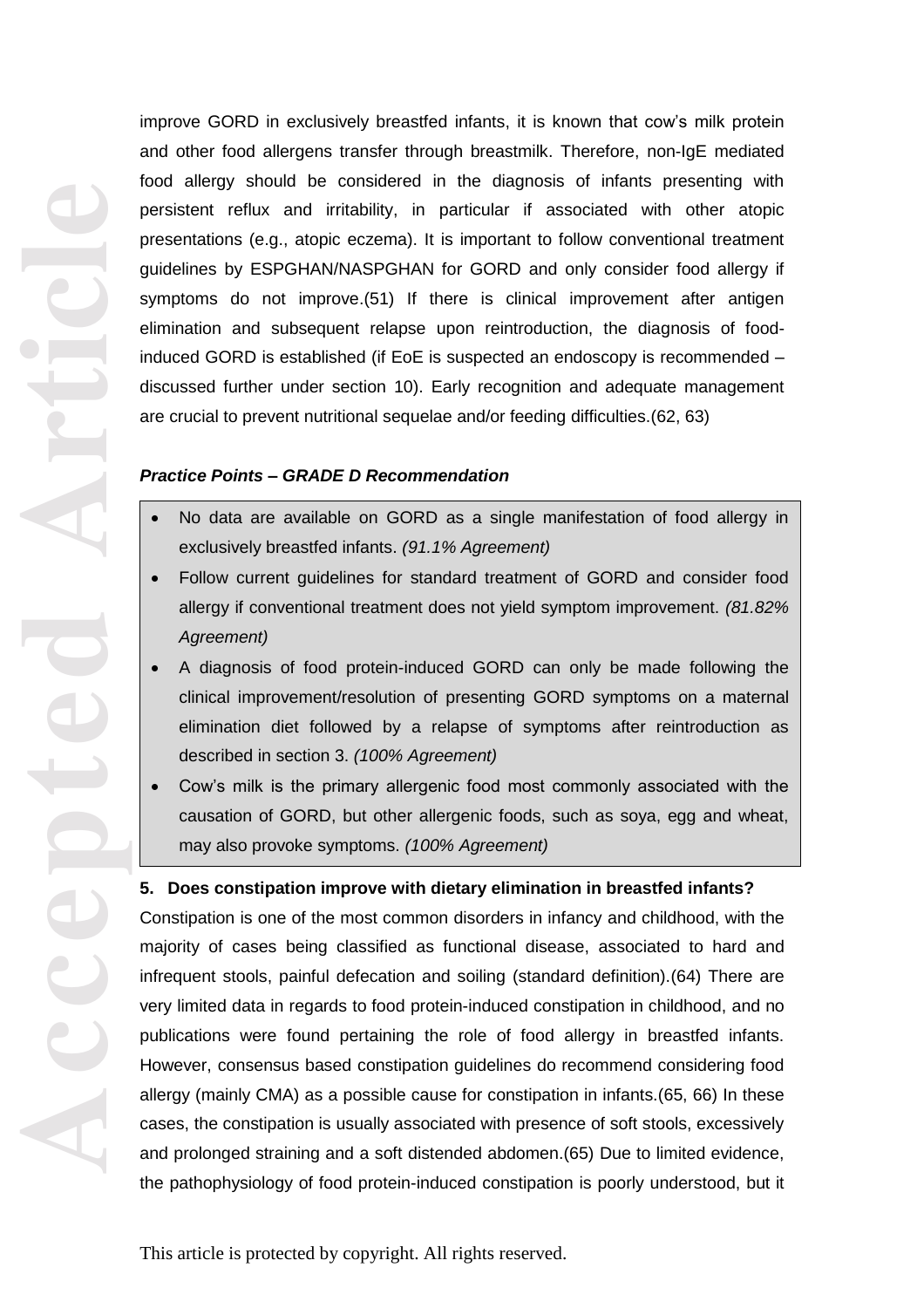**Accepted Article**

is known that the gastrointestinal motility is controlled by a neuronal complex, the enteric nervous system. Research has shown an interaction between mast cells (and possibly eosinophils and lymphocytes) with the gastrointestinal nerve fibres .(67) Therefore, the release of mast cells mediators and cytokines during a food allergy reaction affect the enteric nervous system and may cause motility dysfunction.(68, 69) In the case of food protein-induced constipation, anal sphincter dysfunction and faecal retention may occur .(65, 70)

Characteristics and differential diagnoses are summarized in Table 5. Therefore, if food protein -induced constipation is suspected in a breastfed infan t, the recommended treatment is to commence a maternal elimination diet. Any testing, including blood/skin prick test, endoscopy and biopsy should only be performed as per recommendations in section 3 and Hirschsprung's disease, as well as other diagnoses needs to be considered.

# *Practice Points – Insufficient data for GRADE recommendation*

- No data are available on constipation as single manifestation of food allergy in exclusively breastfed infants. *(90.91% Agreement)*
- Data from formula-fed infants and older children suggests that cow's milk is the most commonly associated allergen in food protein -induced constipation. *(100% Agreement)*
- Current consensus guidelines for constipation consider food allergy as a possible differential diagnosis if conventional treatment does not lead to symptom improvement. *(90.91% Agreement)*
- A diagnosis of food protein-induced constipation in breastfed infants is based on the clinical improvement of the constipation during maternal elimination diet followed by the recurrence of symptoms after reintroduction of the culprit food (see section 3). *(100% Agreement)*

### **6. Does colic improve with dietary elimination in breastfed infants?**

Over the years, the definition of infantile colic has changed. The Wessel criteria , which required the rule of "three" for a diagnosis (crying for more than three hours/day, during more than three days/week over > three weeks) , has been replaced by the recent Rome IV consensus (Table 6 ), and differ s for clinical and research purposes .(71, 72) In about 5 % of these crying and distressed infants, an underlying organic disease may be present .(73)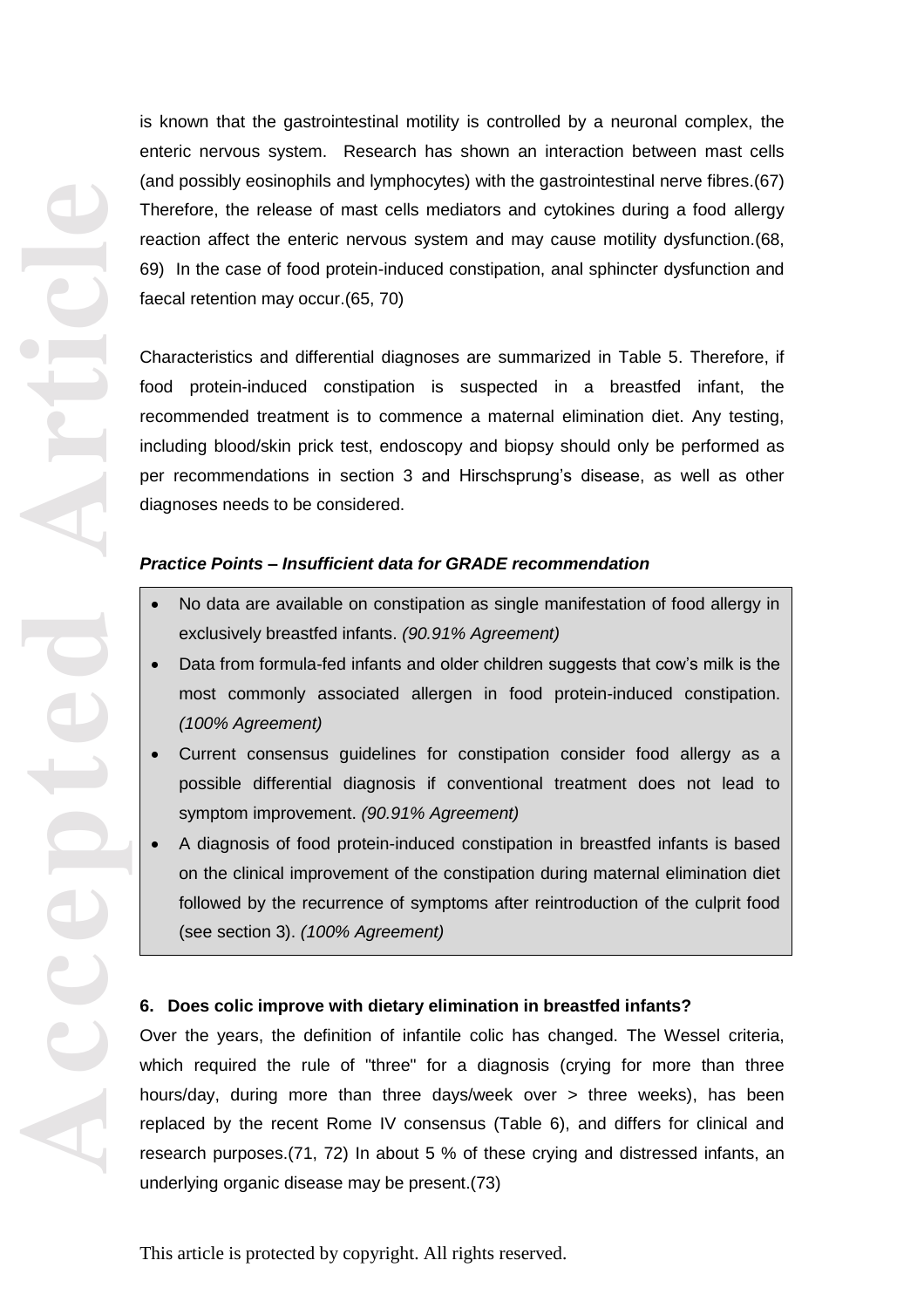Infantile colic, in combination with atopic dermatitis, abnormal stool patterns, colitis with rectal bleeding, GORD, wheezing and coughing are reported as symptoms of CMA in exclusively breastfed infants.(74) A 2 -4 week maternal elimination diet or switching to a hypoallergenic formula has been recommended for the confirmation of possible aetiologies of prolonged crying.(75)

# Table 6: Rome IV Criteria for Infantile Colic

## **Diagnostic Criteria for Infantile Colic For clinical purposes, must include all of the following** : 1. An infant who is <5 months of age when the symptoms start and stop 2. Recurrent and prolonged periods of infant crying, fussing, or irritability reported by caregivers that occur without obvious cause and cannot be prevented or resolved by caregivers 3. No evidence of infant failure to thrive, fever, or illness **For clinical research purposes, a diagnosis of infant colic must meet the preceding diagnostic criteria and also include both of the following:**

1.Caregiver reports infant has cried or fussed for 3 or more hours per day during 3 or more days in 7 days in a telephone or face -to -face screening interview with a researcher or clinician

2.Total 24 -hour crying plus fussing in the selected group of infants is confirmed to be 3 hours or more when measured by at least one prospectively kept, 24 hour behaviour diary

Elimination of cow's milk from the mother's diet in relation to food protein -induced colic remains controversial ; because of differences in study design, poor characterization of atopy , and different approaches to dietary elimination, no firm conclusions can be drawn . (76) In crying breastfed babies, two trials were performed, with both a positive and negative effect of dietary elimination of cow's milk from a mother's diet having been reported .(77, 78) In the study by Evans et al.(78) where no effect was seen, cow's milk was replaced by soy (a possible allergen) , and interestingly the frequency of colic was significantly higher on days on which mothers reported eating chocolate or fruit. In a publication from 2010, cow's milk, eggs, peanuts, tree nuts, wheat, soy a, and fish were excluded from the maternal diet from infants presenting with colic within the first 6 weeks of life. This resulted in a significant improvement by day 8 and 9 in the low -allergen group (74% vs . 37%), an absolute risk reduction of 37% (95% confidence interval: 18 -56%).(77) The latter study also found that crying/fussing duration per 48 hours was reduced by a substantially greater amount in the low -allergen group.(77) However, mothers' subjective assessments of the responses to diet indicated little difference between the groups. Many other studies have been performed on the efficacy of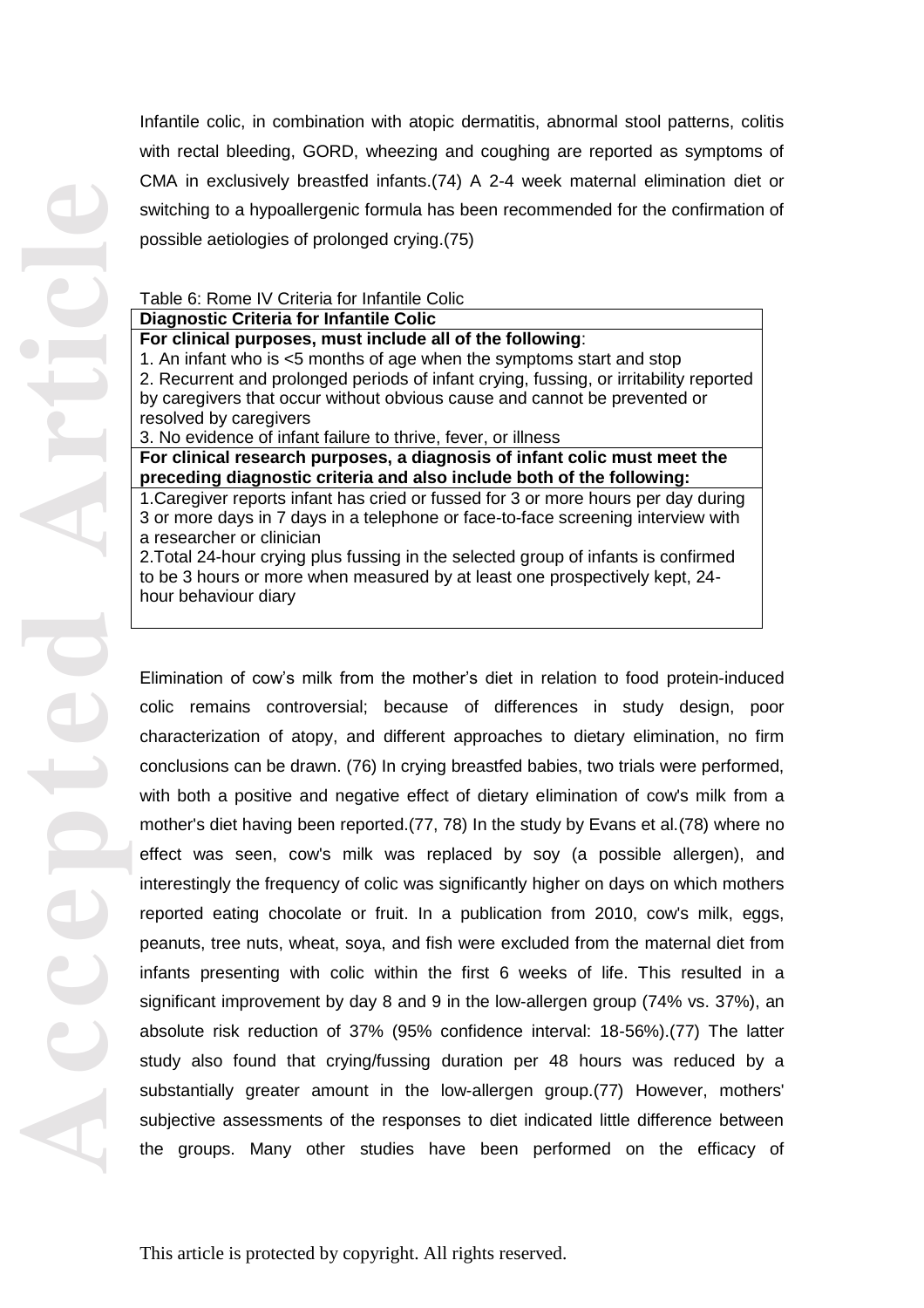hypoallergenic formulas in colic, which were outside of the scope of this review focusing on breastfed infants .

Therefore, in the vast majority of breastfed infants with colic, food allergy is unlikely to be causative; however, in those with other atopic symptoms, a 2-4-week maternal cow's milk elimination may be considered followed by reintroduction. If clinicians agree that objective symptoms persist despite milk avoidance and other causes have been ruled out, then further elimination of allergens (soya, wheat, eggs, peanuts, tree nuts, fish) may be considered, but should occur under the supervision of a doctor, registered dietitian/nutritionist. (see section 11 and 12 for further specific guidance on the elimination diet)

#### *Practice Point – Grade C Recommendation*

- of cow's milk from the mother's diet in an exclusively breastfed baby with infantile colic as single manifestation. *(90.91% Agreement)*
- In breastfed infants with colic symptoms, atopic comorbidities and other gastrointestinal symptoms, a cow's milk elimination diet may be warranted. *(100% Agreement)*
- The elimination of allergens from the maternal diet with observed symptom improvement, should always be followed by a reintroduction to confirm the allergy (as per section 3). *(100% Agreement)*
- If objective symptoms persist despite of cow's milk elimination and other causes have been ruled out, then the elimination of soya, egg, wheat may be considered under the supervision of a doctor or registered dietitian/nutritionist or suitably qualified HCP. *(90.91% Agreement)*

# **7. Can FPIES reactions occur in breastfed infants, and is maternal dietary elimination required?**

Acute FPIES is defined as a non–IgE-mediated food allergy that typically presents in infancy, with repetitive protracted vomiting that occurs 1 to 4 hours after food ingestion. Vomiting is often accompanied by lethargy and pallor and can be followed • There is insufficient evidence from literature to recommend routine elimination<br>
of cow's milk from the mother's diet in an exclusively breasted baby with<br>
infantile colic as single manifestation. (90.91% Agreement)<br>
In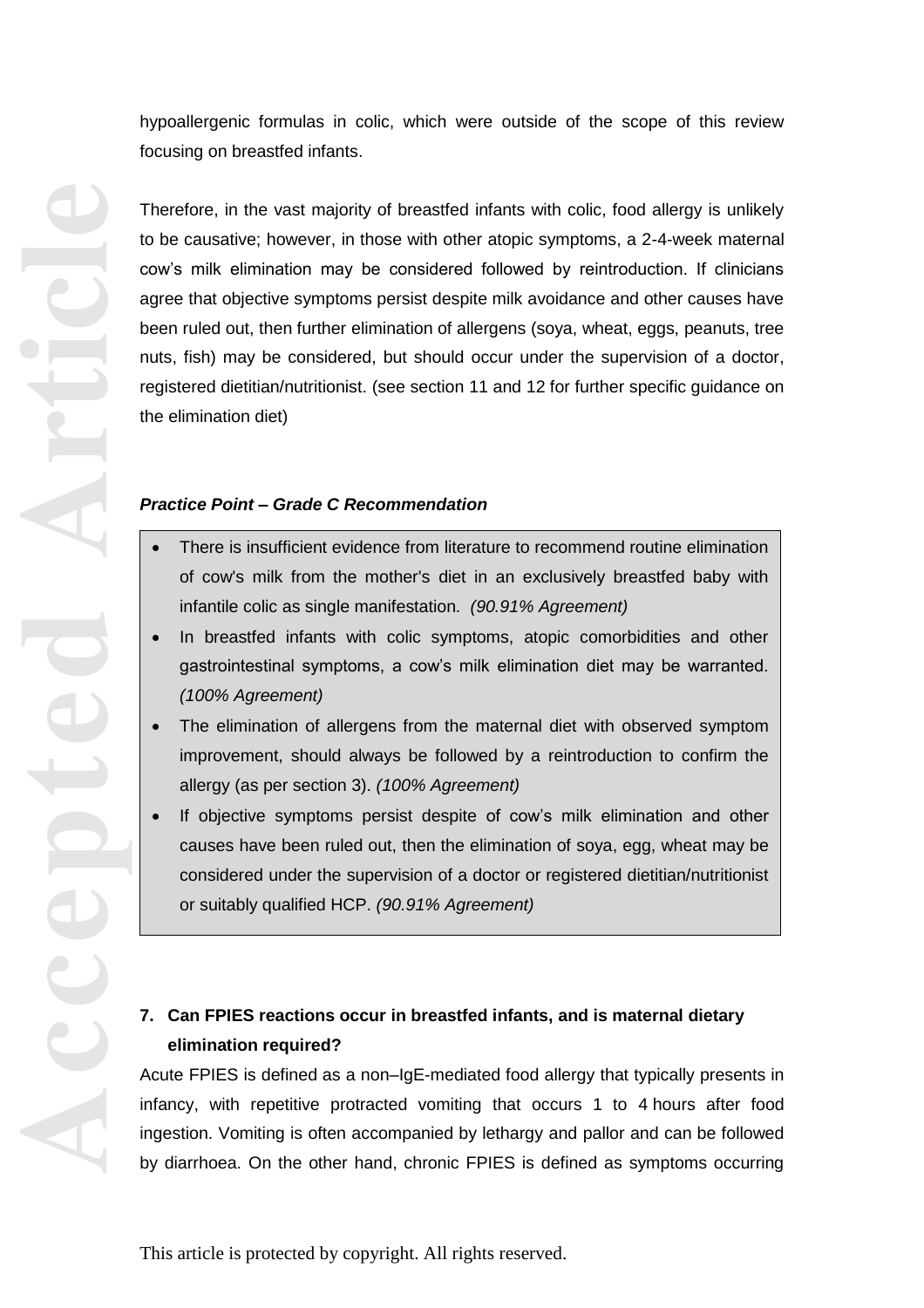with daily ingestion of the food (e.g., feeding with cow's milk or soy -based formula); symptoms include intermittent vomiting, chronic diarrhoea, poor weight gain, or faltering growth. The latter diagnosis remains highly controversial , as the symptoms overlap with other non -IgE mediated allergies , and the diagnostic criteria are being debated by a separate EAACI Task Force. Limited data exist on the presence of FPIES in breastfed infants, and conclusions about the need for maternal avoidance of FPIES trigger foods have to be drawn from 1 population study ,(2) 6 retrospective studies , (79 -85) 4 review publications ,(86 -89) 1 international guideline publication (1) and 4 case studies/case series . (4, 5, 90, 91)

A recent population -based survey study by Mehr et al.(2) that included 240 children with acute FPIES showed that 5% (n=11) of the infants had symptoms of acute FPIES whilst being exclusively breastfed (i.e . through the maternal diet). Of this cohort , 8/10 had cow's milk as their reported trigger, 2 to grains and 1 to chicken. In the distinctly different phenotype of FPIES, Japanese researchers (81) found that up to 10% of infants reacted to the trigger food during exclusive breastfeeding . This report stated that 3 children with FPIES who were exclusively breastfed showed reaction to cow's milk as well as breast milk , even after their mothers were advised to remove cow's milk from their diets (81) .These patients also developed symptoms when orally challenged with rice and/or soy a, but there was no information provided about elimination to rice and/or soy a .

In two of the retrospective studies, 6/6 4 (9.3%) and 8/16 (50%) presented with their first FPIES reaction whilst breastfed (82, 83). In the study by Yilmaz et al.(82) , infants were exclusively breastfed , and mothers were advised to remove the trigger food from their diets, leading to symptom improvement. Sicherer et al .(83) provided no additional information about the maternal diet or exclusivity of breastfeeding. In addition, Sopo et al.(84) indicated that 63/66 ( 9 5 % ) of children with FPIES were breastfed , but it is unclear if the infants were exclusively breastfed when symptoms occurred.

Tan et al.(5) reported one case in an infant that was exclusively breastfed who developed acute FPIES following maternal ingestion of a large amount of soya ice cream. The same study group found a further 21 breastfed infants with acute FPIES that presented whilst breastfeeding, but it was unclear if they were exclusively breastfed. Another case was triggered by infant exposure to rice and sweet potato , but due to the small amount of rice triggering severe reactions, maternal avoidance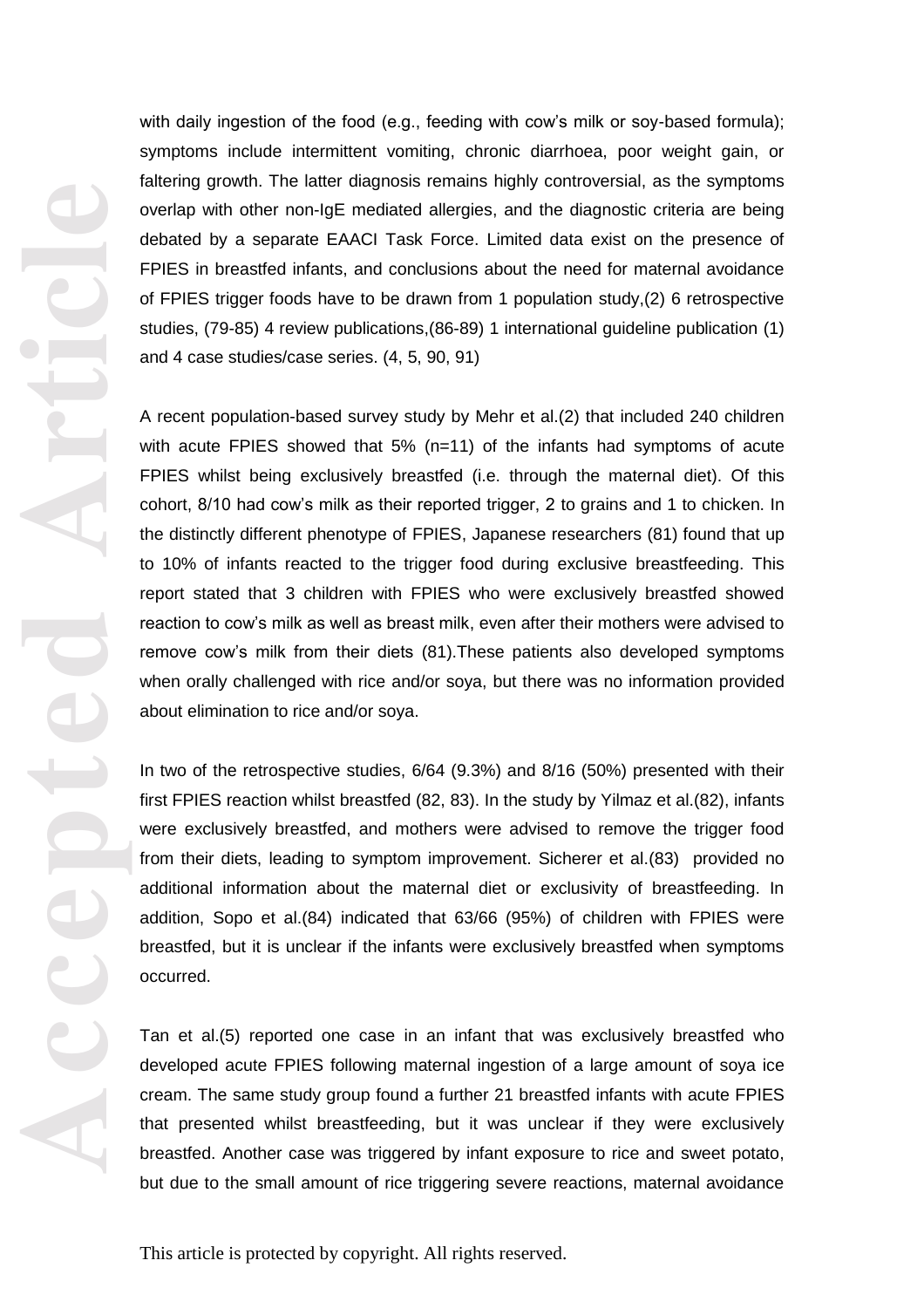of rice and sweet potato was recommended while exclusively breastfeeding .(90) Two case s of chronic FPIES (in one report) associated with maternal cow's milk intake whilst exclusively breastfed were reported , and in both cases mothers discontinued cow's milk intake while breastfeeding, which resulted in symptom resolution(4) . In addition to these two cases, one retrospective study found 3 children had symptoms of chronic FPIES triggered by maternal cow's milk intake whilst being exclusively breastfed .(80)

The four review papers give no extra guidance on maternal intake whilst breastfeeding . (86 -89) However, the international guidelines do not recommend maternal avoidance of the food allergen if the infant is asymptomatic and growing well .(1)

It is important to realize that symptoms of chronic FPIES can overlap with a continuum of other non-IgE mediated food-allergic conditions with a variety of nonspecific gastrointestinal symptoms . A number of reports consider breast milk to be protective against the development of FPIES .(2, 80, 87, 92) Maternal avoidance of the allergens triggering FPIES is also not common (1) , as to date only single cases were reported . (4, 5, 90, 91)

### **Practice Points: Grade C Recommendations**

- In Western countries, the paediatric population prevalence of diagnosed FPIES to cow's milk is 0.34%, but only 5% of this population may present with symptoms whilst exclusively breastfed .(2) It is therefore, extremely uncommon to see FPIES in exclusively breastfed infants in clinical practice. *(90.91% Agreement)*
- International FPIES quidelines do not recommend routine allergen avoidance in breastfeeding mothers unless a child presents with symptoms whilst breastfeeding, in which case it may be required.(1) *(100% Agreement)*
- During breastfeeding, the amount of allergen intake may have an impact on acute FPIES.(3 -5) (*90.91% Agreement)*
- Maternal avoidance is not required if breast-fed infants only react to a food introduced during complementary feeding. (*100% Agreement)*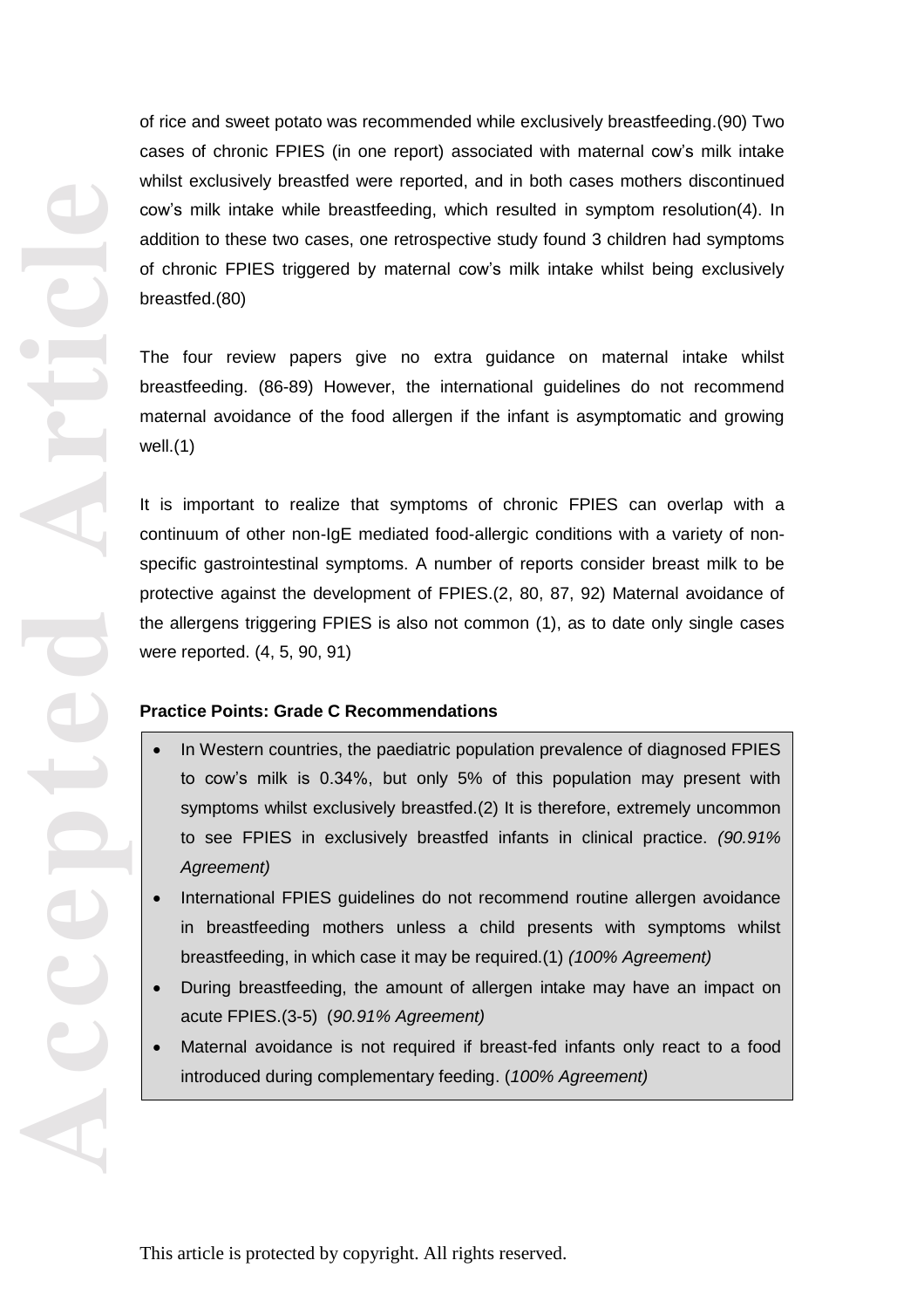#### **8. Does FPIAP improve with an elimination diet in breastfed children?**

The exact prevalence of FPIAP in exclusively breastfed infants is unknown.(93) FPIAP is a cell-mediated inflammation of the distal sigmoid colon and rectum characterized by oedema and erosions of the mucosa; histological examination shows eosinophilic infiltration of the epithelium and lamina propria.(94) Symptoms typically present in the first three months of life, but can occur later in infancy, with the main clinical manifestation of the disease being the presence of blood in the stool (h aematochezia), which may appear as grossly visible blood in the stool or may be microscopic (Table 5 ) .(40, 93, 94) It is believed that the main risk factors for the disease are an immature innate and adaptive immune system seen in early infancy, altered intestinal permeability, and underlying genetic cause in combination with sensitizing foods .(95)

Although cow's milk is the most common causative food protein involved, as with other non -IgE mediated food allergies , soy a, egg and wheat may also be involved (Table 5 ) .(96) The transfer of these allergens through breast milk is thought to be responsible for inducing the inflammatory response and subsequent symptoms associated with this non -IgE mediated food allergy .(97) The strict elimination of the offending food protein(s), most commonly cow's milk, from the mother's diet results in resolution of the symptoms in the majority of the cases , and tolerance to the allergenic food usually occurs by one year .(48, 98 -100) In the prospective cohort, Hill and Milla reviewed children with the diagnosis of FPIAP during infancy after 5 to 10 years. Cow's milk was successful reintroduced in children's diet between the ages of 18 months to 8 years of life. The same occurred with other proteins (e.g., egg).

The majority of the previously published studies on FPIAP in breastfed infants are case series or case reports.(101) Rectal biopsy with or without recto -sigmoidoscopy was performed in almost all studies (and in the majority of patients) to confirm the diagnosis of FPIAP. All studies adopted histological diagnosis based on inflammation and eosinophilic infiltration in the lamina propria [ranging from 5 to >50/high power field (hpf) ]. (Table 7 ) In the majority of studies, maternal exclusion diet was initiated with improvement of symptoms – up to 4 weeks. However, in some cases breastfeeding was stopped and a hypoallergenic formula was used. In 2013, Molnar et al. (102) described a cohort of 30 children who all had their FPIAP confirmed by recto -sigmoidoscoppy. In this cohort , 8 improved on maternal elimination diet but 22/30 did not , and an amino acid formula led to full improvement of rectal bleeding. Over half of the patients (57% ) had a positive family history for atopy .(102)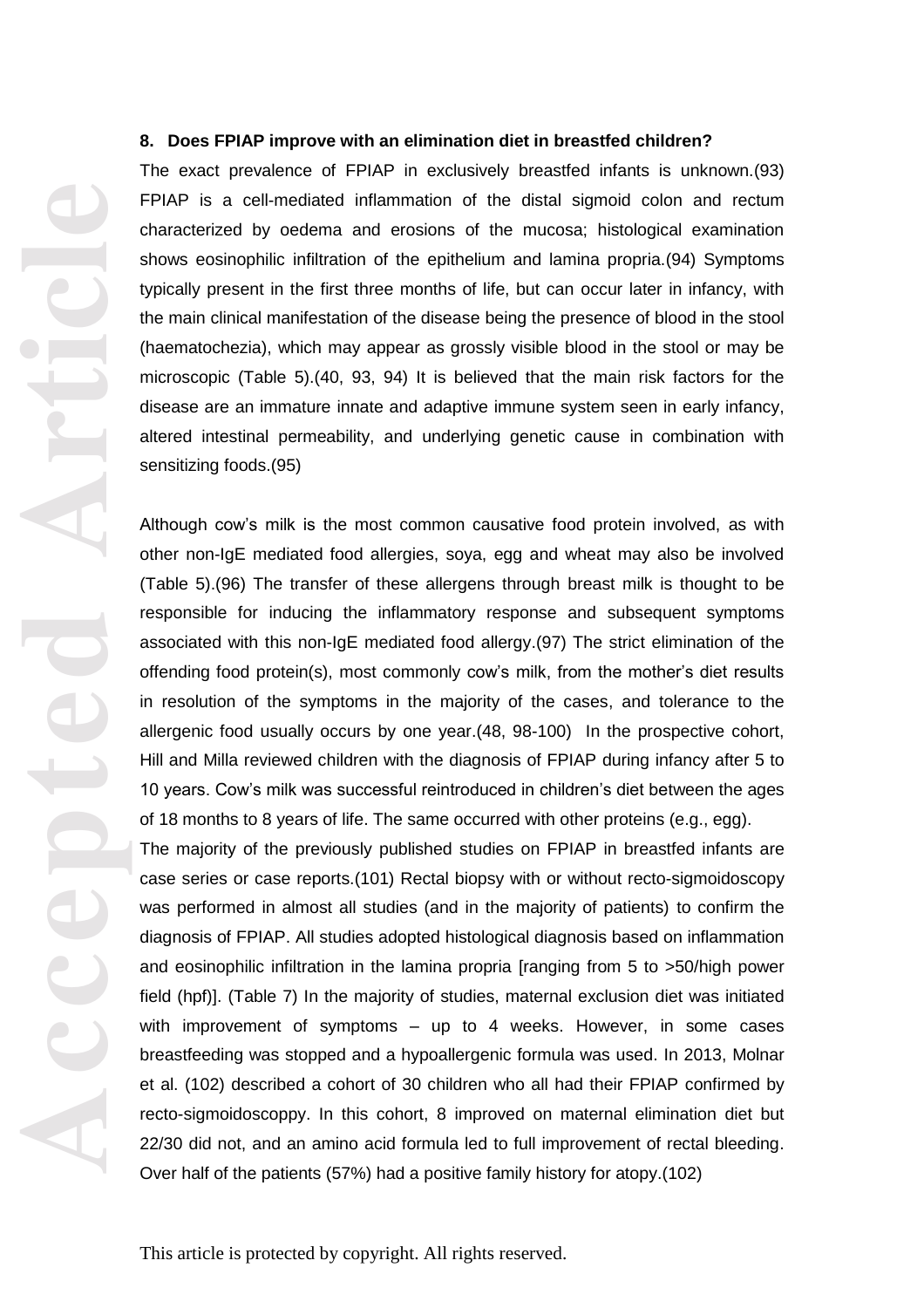**Accepted Article**

In another study by Lake et al.(48), among 95 exclusively breastfed infants with FPIAP, cow's milk was implicated as a trigger in 90/95. In the only randomised controlled study by Arvola et al.(49), 40 infants (27 exclusively breastfed) with blood in the stools were randomly assigned to treatment with cow's milk elimination diet (mother and/or infant) or no treatment. From this cohort 7/40 (18%) were diagnosed following an OFC to cow's milk as having FPIAP.

As infants with FPIAP are generally healthy with only the symptom of haematochezia, it has often been argued that a dietary elimination may not be required. However , a maternal cow's milk elimination diet has been shown to shorten the duration of rectal bleeding in comparison to no maternal elimination diet and ongoing bleeding has been shown to lead to mild anaemia in infants with FPIAP .(48, 49) Blood in the stool is not a normal physiological occurrence in infants and the presence can cause great distress for parents. Sopo et al.(7) has recently suggested a "watch and wait" for 1 month before an elimination diet is commenced, to see whether spontaneous resolution occurs. This may be contemplated, but clinicians must consider also other atopic symptoms and also the distress caused to parents.

# **Practice Points (Grade C recommendation)**

- FPIAP is one of the most common manifestations of food protein-induced non-IgE mediated food allergies in exclusively breastfed infants. *(100% Agreement)*
- The main presenting symptom is the presence of blood in the stools, but diarrhoea and mucous may also be present. *(100% Agreement)*
- Diagnosis needs to occur as described in section 3 through a maternal elimination diet followed by reintroduction of the allergen. *(100% Agreement)*
- It is important to rule out other causes of blood in the stools in infancy. *(100% Agreement)*
- A one month "watch and wait" approach may be considered in some patients depending on other atopic manifestations and the distress caused to parents.(7) (90.19% Agreement)
- Treatment, if required, is based on strict maternal exclusion of the culprit food, usually cow's milk, but other dietary antigens may also need to be eliminated see section 3. *(90.91% Agreement)*
- Tolerance of cow's milk (or other food triggers) is usually achieved by one year of age. *(90.91% Agreement)*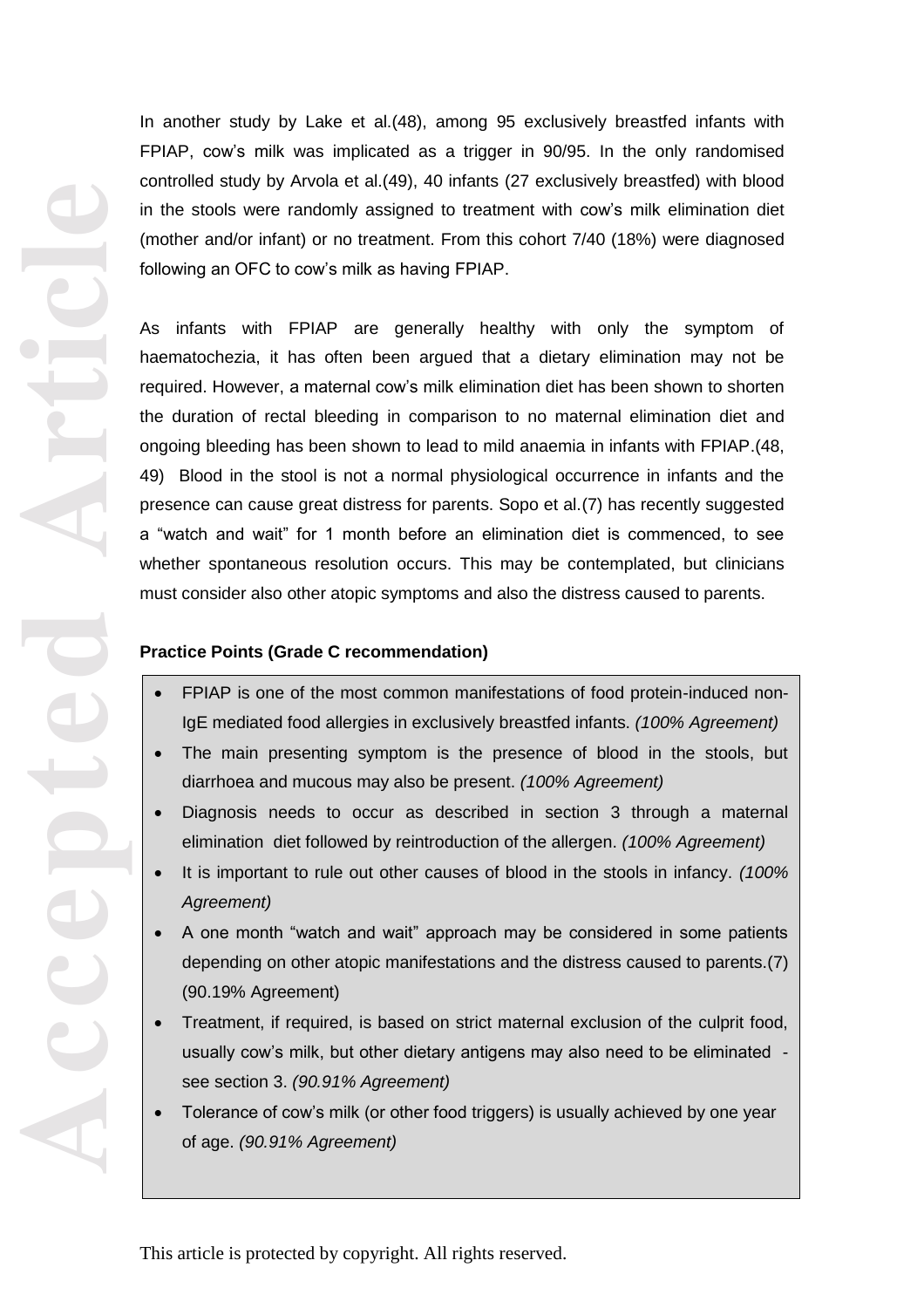|  |  |  | Table 7. Studies on infants with FPIAP that were exclusively breastfed |  |
|--|--|--|------------------------------------------------------------------------|--|
|--|--|--|------------------------------------------------------------------------|--|

| Reference     | Paper      | <b>Numbers</b>       | Intervention and Outcomes                                                             |  |  |
|---------------|------------|----------------------|---------------------------------------------------------------------------------------|--|--|
| Anveden-      | Case       | $N = 9$              | Mean age of onset: 5 weeks.                                                           |  |  |
| Hertzberg     | series     | exclusively          | Rectal biopsy findings: performed in 8 with 6/8 >                                     |  |  |
| et al.        |            | breastfed            | 50 eosinophils/HPF in the lamina propria.                                             |  |  |
| 1996(101)     |            | infants              | Dietary elimination as treatment:                                                     |  |  |
|               |            |                      | 5 infants: mothers commenced cow's milk free                                          |  |  |
|               |            |                      | diet and continued to exclusively breastfeed.                                         |  |  |
|               |            |                      | 1 infant: mixed feed - hypoallergenic formula +                                       |  |  |
|               |            |                      | breastfeeding (mother on cow's milk free diet).                                       |  |  |
|               |            |                      | infant: no diet change for mother and                                                 |  |  |
|               |            |                      | breastfeeding was continued.                                                          |  |  |
|               |            |                      | infant: breastfeeding was<br>1<br>stopped<br>and                                      |  |  |
|               |            |                      | hypoallergenic formula commenced.                                                     |  |  |
|               |            |                      | 1 infant: lost to follow up                                                           |  |  |
|               |            |                      | 6 infants from mothers on an elimination diet were                                    |  |  |
|               |            |                      | reviewed in a follow-up visit - all recovered in 4                                    |  |  |
|               |            |                      | weeks. The infant that no diet change also                                            |  |  |
|               |            |                      | recovered but no time to recover specified.                                           |  |  |
| Arvola et al. | <b>RCT</b> | $N=40(27)$           | Randomised to cow's milk free diet (mother and                                        |  |  |
| 2006 (49)     |            | exclusively          | infant) or normal diet. Cow's milk free diet                                          |  |  |
|               |            | breasted)            | duration<br>of rectal<br>bleeding<br>shortened<br>the                                 |  |  |
|               |            | infants              | compared with normal diet only in patients                                            |  |  |
|               |            |                      | diagnosed with CMA.                                                                   |  |  |
| Fretzayas     | Case       | $N=3$                | 2 infants - Maternal elimination off cow's milk with                                  |  |  |
| et al.        | series     | exclusively          | partial improvement of symptoms and then                                              |  |  |
| 2011(103)     |            | breastfed<br>infants | complete improvement on amino acid formula                                            |  |  |
|               |            |                      | (AAF). The third infant's symptoms resolved<br>completely on immediate switch to AAF. |  |  |
| Lake A.       | Case       | $N = 95$             | Biopsy found eosinophilia prominent in the lamina                                     |  |  |
| 2000(48)      | series     | exclusively          | propria in all subjects.                                                              |  |  |
|               |            | breastfed            | Dietary treatment: breastfeeding stopped for 72                                       |  |  |
|               |            | infants              | hours to ensure breast milk is cow's milk free and                                    |  |  |
|               |            |                      | extensively hydrolysed formula (104) given during                                     |  |  |
|               |            |                      | this time. After 72hs breastfeeding was resumed.                                      |  |  |
|               |            |                      | In 11/95 rectal bleeding persisted, of that 7                                         |  |  |
|               |            |                      | required extensively hydrolysed formula (104) and                                     |  |  |
|               |            |                      | 4 AAF for symptoms improvement.                                                       |  |  |
| Lozinsky      | Literature | $N = 314$            | 44% had eosinophilia; SPT were positive in only                                       |  |  |
| AC. 2014      | review     | 49%(153)             | 10% with 14% specific IgE to cow's milk. 71.6%                                        |  |  |
| (105)         | (systemati | were                 | underwent<br>lower endoscopy with eosinophil                                          |  |  |
|               | c review). | exclusively          | infiltration (between 5-25hpf).<br>Cow's milk was                                     |  |  |
|               |            | breastfed.           | removed from the diet of the mother in most                                           |  |  |
|               |            |                      | cases. The majority of patients were tolerant to                                      |  |  |
|               |            |                      | milk by the age of 1.                                                                 |  |  |
| Lucarelli et  | Case       | $N=14$               | Diagnosis confirmed in all subjects through                                           |  |  |
| al. 2011      | series     | exclusively          | endoscopy and APT which was positive in all                                           |  |  |
| (97)          |            | breastfed            | cases for cow's milk. SPT was negative in all of                                      |  |  |
|               |            | infants              | infants. In all 14 infants blood in the stools                                        |  |  |
|               |            |                      | persisted in spite of maternal allergen avoidance.                                    |  |  |
|               |            |                      | In all breastfeeding was stopped and an AAF                                           |  |  |
|               |            |                      | commenced. Clinical and endoscopic remission                                          |  |  |
|               |            |                      | was confirmed in all infants.                                                         |  |  |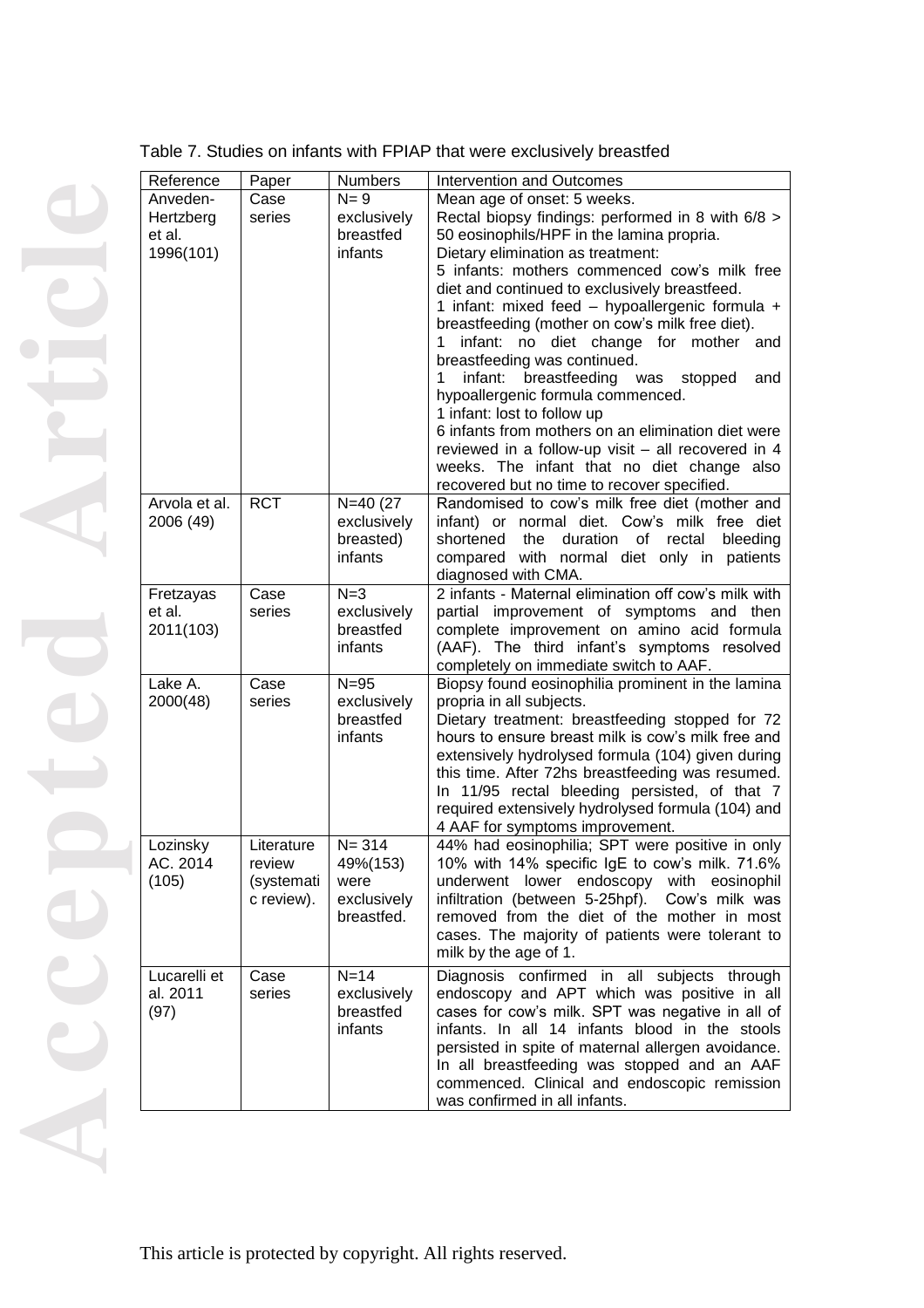| Patenaude<br>et al. 2000<br>(14)          | Case<br>report | $N=1$<br>exclusively<br>breastfed<br>infant      | Rectal biopsy, showed up to 25 eosinophils/hpf.<br>Treatment: Mixed feeding with hypoallergenic<br>formula and maternal exclusion diet of cow's milk<br>with improvement of symptoms.                                                                                                                                                                                           |
|-------------------------------------------|----------------|--------------------------------------------------|---------------------------------------------------------------------------------------------------------------------------------------------------------------------------------------------------------------------------------------------------------------------------------------------------------------------------------------------------------------------------------|
| Pumberger<br>et al. 2001<br>(98)          | Case<br>series | $N=11$<br>exclusively<br>breastfed<br>infants    | 5 out of 11 infants underwent endoscopy with<br>biopsy. Eosinophilic infiltration was found in all.<br>Dietary treatment: Maternal cow's milk elimination<br>diets commenced in all and by day 3-4 days<br>resolution occurred in 10/11 patients.<br>By 1 year of age 8 infants were tolerating CM.                                                                             |
| Sorea et al.<br>2003 (99)                 | Case<br>series | $N=6$<br>exclusively<br>breastfed<br>infants     | All infants underwent a recto-sigmoidoscopy with<br>biopsy. Eosinophilic infiltrates found in 100% of<br>the patients.<br>Mothers were started on cow's milk elimination<br>diet and breastfeeding was continued. All infants<br>recovered between 6 and 23 months of age.                                                                                                      |
| Wilson et<br>al. 1990<br>(47)             | Case<br>report | $N=1$<br>exclusively<br>breastfed                | Case report infant with allergic proctocolitis<br>confirmed by rectal biopsy showing eosinophilic<br>infiltration. Breastfeeding was stopped and EHF<br>was commenced, with resolution of symptoms.                                                                                                                                                                             |
| Pittschieler<br>K. 1990<br>(100)          | Case<br>report | $N=1$<br>exclusively<br>breastfed<br>infant      | Case of an infant with blood in the stools, that<br>underwent a colonoscopy and biopsy. Marked<br>eosinophilic infiltration was found.<br>Treatment: breastfeeding was stopped and infant<br>was started on EHF with improvement.                                                                                                                                               |
| Sierra<br>Salinas et<br>al. 2006<br>(106) | Case<br>series | $N = 13$<br>exclusively<br>breastfed<br>infants. | 12 out of 13 infants had mucus and blood in the<br>biopsies showed<br>stools.<br>The<br>rectal<br>acute<br>inflammation, neutrophil infiltration and increased<br>eosinophils in the lamina propria.<br>Maternal elimination diet was commenced - 3/13<br>infants improved after maternal cow's<br>milk<br>elimination diet. The other 10 infants required<br>AAF as treatment. |

# 9. Does Allergic Enteropathy (FPE) improve with an elimination diet in **breastfed children?**

Allergic enteropathy or FPE is a type of non -IgE mediated food allergy that affects the small intestine. It is thought to be mostly mediated by T -cell mechanisms and may present with a patchy distribution, moderate crypt hyperplasia, and mild to moderate increase in intraepithelial lymphocytes (107). It usually manifests in infancy starting between 2 and 9 months of age with a resolution in the majority of the cases between 1 to 3 years of age (108) . The characteristic symptoms are persistent diarrh oea and failure to thrive and the differential diagnoses are summarized in Table 5.

There is paucity of data regarding the presence and management of FPE in breastfed infants , and information has been drawn from 4 case reports (24, 109 -113) and 2 review papers (114, 115). In the majority of cases, enteropathy was presumed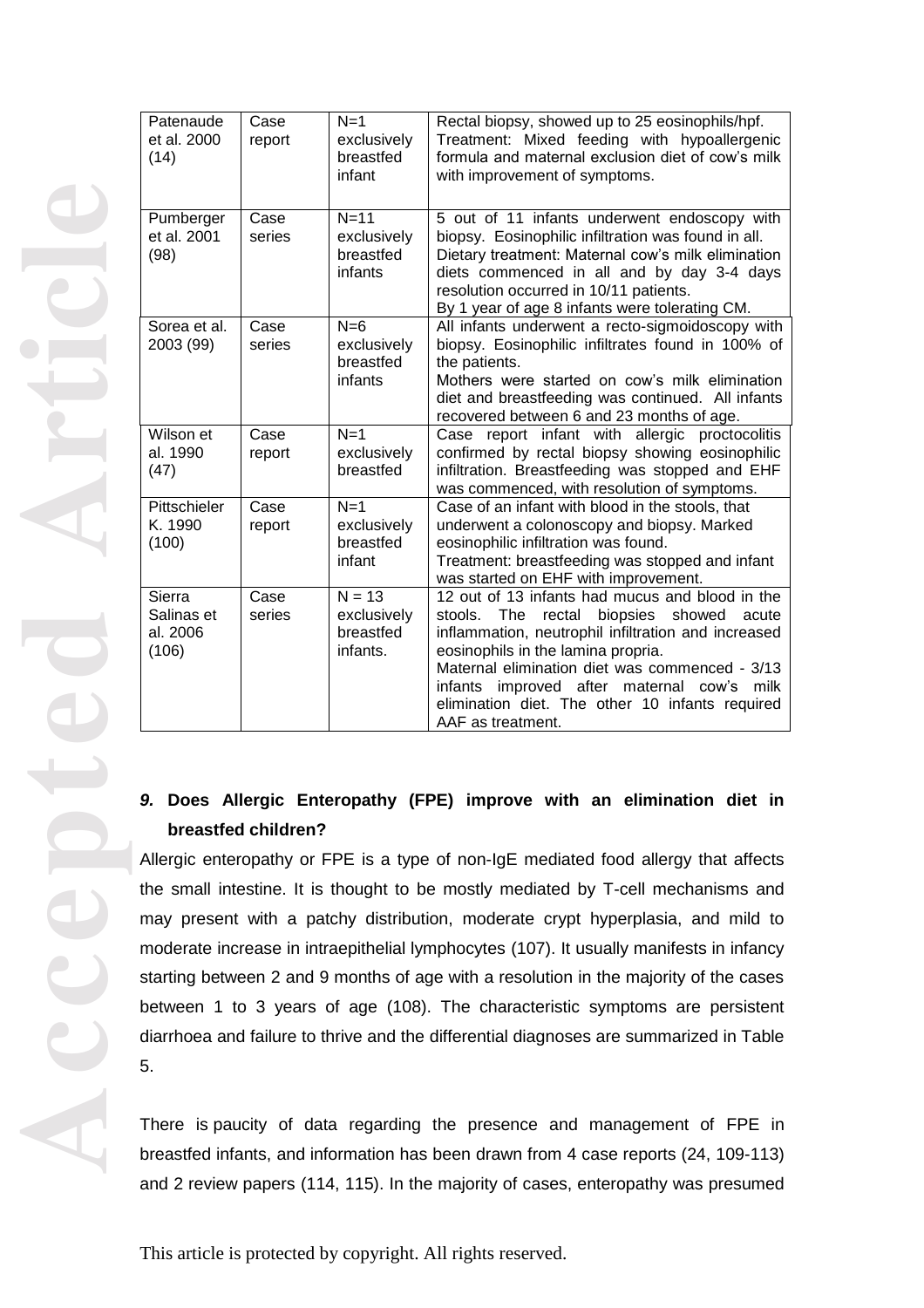and not confirmed through endoscopy. Higuchi et al.(109) reports a case who developed protein losing enteropathy whilst being exclusively breastfed with symptoms of poor weight gain, loose stools with mucous and peripheral oedema. Specific IgE antigens to egg yolk and white were detected , and the elimination of egg from the mother's diet and afterwards from the infant's diet during the weaning period resulted in resolution of the symptoms. Symptoms recurred upon challenge with the introduction of egg in the infant's diet, however, enteropathy was not confirmed with biopsy. In another case report, an infant presented with severe atopic dermatitis and protein losing enteropathy that commenced during exclusively breastfeeding period. Specific IgE antigens to egg white, cow's milk, wheat and peanut were detected in serum. Elimination of the allergic food proteins from infant's diet resulted in resolution of the symptoms. As with the previous case, enteropathy was assumed, as no biopsy results were documented. A similar case was reported with presumed enteropathy (no biopsy performed), also to egg in a child that was exclusively breast fed (110) . Positive specific IgE to egg protein was detected and the elimination of egg from mother's diet reve aled resolution of the symptoms, whereas reintroduction resulted in reappearance of the symptoms. Lastly a case report of an exclusively breastfed 10-day old infant with symptoms of enteropathy and marked mucosal infiltration by eosinophils in the antral, duodenal, jejunal, colonic and rectal biopsies but no abnormalities in villous length of the jejunal biopsies was published in 1990 (111) . Breast milk was stopped , and the child received an extensively hydrolysed formula and was symptom -free at 1 month of age when he was discharged. A re -challenge was not reported for this patient but he was doing well on elimination diet at 4 months of age, and by 2 months eosinophils had disappeared from the gastrointestinal mucosa.

The occurrence of FPE in breastfed infants remains controversial, as only case studies have been published, with only 1 case having the diagnosis confirmed through biopsy. Although, it is well known that food proteins are transferred through breast milk, convincing evidence of this being causative of a protein -induced enteropathy is lacking. In addition, the absence of specific IgE is an expected characteristic feature of FPE and is therefore not routinely recommended (see section 3) .(116, 117) However , in some of the reported case s the enteropathy was associated with IgE positivity to a specific food protein .(109, 110, 112) In these cases the food -induced reaction may be a result of eosinophilic gastroenteropathy , in which food specific IgE may be detected . (118) Additionally , one of these cases also had cutaneous erythema as an immediate reaction after the ingestion of egg white during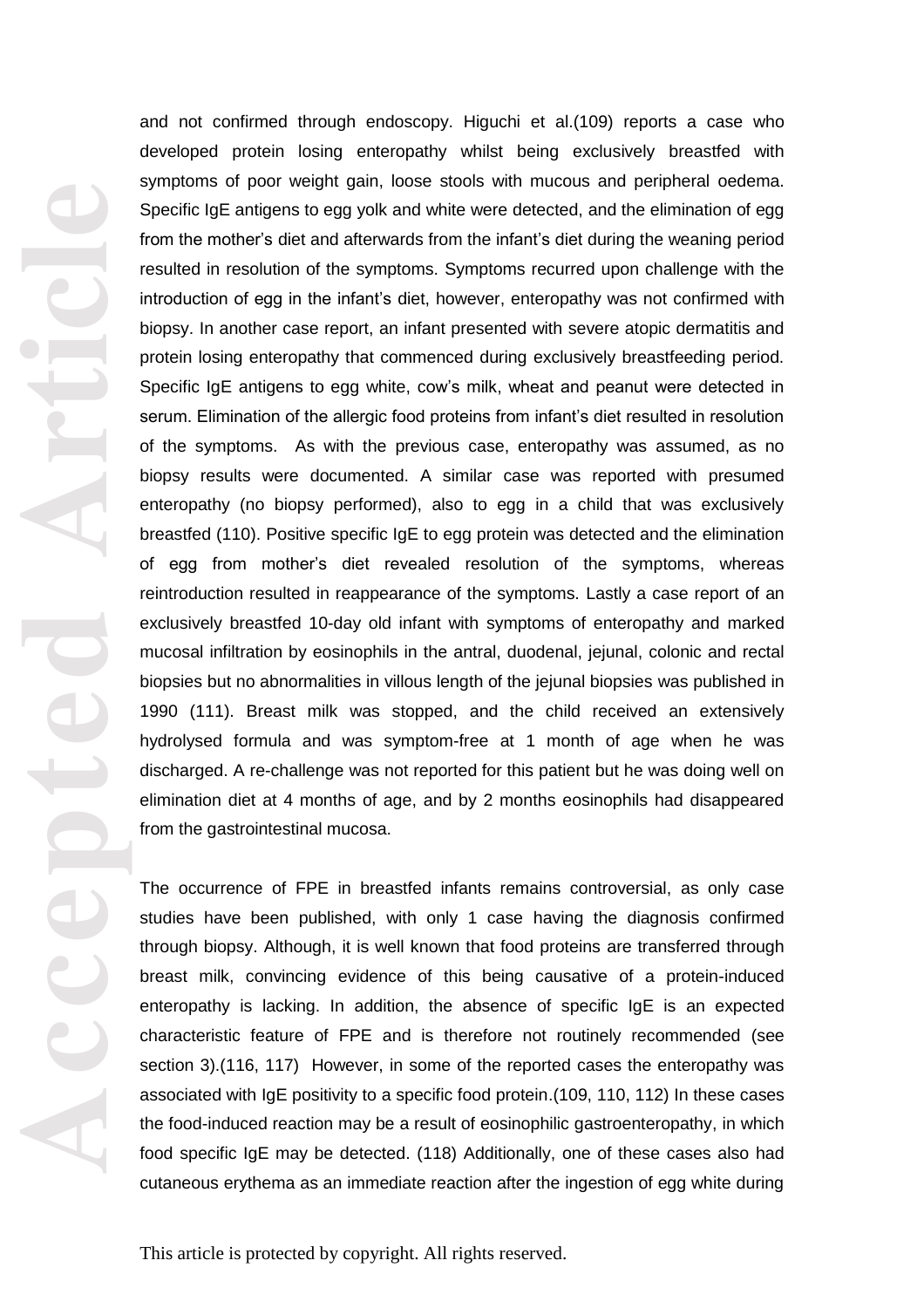food challenge possibly due to an IgE -mediated reaction .(109) The other case showed severe atopic dermatitis before the onset of FPE , which may be a consequence of specific IgE positivity to certain food allergens .(112)

## **Practice Points – Grade D Recommendation**

- There is paucity of data on the existence of FPE in breastfed infants. (*100% Agreement)*
- The role of maternal dietary elimination in breastfed infants with food protein induced enteropathy remains unclear due to limited data. *(100% Agreement)*
- When food protein is suspected, a maternal elimination diet should be implemented followed by re -introduction as described by section 3. *(100% Agreement)*
- Although limited data points towards cow's milk being the primary allergen involved, other common allergens (section 3), including egg, have been implicated. *(100% Agreement)*
- In breastfed infants with symptoms of FPE, if there are associated symptoms of atopic dermatitis or IgE -mediated food allergy, performing SPT/specific IgE may be considered. *(100% Agreement)*

# **10. Does EoE improve on an elimination diet in breastfed children?**

EoE is a chronic , immune -mediated, antigen driven, inflammatory disorder defined by both clinical and histological features (Table 4) .(119) The main foods known to contribute to symptoms in EoE are milk, egg, wheat and soy a .(120) There is paucity of data in regards to allergens transferred via breast milk and its impact on EoE. Only one case study reports a child, symptomatic with EoE, while breastfed and mother consuming cow's milk products. The child improved on a cow's milk free diet and amino acid formula after breastfeeding was discontinued.(121) It is , therefore , unclear if the child's EoE would have improved if the mother adhered to strict cow's milk avoidance from her diet and it is unclear if the symptoms of EoE presented whilst being exclusively breast fed .

Due to a lack of data, the management of EoE in breastfed infants remains a challenge. Whilst EoE could exist in breastfeeding infants, it may not be diagnosed until later in childhood, at which time breastfeeding more commonly has stopped (see section 3 on indications for endoscopy) . It is unclear from published literature if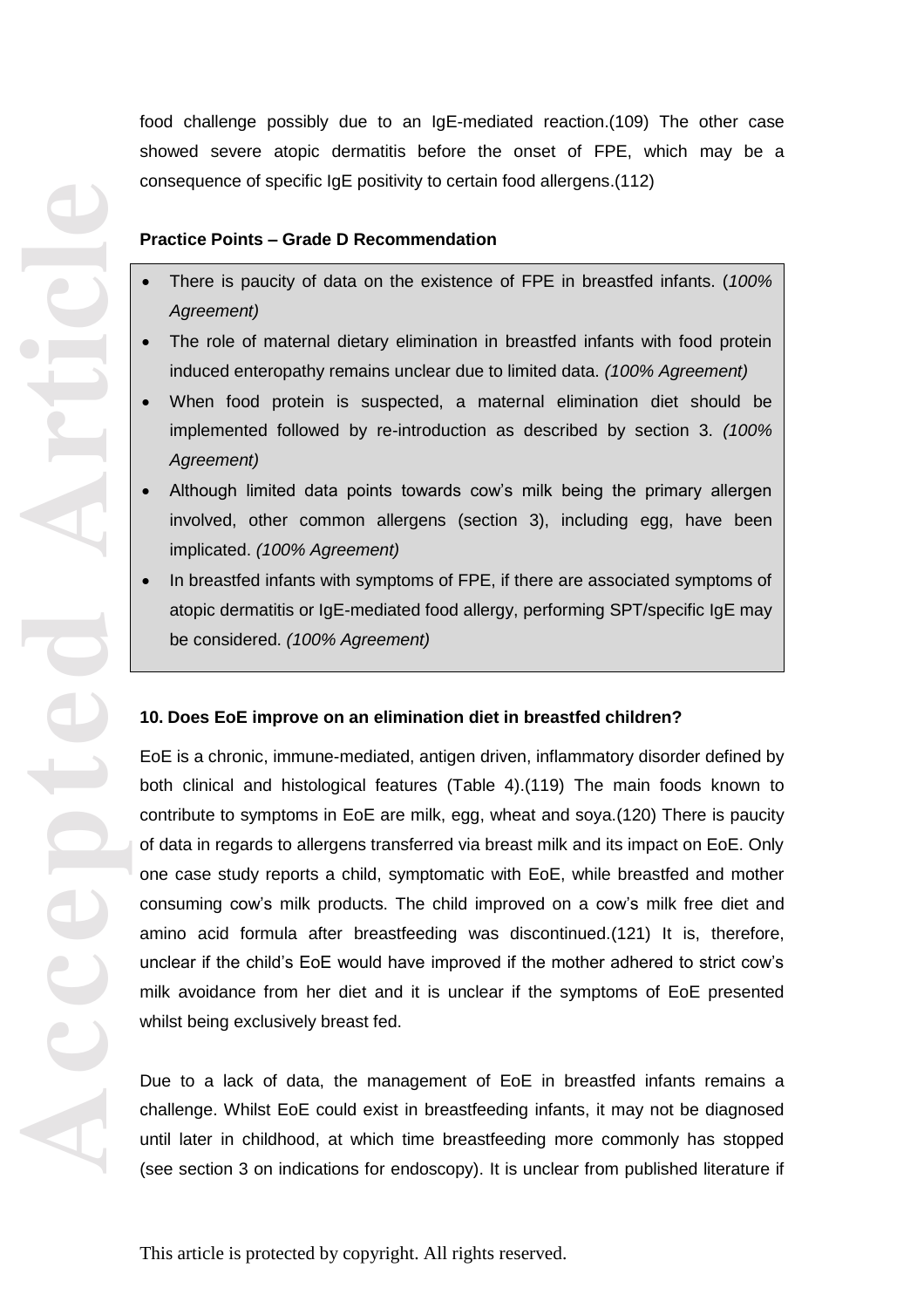children with EoE are able to tolerate ß –lactoglobulin present in breast milk of cow's milk -consuming mothers. In line with this, it is, therefore, unclear if mothers of breastfeeding infants with EoE should be advised to avoid the main allergens from the maternal diet. If a hypoallergenic formula is required , an AAF is recommended based on the data on resolution of eosinophilic inflammation in approximately 99% of patients on such a formula .(122)

## **Practice Points – Insufficient data for grade recommendations**

elimination should be given on a case by case basis and in consultation with the overseeing physician, and preferably in conjunction with registered dietitian/nutritionist support (see section 3). *(90.91% Agreement)*

# **11. What is the nutritional status of mothers on an elimination diet of a breastfed child with non -IgE mediated allergies?**

There are no specific studies assessing the nutritional status of breastfeeding mothers on an elimination diet specifically for infants with non -IgE mediated allergy. However, as the maternal dietary elimination advice is the same for IgE -mediated allergies, these studies were deemed appropriate for this section. A Cochran e review on maternal elimination during pregnancy and breastfeeding highlighted the negative impact of maternal elimination on nutritional status (123); however, this was based on only one study of pregnant mothers of infants at high risk of atopic disease on an elimination diet who had significantly lower gestational weight compared to the mothers on a standard diet. On the contrary, Holmberg -Martilla et al.(124) found that there was no difference in weight of breastfeeding mothers on an elimination diet (various combinations of milk, egg, wheat, fish and nuts) of atopic infants when compared to controls. There was , however , a substantially lower intake of calcium in the elimination group and, therefore, a significant reduction in bone mineral density of 4 -6% at the spine and femoral neck. This study also found lower levels of omega -6 fatty acids in the elimination cohort, which was attributed to fish elimination. • Due to lack of evidence, advice about maternal avoidance diet, dietary<br>
elimination should be given on a case by case basis and in consultation with<br>
the overseeing physician, and preferably in conjunction with registere

To date , there is just one publication studying the impact of maternal elimination whilst breastfeeding in a cohort of infants with existing food allergies. Adams et al.(125) recruited 8 breastfeeding mothers of allergic children to avoid milk, egg, soy a, wheat, fish and nuts under dietetic supervision and compared their nutritional

**Accepted Article**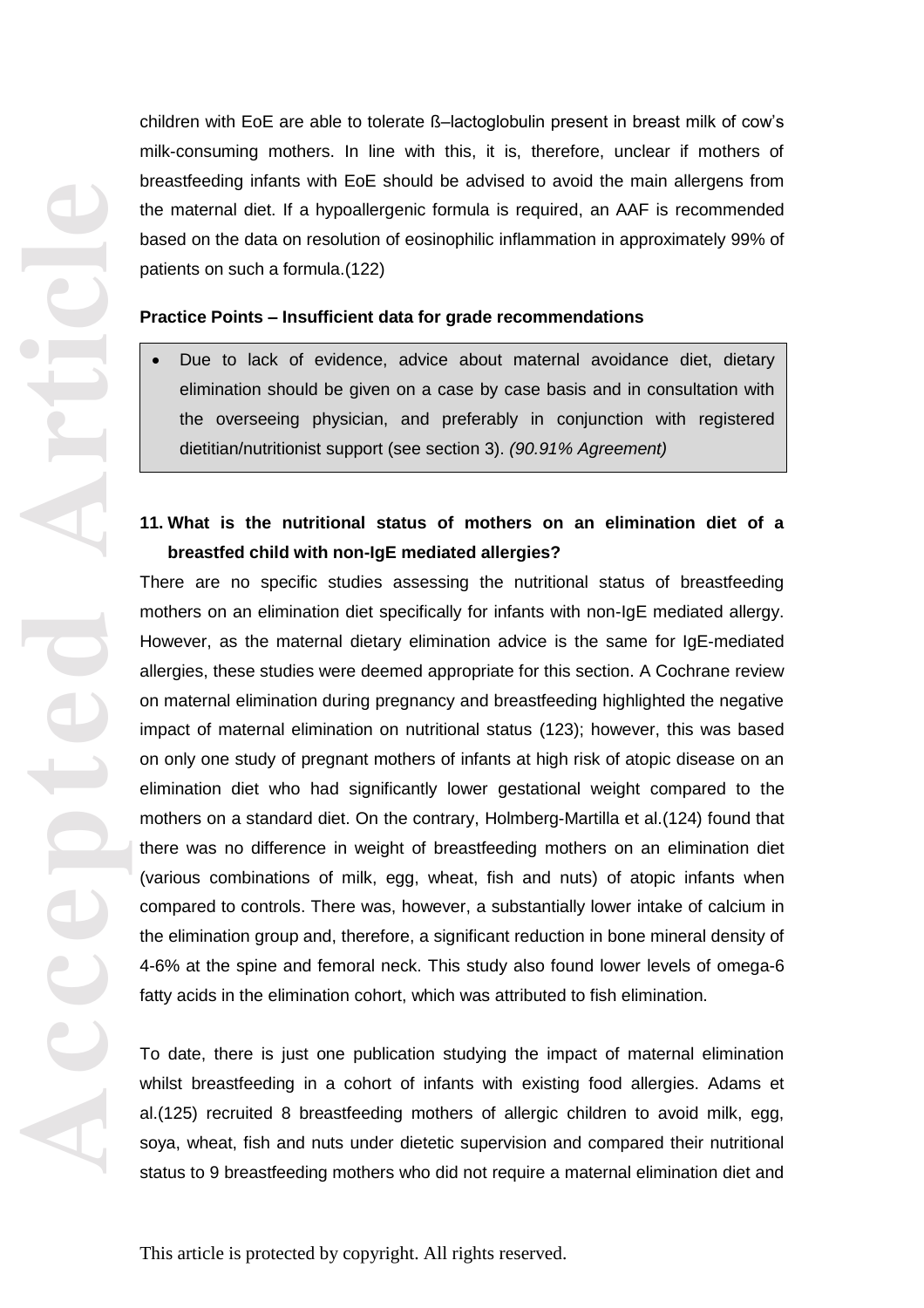**Accepted Article** advice. *(100% Agreement)*

8 matched non -breastfeeding women. The results indicated that the anthropometric and bone density measurements, as well as the indices of iron, protein and lipid metabolism, and trace elements were comparable and within the normal range between the two groups. However, in spite of 1000 mg calcium supplementation, bone turnover was increased as indicated by collagen type I C -terminal propeptide (ICTP), collagen type III N -terminal propeptide , and osteocalcin that were significantly higher in lactating mothers with dietary restrictions compared with those without dietary restrictions. The level of the bone resorption marker, ICTP, was significantly elevated in the two groups of lactating mothers compared with controls. It does remain a concern that in spite of calcium supplementation mothers had increased bone turn -over; the role of vitamin D and phosphate was not discussed in that publication .

### **Practice Points - Grade D recommendation**

- guided by a registered dietitian/nutritionist or suitably qualified HCP, as this may prevent any negative nutritional impact of the elimination diet. *(100% Agreement)*
- HCPs need to be aware that bone turnover in breastfeeding mothers may still increase in spite of calcium supplementation. Both vitamin D and phosphate need to be considered as well. *(90.91% Agreement)*
- Unnecessary elimination of food allergens may be harmful for the breastfeeding mother. *(100% Agreement)*
- Country -specific guidelines for healthy eating and vitamin D supplementation during breastfeeding should be followed in addition to individualised dietary

# **12. How to reintroduce/challenge food allergens in breastfed children with non - IgE mediated GI allergies?**

The requirement to reintroduce or challenge for the confirmation and also assessment of tolerance is recommended by all current guidelines on non -IgE mediated food allergy.(6, 40) Outside of FPIES, almost no data exist on the reintroduction/challenge for confirmation of non -IgE mediated allergies , as well as re introduction when it is thought that tolerance may have developed. In the breastfed infant with non -IgE mediated allergies, an additional question is raised : whether reintroduction should occur through the mother's diet or as a complementary food in Maternal elimination for all non-IgE mediated food allergies should ideally be<br>
guided by a registered dietitian/nutritionist or suitably qualified HCP, as this<br>
may prevent any negative nutritional impact of the eliminati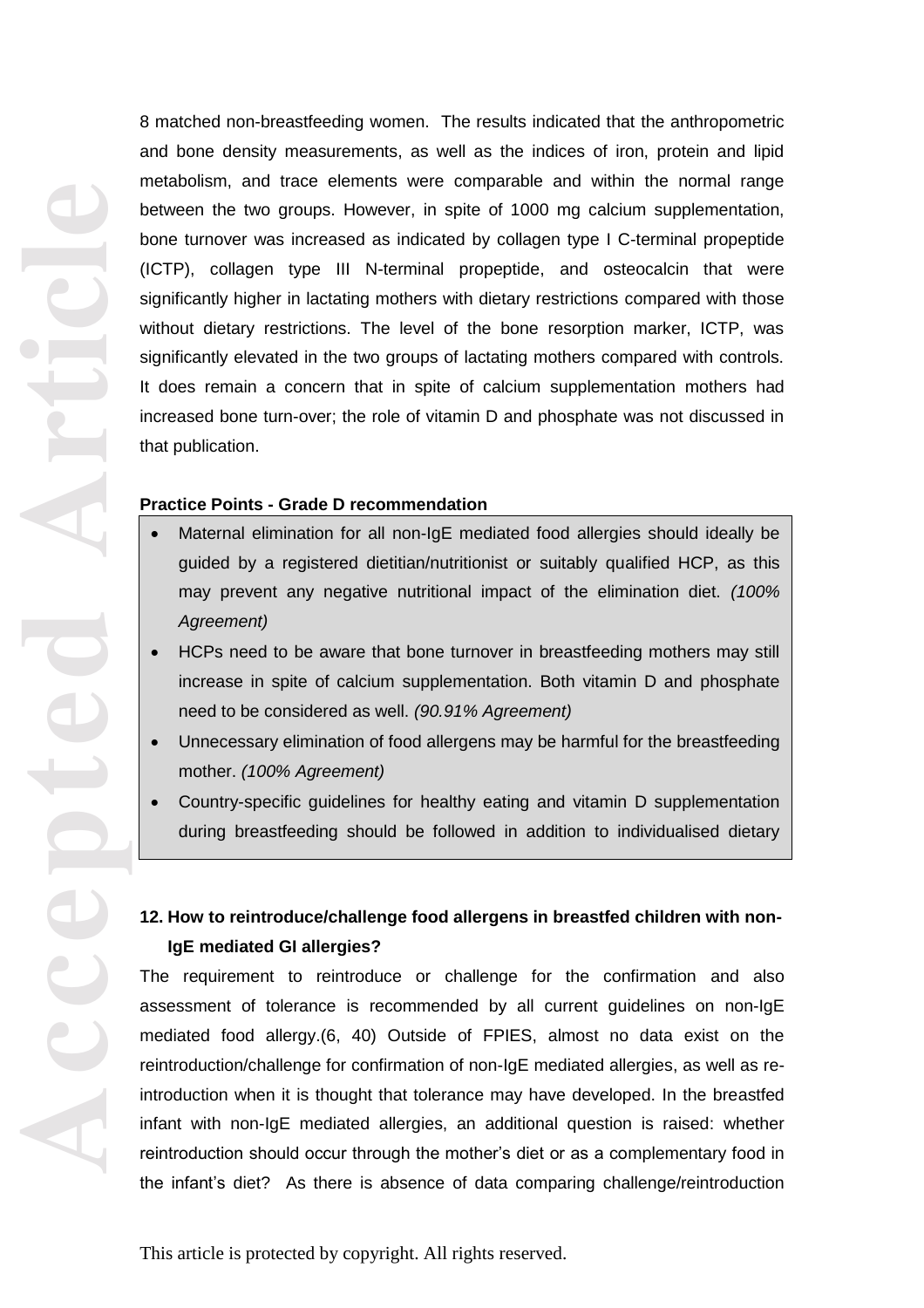through the maternal diet versus directly via the child, this decision should primarily be driven whether the child is still exclusively breastfed or whether complementary food/formula feed has been introduced.<br>The international FPIES consensus guidelines discuss both challenge for diagnosis

and tolerance.(1) If a convincing history of FPIES or severe associated symptom are present then an OFC does not need to be performed for diagnosis. For assessing tolerance, the ideal timing to perform an OFC for FPIES has not been systematically studied and varies between countries. Most data however suggested that an OFC may occur between 12 -18 months of diagnosis. When a medically -supervised OFCs for FPIES is considered, a food dose of 0.06 to 0.6 g of food protein per kilogram of body weight (typically 0.3 g/kg) in 3 equal doses over 30 minutes is suggested .(1) The guidelines also suggest not to exceed a total of 3 g of protein or 10 g of total food (100 mL of liquid) protein for an initial feed (which aims to approximate an age appropriate portion) and observe the patient for 4 to 6 hours. As FPIES in breastfed infants is rare ,(1) these guidelines do not discuss the reintroduction in the breastfed child with this non -IgE mediated allergy. However, if severe FPIES is suspected in an exclusively breast -fed infant and a challenge via breast milk is deemed necessary for identification of the food trigger, medically supervised OFC should be done.

In 2013, diagnosis and management guidelines were published in the United Kingdom on non -IgE mediated CMA ,(126) which for the first time outlined consensus on home reintroduction of cow's milk for the purposes of diagnosis (after 2 -4 weeks of elimination) or to establish if the patient has achieved tolerance (6 months after diagnosis or at around 1 year of age). These guidelines (known as iMAP guidelines) were recently updated with an international expert panel and recommend in exclusively breastfed children that cow's milk products should be reintroduced in the mother's diet in previously consumed amounts and over a 1 week period.(127) The latter recommendation was made, based on data from Järvinen et al .(16) in a challenge-proven non-IgE mediated cow's milk-allergic breastfed cohort. In this cohort, 16/17 infants reacted within a mean time of 21 hours (2 -80 hours) after the reintroduction of cow's milk in the lactating mother's diet. Interestingly, although symptoms reoccurred, in 7/15 children , ß -lactoglob ulin was not detected in breast milk, even after the reintroduction of cow's milk. This might be explained by reactions to the other fractions of milk proteins such as casein or alpha -lactalbumin. Although it is well -known that other allergens (i.e. egg, soya, wheat) do transfer through breast milk,(18, 19) similar data on re -occurrence of reactions following a maternal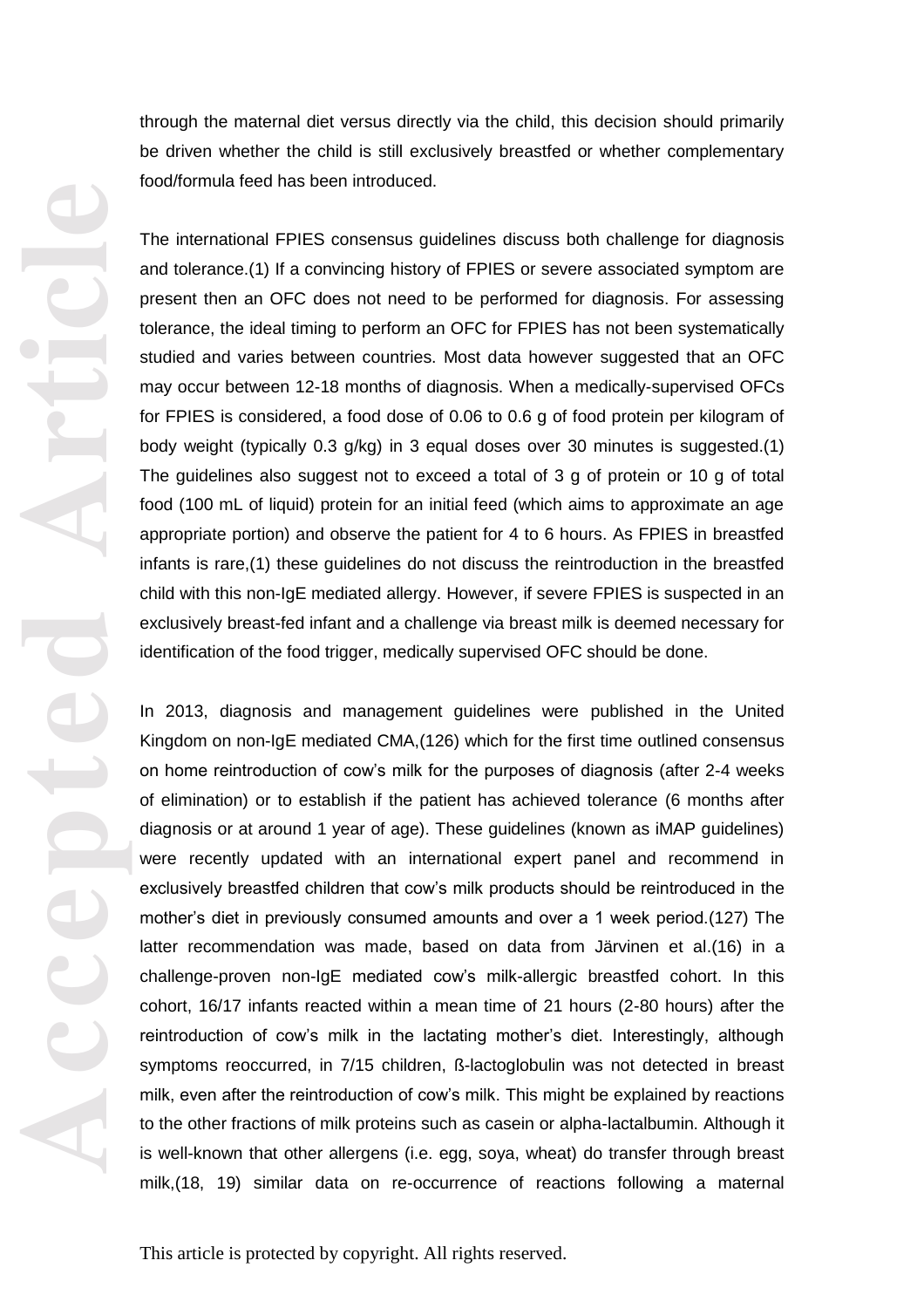elimination diet of egg, soya and wheat do not exist for non -IgE mediated allergies , and therefore re -introduction is based on individual clinical practice.

For breastfed infants with non IgE -mediated allergies, who are already on solids, there is a paucity of data. The iMAP guidelines provide a consensus -based milk ladder, which has been constructed on the existing data that heating and fermentation reduces the allergenicity of cow's milk.(128 -130) This step -wise reintroduction approach has gained popularity, (131) and although there is no evidence of its efficacy, a recent systematic review (132) suggested that there may be a benefit to quality of life (133) using this approach, although no current quality of life studies exist to support this statement. From what is known, the use of the milk ladder in a non -IgE mediated patient is safe as long as IgE -mediated disease is ruled out first. No data are currently available in regards to the reintroduction of other allergens (egg, soya and wheat) in breastfed infants already on solids in any form, including a ladder approach.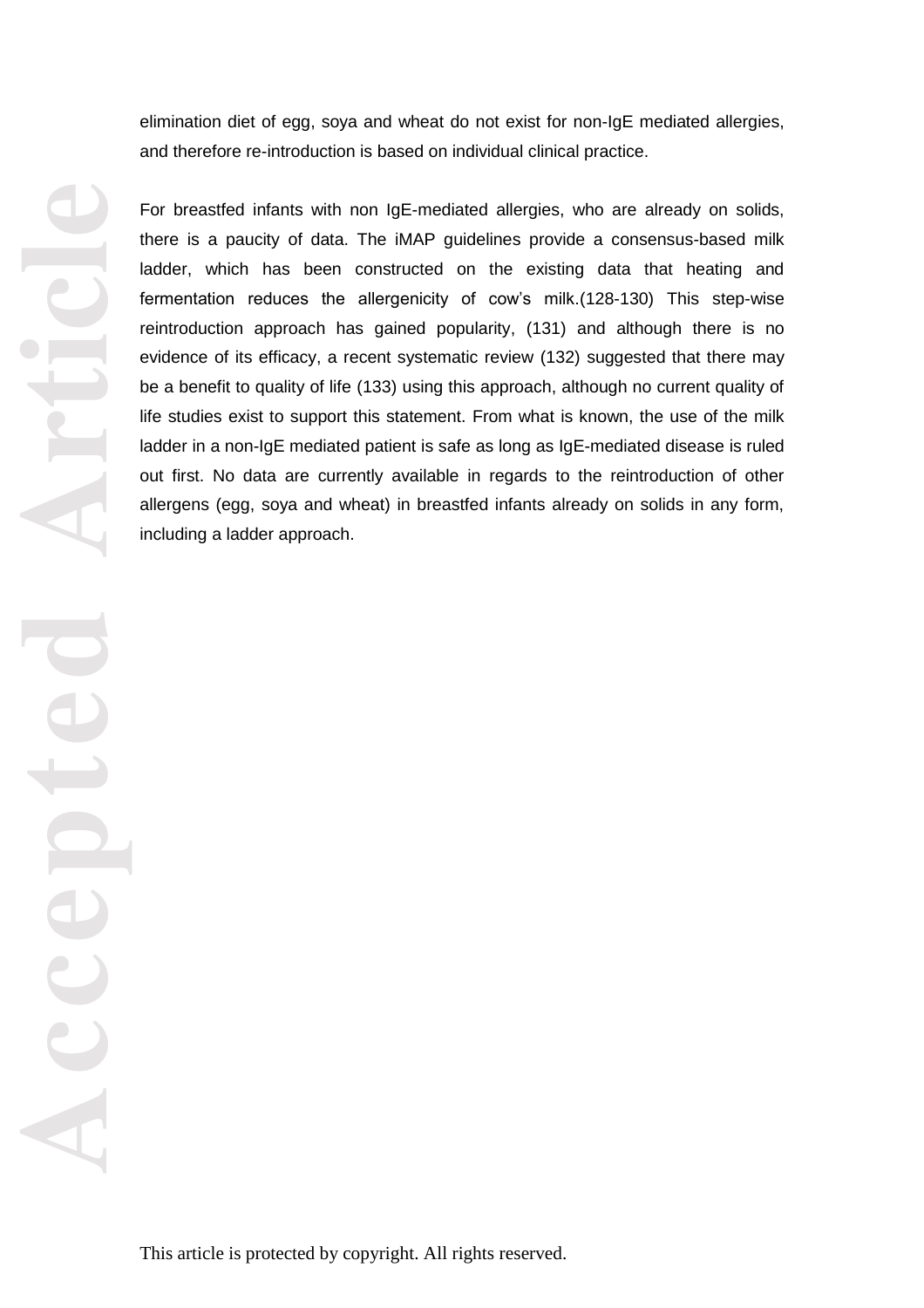# **Practice Points – Insufficient data to grade recommendations**

- For FPIES, the consensus guidelines (1) on supervised OFCs (usually 12 -18 months after most recent reaction), that include recommended dosages, should be used for infant eating complementary foods. It is also recommended to measure IgE to cow's milk prior to OFC, given the risk of conversion to IgE mediated CMA in FPIES. IgE-testing to other allergens may also be considered in FPIES. *(100% Agreement)*
- There are no guidelines on a "breast milk" challenge for FPIES, as it is not recommended to routinely avoid the other food allergens when breastfeeding in the majority of cases. However, if severe FPIES is suspected in an exclusively breast -fed infant and a challenge via breast milk is deemed necessary, medically supervised OFC should be undertaken. *(100% Agreement)*
- For other non-IgE mediated conditions, where appropriate (i.e. presence of IgE type symptoms) IgE -mediated allergy should be excluded prior to undertaking a home-based re-introduction (see section 3). *(100% Agreement)*
- Based on the limited data and consensus guidelines, the confirmation or resolution of food allergies in exclusively breastfed infants with non -IgE mediated food allergy other than FPIES can safely occur through the reintroduction cow's milk (6 months after diagnosis/ 1 year of age) or allergens in normally consumed amounts in the maternal diet over 1 week. *(90.91% Agreement)*
- In the non-IgE mediated cow's milk-allergic breastfed infant that is on solids, a milk ladder may be used (not including FPIES), but HCP need to be aware that there are no data on its efficacy. *(100% Agreement)*
- There is currently no consensus on the reintroduction of other allergens in the breastfed child with a non -IgE mediated allergy that has already been weaned onto solids. In the absence of this, the EAACI guidelines should be followed, which state that an individual approach based on the past reaction and risk profile should be followed for reintroduction.(6) *(100% Agreement)*

# **13. What is the quality of life of mothers on an elimination diet for a breastfed baby with non -IgE mediated allergies?**

QoL (133) is a broad-ranging, multi-dimensional concept, which determined by both objective and subjective factors. These include a person's physical health, psychological state, level of independence, social relationships, personal beliefs and their relationship to salient features of their environment. The World Health Organisation state s that QoL should be viewed in the context of the culture and value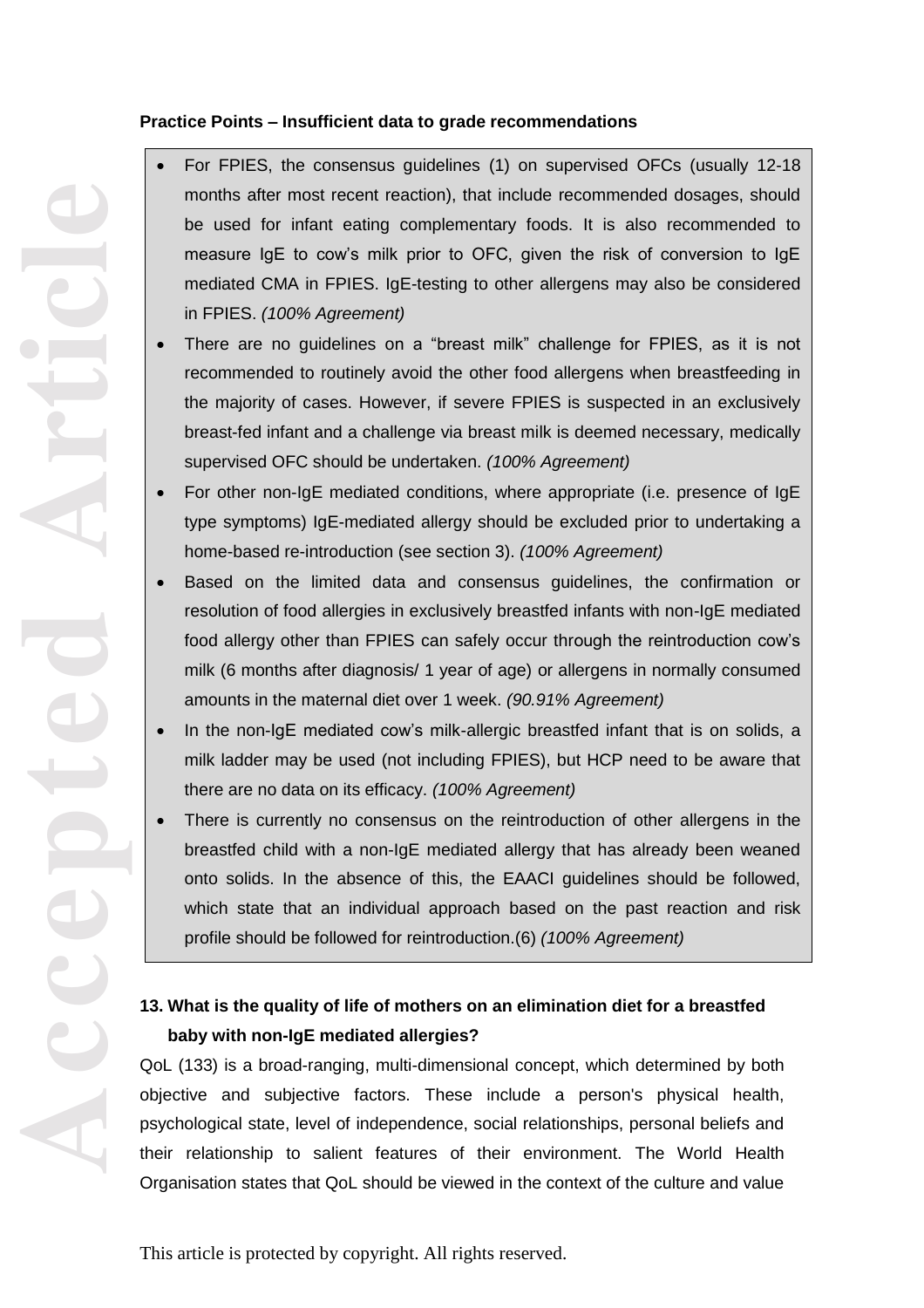systems of the individual, in relation to their goals, expectations, standards and concerns .(133) Health Related Quality of Life (HRQOL) is the functional effect of a medical condition and/or its consequent therapy upon a patient. HRQOL is also subjective and multidimensional, encompassing physical and occupational function, psychological state, social interaction and somatic sensation .

Measuring HRQOL is extremely important in order to understand and document experiences of an illness over time and measure the impact of healthcare interventions on patients' lives. Where patients are too young to report on their own HRQOL, proxy measures can be taken, which are usually reported by the parent or caregiver. It is often important to also measure the QoL of the caregiver themselves, as research has found that parents of children with long -term conditions have poorer QoL than parents of healthy children .(134)

There is a large body of research examining the impact of IgE -mediated food allergies on QoL life ; however , research that has looked at the impact of non -IgE mediated food allergies is limited, particularly in relation to the breastfed infant. Gastrointestinal symptoms are common in non -IgE mediated food allergy , and these, together with the burden of elimination diets, may have an impact on the QoL of the patient and family and should be taken into account when assessing the outcome of the elimination diet. In one of the only studies to explore non -IgE mediated allergies, Meyer et al. (2014) measured QoL in families of children on elimination diets for non - IgE food protein -induced gastrointestinal allergies.(135) Parents of 122 children completed the Family Impact module of the Paediatric Quality of Life Questionnaire (PedsQL) to measure quality of life. They found that the number of foods excluded, symptom severity, young age and nasal congestion significantly predicted QoL . However, these data were produced in a cohort of hypoallergenic formula -fed infants.

More recently, Foong et al. (136) compared QoL in children with non-IgE mediated gastrointestinal food allergy, children with IgE -mediated food allergy and children with functional abdominal pain. Parents completed the PedsQL and the Family Impact module. The cohort with non -IgE mediated allergies had poorer physical QoL than the IgE cohort and lower emotional functioning scores than the functional abdominal pain (FAP ) cohort. Similar to results reported by Meyer et al .(135) number of foods and nasal congestion significantly predicted QoL scores in the non - IgE mediated cohort, as reported by the parents. The authors concluded that the QoL of children with non -IgE mediated food allergies is affected in a different way to that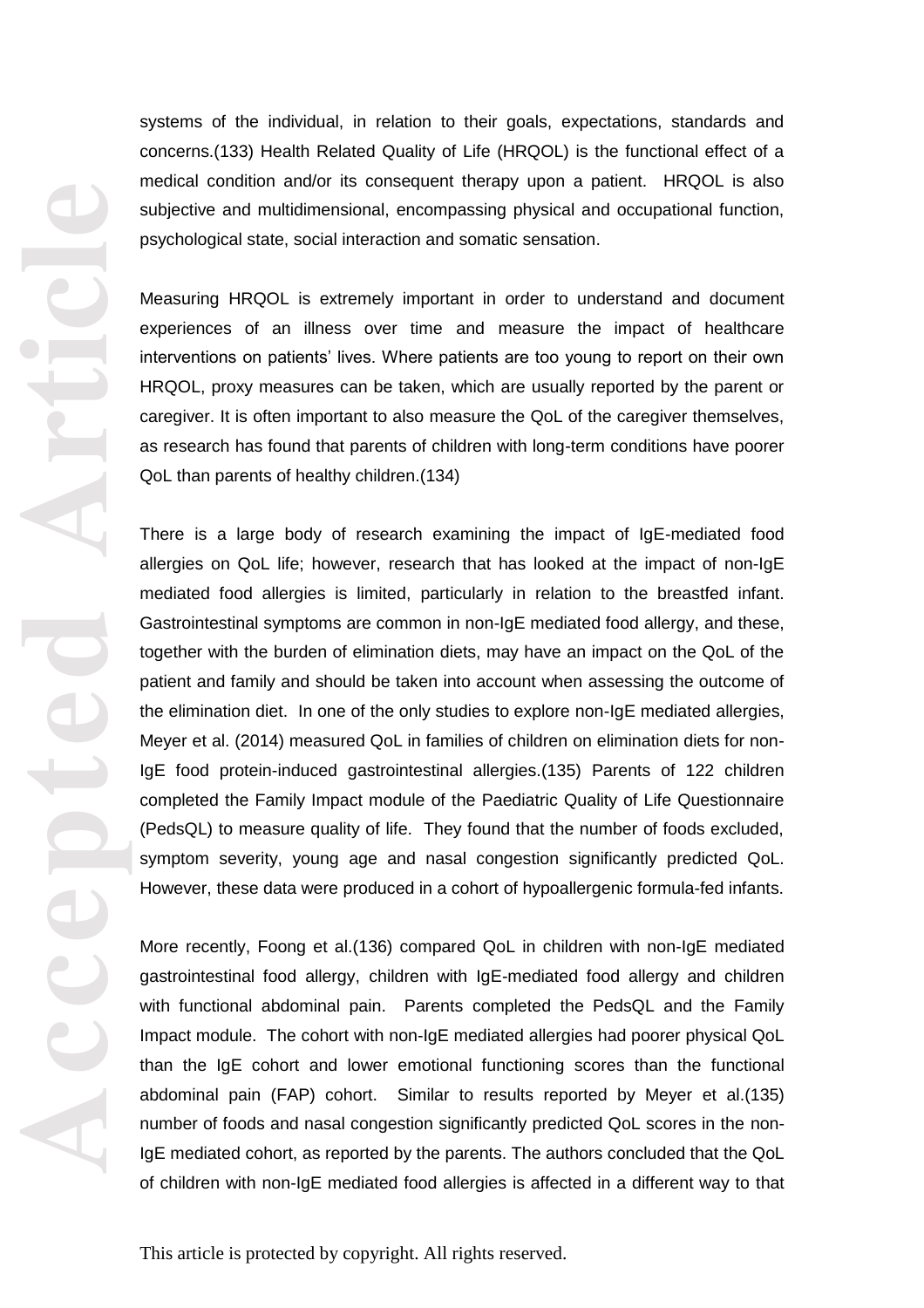of FAP or IgE -mediated food allergy, which needs to be considered when treating these patients.

Research has also explored the impact of EoE on QoL. A systematic review of 22 studies by Mukkada et al .(137) 13 of which related to QoL, reported a significant impact of EoE on QoL. Only one study, by Klinnert et al . ,(138) measured the impact on QoL of caregivers. They conducted a longitudinal study following 96 families with children diagnosed with EoE and measured QoL using the Family Impact Questionnaire. They reported poorer QoL associated with more severe symptoms and a greater impact on the family where children were on dietary restrictions .(138) None of these studies assessed the quality of life of mothers on elimination diets for breast fed babies.

Although preliminary research has shown that dietary restrictions and maintaining an elimination diet for children with non -IgE mediated food allergies is associated with poorer parent reported QoL, to date no research exists examining the QoL of the mother on an elimination diet whilst breastfeeding a baby with non -IgE mediated allergies.

## **Practice Points – Insufficient data to grade recommendations**

- an elimination diet for non -IgE mediated allergy. *(100% Agreement)*
- Healthcare professionals should be aware of the added burden and impact on QoL of adhering to an elimination diet for mother and patient. *(100% Agreement)*
- Healthcare professionals should ensure nutritional support is provided to families needing to eliminate foods from their diet during this critical developmental period. *(100% Agreement)*
- There are no published data establishing the QoL of breastfeeding mothers on<br>
an elimination diet for non-IgE mediated allergy. (100% Agreement)<br>
 Healthcare professionals should be aware of the added burden and impact Parents managing children with non IgE -mediated allergies on elimination diets may be especially worried or anxious; they should be reassured that such feelings are normal and encouraged to discuss their concerns with healthcare professionals. *(100% Agreement)*

### **Limitations of this Task Force Report**

This EAACI Task Force aimed to address the complex and often controversial topic of non -IgE mediated allergies affecting the gastrointestinal tract in breastfed children.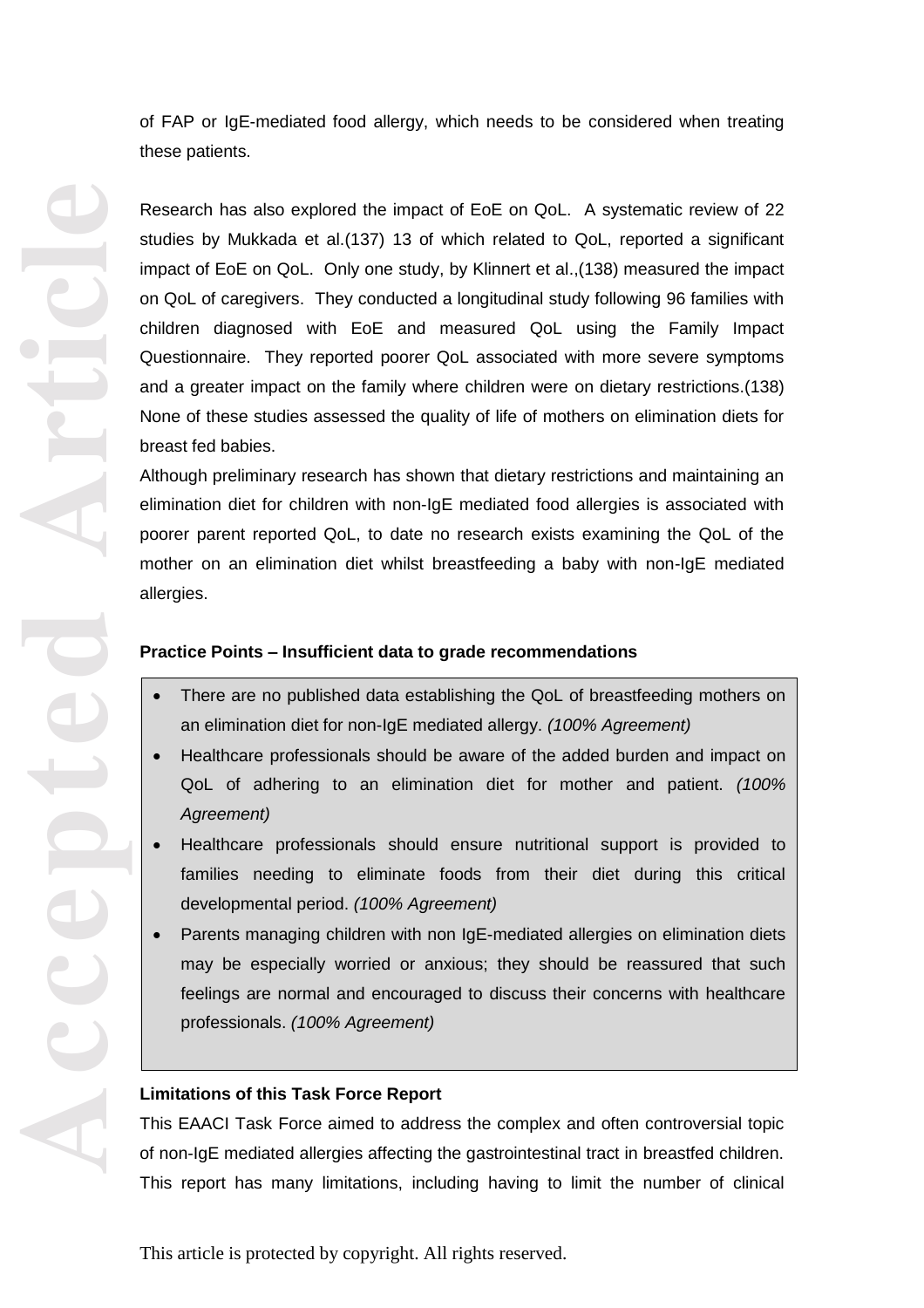**Accepted Article**

questions that could be addressed through such a manuscript. The ENIGMA Task Force, is however committed to continue to review further clinical questions in this area of non -IgE mediated allergies using published evidence and where required reach consensus. Furthermore, it is clear from the literature published in this are a, that studies are either observational, retrospective or based on single cases and most studies did not specify whether infants were exclusively breastfed, which is a major limitation. As such the Delphi method was used to achieve consensus to establish practice points and recommendations. The authors acknowledge that this does not replace well designed studies in this area, but allows for practice recommendations whilst further studies in this area are awaited.

#### **Conclusion s**

Breastfeeding is the best source of nutrition for all infants and should be supported, also in infants with suspected non -IgE mediated food allergies. Non -IgE mediated food allergies encompasses a variety of different diagnoses that affect the gastrointestinal tract. Outside of FPIA P in breastfed infants, there is limited data on the occurrence and presentation of EoE, FPE, GORD, food allergy related constipation and colic in breastfed infants, which poses a challenge in both diagnosis and management. The ENIGMA Task Force from EAACI has used a systematic approach to generate clinical questions, search data and reach consensus on practice points pertaining this topic, so that HCP can apply diagnostic and management recommendations in practice. The review of this topic has highlighted the requirement for further research on all areas of non -IgE mediated food allergy in breast fed infants, including the prevalence, diagnostic criteria for the spectrum of non -IgE mediated food allergic diseases and most importantly the dietary management including challenges/reintroduction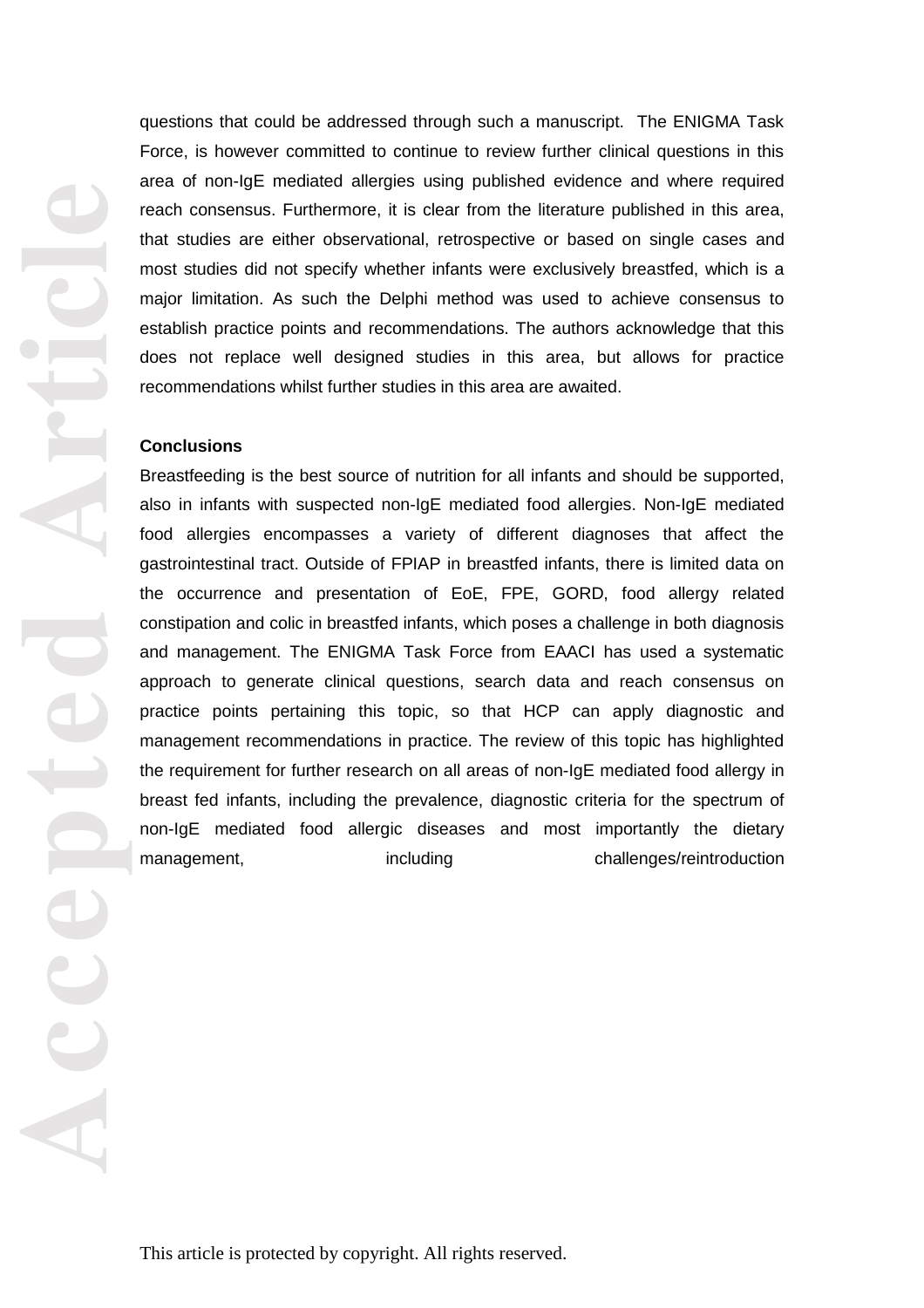#### **Contributions of authors**

RM – literature review, writing of sections in article, Delphi consensus, merging of article sections and final submission.

ACL – literature review, writing of sections in article, Delphi consensus and critical review of publication.

CD - writing of sections in article, Delphi consensus and critical review of publication.

ANW - writing of sections in article, Delphi consensus and critical review of publication.

DF – writing of sections in article, Delphi consensus and critical review of publication.

MCV - writing of sections in article, Delphi consensus and critical review of publication.

RK – writing of sections in article, Delphi consensus and critical review of publication. GdT – writing of sections in article, Delphi consensus and critical review of publication.

YV - writing of sections in article, Delphi consensus and critical review of publication.

OC - writing of sections in article, Delphi consensus and critical review of publication.

PU – writing of sections in article, Delphi consensus and critical review of publication.

NS - writing of sections in article, Delphi consensus and critical review of publication. CV - literature review, writing of sections in article, Delphi consensus and critical review of publication.

#### **Conflict of interest**

RM – academic lectures for Mead Johnson, Danone and Nestle and academic research grant holder of Danone

ACL – No conflict of Interest

ANW - research grants: NIH ITN, DBV Technologies, Astellas Pharma, Nutricia, Nestle, Thermofisher Scientific; Advisory Board: Merck, Gerber; Lectures: Nestle, Nutricia; Royalties; UpToDate

CD - Nestlé Scientific advisory board, Danone -Nutricia Scientific advisory board, Novalac paid academic lectures, DBV Technologies stock ownership

DF – academic lectures for Abbott, Nestle and Nutricia. research funding from DBV Technologies and Aimmune Therapeutics; Advisory Board: consultant for DBV Technologies, Aimmune Therapeutics, Kaleo Pharmaceutical, INSYS Therapeutics, Aquestive, AllerGenis; Royalties; UpToDate

MCV - has participated as a consultant and/or speaker for Danone, Nestlé Nutrition Institute and Aché Laboratories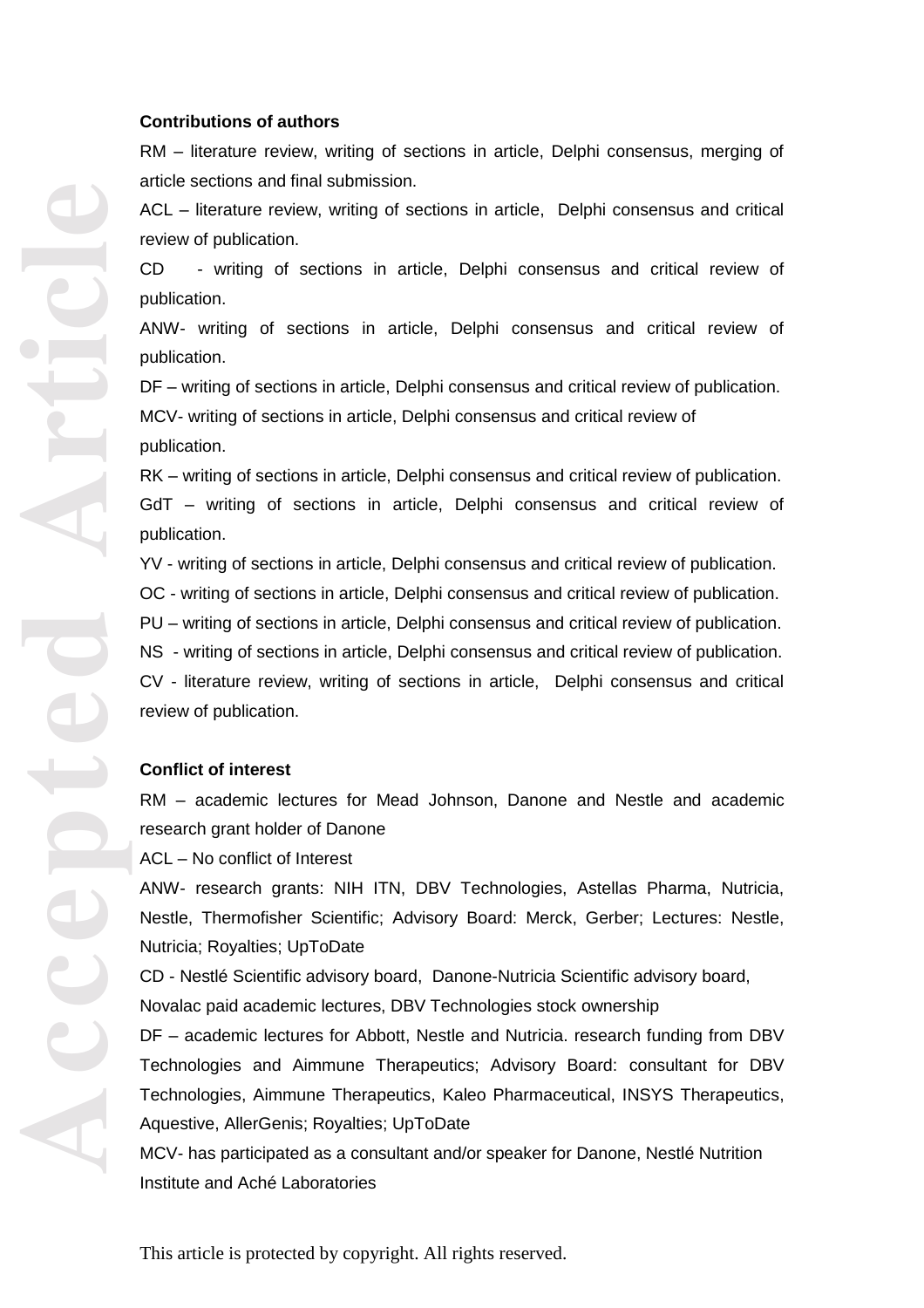RK – research grants from Allergy UK, Midlands Asthma and Allergy Research Association, consultant for AImmune, academic lecture for Nutricia

GdT – academic lectures on Kings College London Allergy Academy which is supported by Nutri ca, Abbott and Mead Johnson. Speaker travel support to FABlogCon 2018 received from Abbott

YV - clinical investigator, and/or advisory board member, and/or consultant, and/or speaker for Abbott Nutrition, Biocodex, Danone, Nestle Health Science, Nestle Nutrition Institute, Nutricia, Mead Johnson, United Pharmaceuticals, Wyeth.

OC - No Conflict of Interest

PU – No Conflict of Interest

NS - academic lectures for Mead Johnson, Danone and Nestle, consultancy in the past for Abvvie

CV - academic lectures for Mead Johnson, Abbot, Danone/Nutricia and Nestle. Research support from Thermofisher

#### **References**

1. Nowak -Wegrzyn A, Chehade M, Groetch M, Spergel JM, Wood RA, Allen K, et al. International Consensus Guidelines for the Diagnosis and Management of Food Protein -Induced Enterocolitis Syndrome: Workgroup Report of the Adverse Reactions to Foods Committee, American Academy of Allergy, Asthma, and Immunology. J Allergy Clin Immunol. 2017;139:1111 -26.

2. Mehr S, Frith K, Barnes EH, Campbell DE, Group FS. Food protein -induced enterocolitis syndrome in Australia: A population -based study, 2012 -2014. J Allergy Clin Immunol. 2017;140(5):1323 - 30.

3. Miceli SS, Greco M, Monaco S, Tripodi S, Calvani M. Food protein -induced enterocolitis syndrome, from practice to theory. Expert Rev Clin Immunol. 2013;9(8):707 -15.

4. Miceli Sopo S, Monaco S, Greco M, Scala G. Chronic food protein -induced enterocolitis syndrome caused by cow's milk proteins passed through breast milk. Int Arch Allergy Immunol. 2014;164(3):207 -9.

5. Tan J, Campbell D, Mehr S. Food protein -induced enterocolitis syndrome in an exclusively breast-fed infant-an uncommon entity. J Allergy Clin Immunol. 2012;129(3):873, author -4.

6. Muraro A, Werfel T, Hoffmann -Sommergruber K, Roberts G, Beyer K, Bindslev -Jensen C, et al. EAACI food allergy and anaphylaxis guidelines: diagnosis and management of food allergy. Allergy. 2014;69(8):1008 -25.

7. Miceli Sopo S, Monaco S, Bersani G, Romano A, Fantacci C. Proposal for management of the infant with suspected food protein -induced allergic proctocolitis. Pediatr Allergy Immunol. 2018;29(2):215 -8.

8. Johansson SG, Bieber T, Dahl R, Friedmann PS, Lanier BQ, Lockey RF, et al. Revised nomenclature for allergy for global use: Report of the Nomenclature Review Committee of the World Allergy Organization, October 2003. J Allergy Clin Immunol. 2004;113(5):832 -6.

9. Meyer R, Fleming C, Dominguez -Ortega G, Lindley K, Michaelis L, Thapar N, et al. Manifestations of food protein induced gastrointestinal allergies presenting to a single tertiary paediatric gastroenterology unit. World Allergy Organ J. 2013;6(1):13.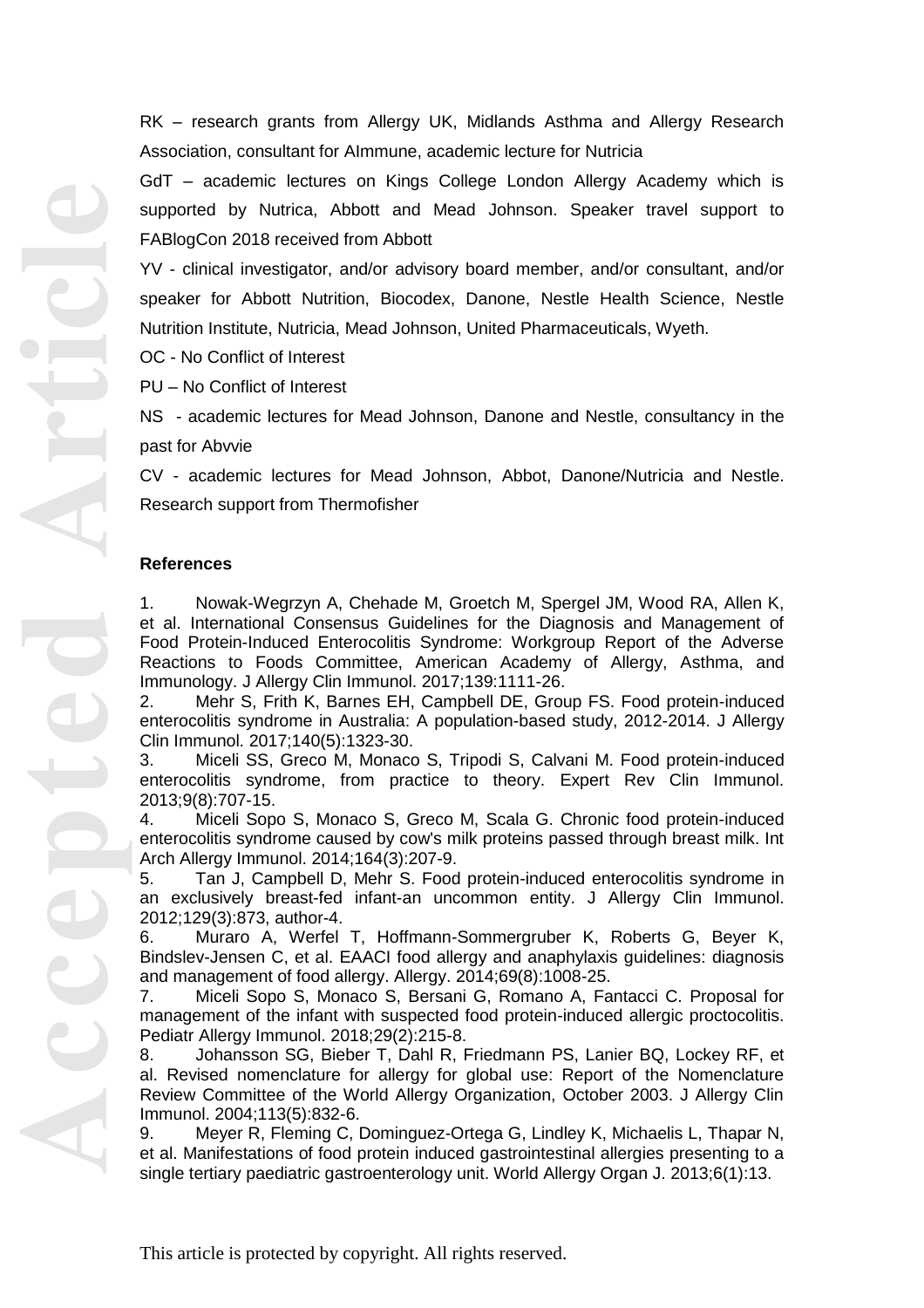10. Schoemaker AA, Sprikkelman AB, Grimshaw KE, Roberts G, Grabenhenrich L, Rosenfeld L, et al. Incidence and natural history of challenge -proven cow's milk allergy in European children--EuroPrevall birth cohort. Allergy. 2015;70(8):963 -72.

11. Grimshaw KE, Bryant T, Oliver EM, Martin J, Maskell J, Kemp T, et al. Incidence and risk factors for food hypersensitivity in UK infants: results from a birth cohort study. ClinTranslAllergy. 2015;6:1.

12. Koletzko S, Heine RG, Grimshaw KE, Beyer K, Grabenhenrich L, Keil T, et al. Non -IgE mediated cow's milk allergy in Euro Prevall. Allergy. 2015;70(12):1679 -80.

13. Hill DJ, Cameron DJ, Francis DE, Gonzalez -Andaya AM, Hosking CS. Challenge confirmation of late-onset reactions to extensively hydrolyzed formulas in infants with multiple food protein intolerance. J Allergy ClinImmunol. 1995;96(3):386 - 94.

14. Hill DJ, Hosking CS. The cow milk allergy complex: overlapping disease profiles in infancy. EurJ Clin Nutr. 1995;49 Suppl 1:S1 -12.

15. Petrus NC, Schoemaker AF, van Hoek MW, Jansen L, Jansen -van der Weide MC, van Aalderen WM, et al. Remaining symptoms in half the children treated for milk allergy. Eur J Pediatr. 2015;174(6):759 -65.

16. Jarvinen KM, Makinen -Kiljunen S, Suomalainen H. Cow's milk challenge through human milk evokes immune responses in infants with cow's milk allergy. J Pediatr. 1999;135(4):506 -12.

17. Restani P, Gaiaschi A, Plebani A, Beretta B, Velona T, Cavagni G, et al. Evaluation of the presence of bovine proteins in human milk as a possible cause of allergic symptoms in breast -fed children. Ann Allergy Asthma Immunol. 2000;84(3):353 -60.

18. Palmer DJ, Gold MS, Makrides M. Effect of cooked and raw egg consumption on ovalbumin content of human milk: a randomized, double -blind, cross -over trial. Clin Exp Allergy. 2005;35(2):173 -8.

19. Franke AA, Halm BM, Custer LJ, Tatsumura Y, Hebshi S. Isoflavones in breastfed infants after mothers consume soy. Am J Clin Nutr. 2006;84(2):406 -13.

20. Martin -Munoz MF, Pineda F, Garcia Parrado G, Guillen D, Rivero D, Belver T, et al. Food allergy in breastfeeding babies. Hidden allergens in human milk. Eur Ann Allergy Clin Immunol. 2016;48(4):123 -8.

21. Matangkasombut P, Padungpak S, Thaloengsok S, Kamchaisatian W, Sasisakulporn C, Jotikasthira W, et al. Detection of beta -lactoglobulin in human breast -milk 7 days after cow milk ingestion. Paediatr Int Child Health. 2017;37(3):199 -203.

22. Vadas P, Wei H, Burks AW, Perelman B. Detection of Peanut Allergens in Breast Milk of Lactating Women. JAMA. 2001;285:1746 -8.

23. Host A, Husby S, Osterballe O. A prospective study of cow's milk allergy in exclusively breast -fed infants. Incidence, pathogenetic role of early inadvertent exposure to cow's milk formula, and characterization of bovine milk protein in human milk. Acta Paediatr Scand. 1988;77(5):663 -70.

24. Latcham F, Merino F, Lang A, Garvey J, Thomson MA, Walker -Smith JA, et al. A consistent pattern of minor immunodeficiency and subtle enteropathy in children with multiple food allergy. J Pediatr. 2003;143(1):39 -47.

25. Nwaru BI, Hickstein L, Panesar SS, Roberts G, Muraro A, Sheikh A, et al. Prevalence of common food allergies in Europe: a systematic review and meta analysis. Allergy. 2014;69(8):992 -1007.

26. Nowak -Wegrzyn A, Katz Y, Mehr SS, Koletzko S. Non -IgE -mediated gastrointestinal food allergy. J Allergy ClinImmunol. 2015;135(5):1114 -24.

27. Iacono G, Merolla R, D'Amico D, Bonci E, Cavataio F, Di PL, et al. Gastrointestinal symptoms in infancy: a population -based prospective study. Dig Liver Dis. 2005;37(6):432 -8.

28. Heine RG. Gastrointestinal food allergies. ChemImmunol Allergy. 2015;101:171 -80.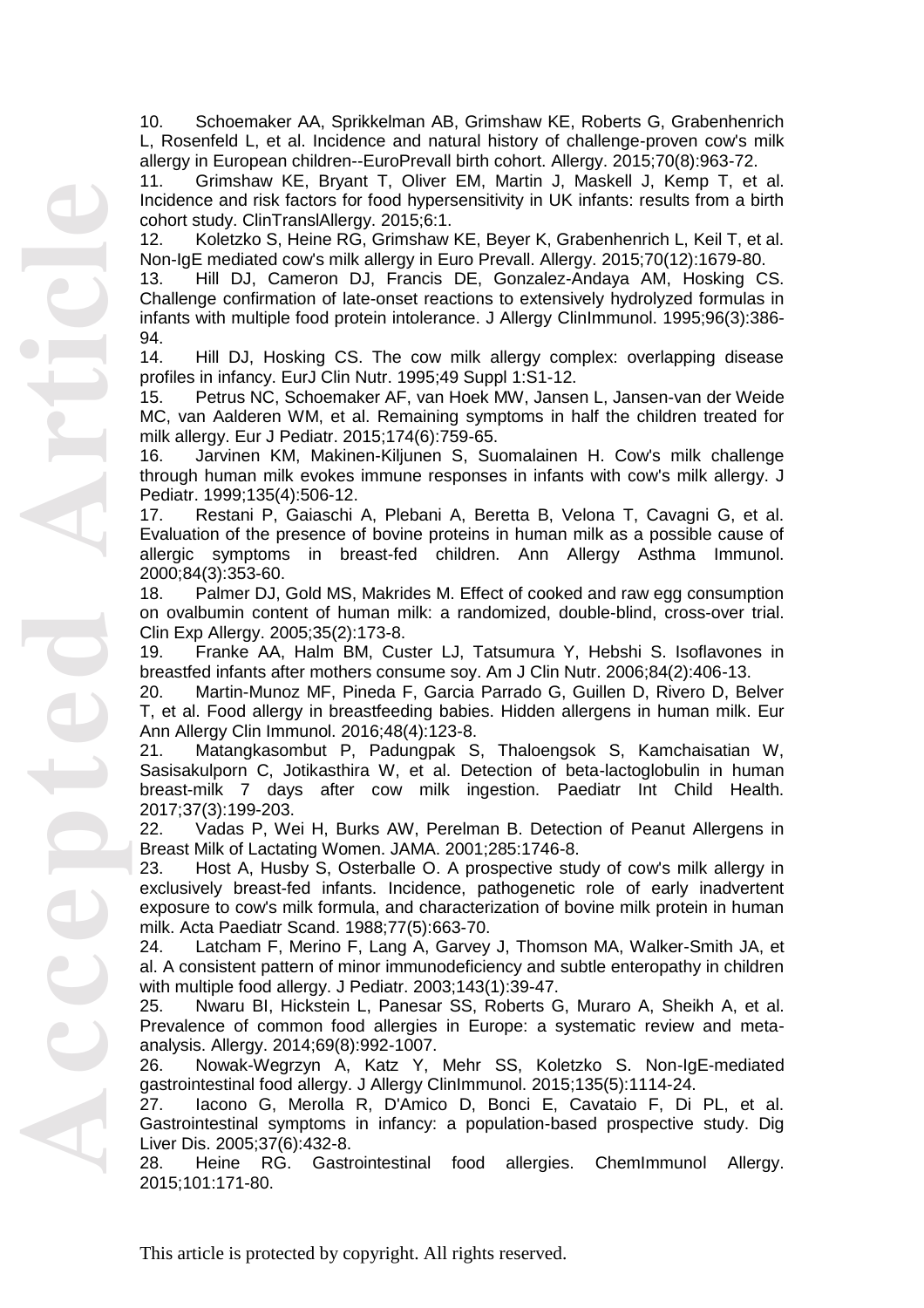29. Mehl A, Rolinck -Werninghaus C, Staden U, Verstege A, Wahn U, Beyer K, et al. The atopy patch test in the diagnostic workup of suspected food -related symptoms in children. J Allergy Clin Immunol. 2006;118(4):923 -9.

30. Turjanmaa K, Darsow U, Niggemann B, Rance F, Vanto T, Werfel T. EAACI/GA2LEN position paper: present status of the atopy patch test. Allergy. 2006;61(12):1377 -84.

31. Skypala IJ, Venter C, Meyer R, deJong NW, Fox AT, Groetch M, et al. The development of a standardised diet history tool to support the diagnosis of food allergy. ClinTranslAllergy. 2015;5:7.

32. Chebar Lozinsky A, Meyer R, De KC, Dziubak R, Godwin H, Reeve K, et al. Time to symptom improvement using elimination diets in non -IgE mediated gastrointestinal food allergies. Pediatr Allergy Immunol. 2015;2(3):317 -29.

33. Host A, Halken S. Hypoallergenic formulas--when, to whom and how long: after more than 15 years we know the right indication! Allergy. 2004;59 Suppl 78:45 - 52.

34. Cant A, Marsden RA, Kilshaw PJ. Egg and cows' milk hypersensitivity in exclusively breast fed infants with eczema, and detection of egg protein in breast milk. Br Med J (Clin Res Ed). 1985;291(6500):932 -5.

35. Cudowska B, Kaczmarski M. Atopy patch test in the diagnosis of food allergy in children with gastrointestinal symptoms. AdvMed Sci. 2010;55(2):153 -60.

36. Niggemann B, Reibel S, Roehr CC, Felger D, Ziegert M, Sommerfeld C, et al. Predictors of positive food challenge outcome in non -IgE -mediated reactions to food in children with atopic dermatitis. J Allergy Clin Immunol. 2001;108(6):1053 -8.

37. Jarvinen KM, Caubet JC, Sickles L, Ford LS, Sampson HA, Nowak -Wegrzyn A. Poor utility of atopy patch test in predicting tolerance development in food protein induced enterocolitis syndrome. AnnAllergy Asthma Immunol. 2012;109(3):221 -2.

38. Gonzaga TA, Alves FA, Cheik MFA, de Barros CP, Rezende E, Segundo GRS. Low efficacy of atopy patch test in predicting tolerance development in non - IgE -mediated cow's milk allergy. Allergol Immunopathol (Madr). 2017.

39. Nocerino R, Granata V, Di Costanzo M, Pezzella V, Leone L, Passariello A, et al. Atopy patch tests are useful to predict oral tolerance in children with gastrointestinal symptoms related to non -IgE -mediated cow's milk allergy. Allergy. 2013;68(2):246 -8.

40. Boyce JA, Assa'ad A, Burks AW, Jones SM, Sampson HA, Wood RA, et al. Guidelines for the diagnosis and management of food allergy in the United States: report of the NIAID-sponsored expert panel. J Allergy Clin Immunol. 2010;126(6 Suppl):S1 -58.

41. Bock SA. AAAAI support of the EAACI Position Paper on IgG4. J Allergy Clin Immunol. 2010;125(6):1410.

42. Campeotto F, Butel MJ, Kalach N, Derrieux S, Aubert -Jacquin C, Barbot L, et al. High faecal calprotectin concentrations in newborn infants. Arch Dis Child Fetal Neonatal Ed. 2004;89(4):F353 -5.

43. Poullis A, Foster R, Northfield TC, Mendall MA. Review article: faecal markers in the assessment of activity in inflammatory bowel disease. Aliment Pharmacol Ther. 2002;16(4):675 -81.

44. Feuille E, Nowak -Wegrzyn A. Definition, etiology, and diagnosis of food protein-induced enterocolitis syndrome. Curr OpinAllergy ClinImmunol. 2014;14(3):222 -8.

45. Bardana EJ, Jr. Immunoglobulin E - (IgE) and non -IgE -mediated reactions in the pathogenesis of atopic eczema/dermatitis syndrome (AEDS). Allergy. 2004;59 Suppl 78:25 -9.

46. Yan BM, Shaffer EA. Primary eosinophilic disorders of the gastrointestinal tract. Gut. 2009;58(5):721 -32.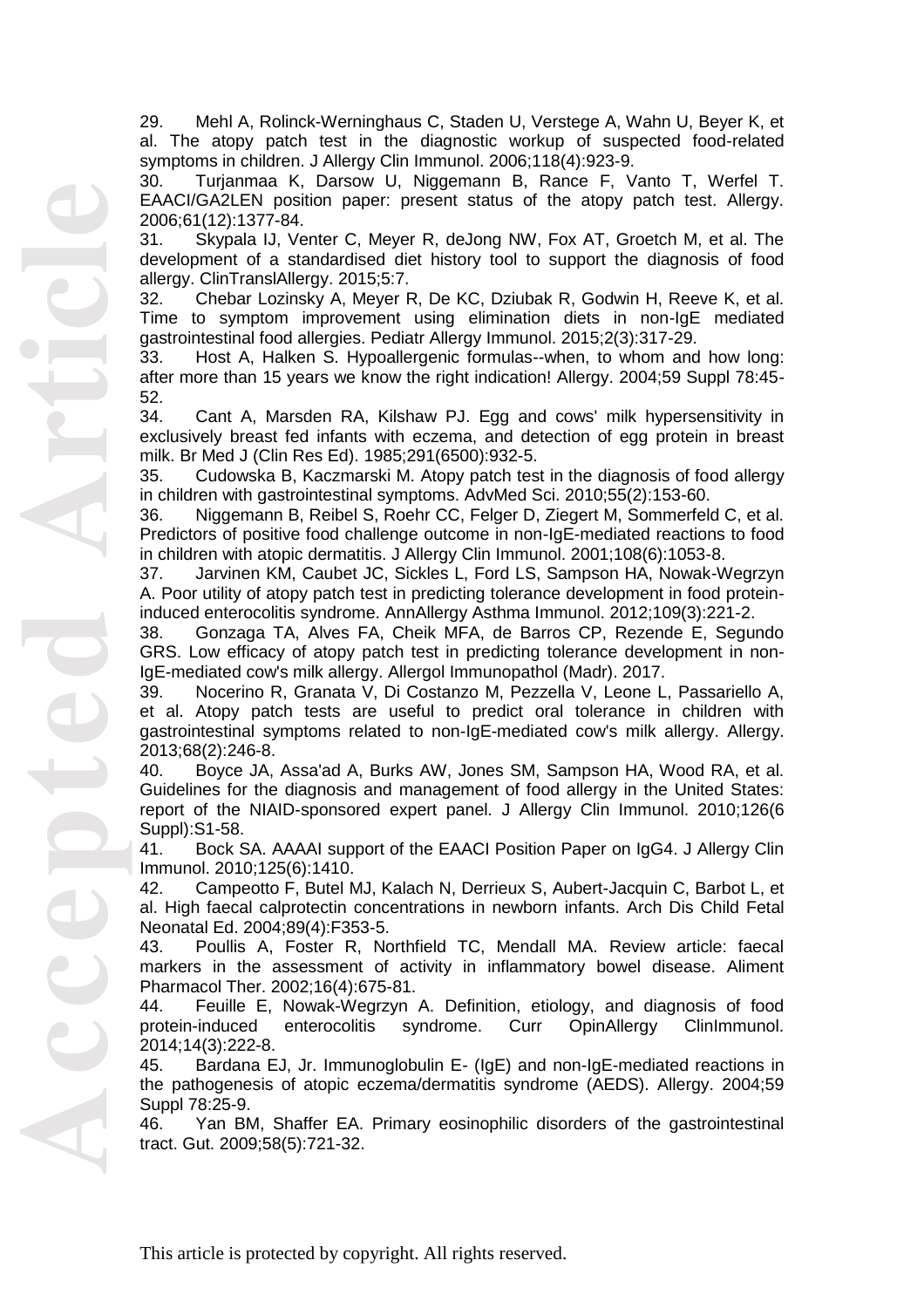47. Wilson NW, Self TW, Hamburger RN. Severe cow's milk induced colitis in an exclusively breast -fed neonate. Case report and clinical review of cow's milk allergy. Clin Pediatr (Phila). 1990;29(2):77 -80.

48. Lake AM. Food eosinophilic proctocolitis. J Pediatr GastroenterolNutr. 2000;30 Suppl:S58 -S60.

49. Arvola T, Ruuska T, Keranen J, Hyoty H, Salminen S, Isolauri E. Rectal bleeding in infancy: clinical, allergological, and microbiological examination. Pediatrics. 2006;117(4):e760 -e8.

50. Shah N, Foong RM, Borrelli O, Volonaki E, Dziubak R, Meyer R, et al. Histological findings in infants with Gastrointestinal food allergy are associated with specific gastrointestinal symptoms; retrospective review from a tertiary centre. BMC Clin Pathol. 2015;15:12.

51. Rosen R, Vandenplas Y, Di Lorenzo C, Staianono A, Thapar N, Tabbers M, et al. NASPGHAN -ESPGHAN Guidelines for Evaluation and Treatment of Gastro - Esophageal Reflux in Infants and Children. J Pediatr Gastroenterol Nutr. 2018;Accepted.

52. Vandenplas Y, Abkari A, Bellaiche M, Benninga M, Chouraqui JP, Cokura F, et al. Prevalence and Health Outcomes of Functional Gastrointestinal Symptoms in Infants From Birth to 12 Months of Age. J Pediatr Gastroenterol Nutr. 2015;61(5):531 -7.

53. Koletzko S, Niggemann B, Arato A, Dias JA, Heuschkel R, Husby S, et al. Diagnostic Approach and Management of Cow's -Milk Protein Allergy in Infants and Children: ESPGHAN GI Committee Practical Guidelines. J Pediatr Gastroenterol Nutr. 2012;55(2):221 -9.

54. Salvatore S, Vandenplas Y. Gastroesophageal reflux and cow milk allergy: is there a link? Pediatrics. 2002;110(5):972 -84.

55. Borrelli O, Mancini V, Thapar N, Giorgio V, Elawad M, Hill S, et al. Cow's milk challenge increases weakly acidic reflux in children with cow's milk allergy and gastroesophageal reflux disease. J Pediatr. 2012;161(3):476 - 81.

56. Semeniuk J, Kaczmarski M. Acid gastroesophageal reflux and intensity of symptoms in children with gastroesophageal reflux disease. Comparison of primary gastroesophageal reflux and gastroesophageal reflux secondary to food allergy. Adv Med Sci. 2008;53(2):293 -9.

57. Iacono G, Carroccio A, Cavataio F, Montalto G, Kazmierska I, Lorello D, et al. Gastroesophageal reflux and cow's milk allergy in infants: a prospective study. J Allergy Clin Immunol. 1996;97(3):822 -7.

58. Cavataio F, Iacono G, Montalto G, Soresi M, Tumminello M, Campagna P, et al. Gastroesophageal reflux associated with cow's milk allergy in infants: which diagnostic examinations are useful? Am J Gastroenterol. 1996;91(6):1215 -20.

59. McLain BI, Cameron DJ, Barnes GL. Is cow's milk protein intolerance a cause of gastro -oesophageal reflux in infancy? J Paediatr Child Health. 1994;30(4):316 -8.

60. Billeaud C, Guillet J, Sandler B. Gastric emptying in infants with or without gastro -oesophageal reflux according to the type of milk. Eur J Clin Nutr. 1990;44(8):577 -83.

61. Chen PL, Soto -Ramirez N, Zhang H, Karmaus W. Association Between Infant Feeding Modes and Gastroesophageal Reflux: A Repeated Measurement Analysis of the Infant Feeding Practices Study II. J Hum Lact. 2017;33(2):267 -77.

62. Rommel N, De Meyer A, Feenstra L, Veereman -Wauters G. The Complexity of Feeding Problems in 700 Infants and Young Children Presenting to a Tertiary Care Institution. JPGN. 2003;37:75 -84.

63. Mehta P, Furuta GT, Brennan T, Henry ML, Maune NC, Sundaram SS, et al. Nutritional State and Feeding Behaviors of Children With Eosinophilic Esophagitis and Gastroesophageal Reflux Disease. J Pediatr Gastroenterol Nutr. 2017.

64. Loening -Baucke V. Prevalence, symptoms and outcome of constipation in infants and toddlers. J Pediatr. 2005;146(3):359 -63.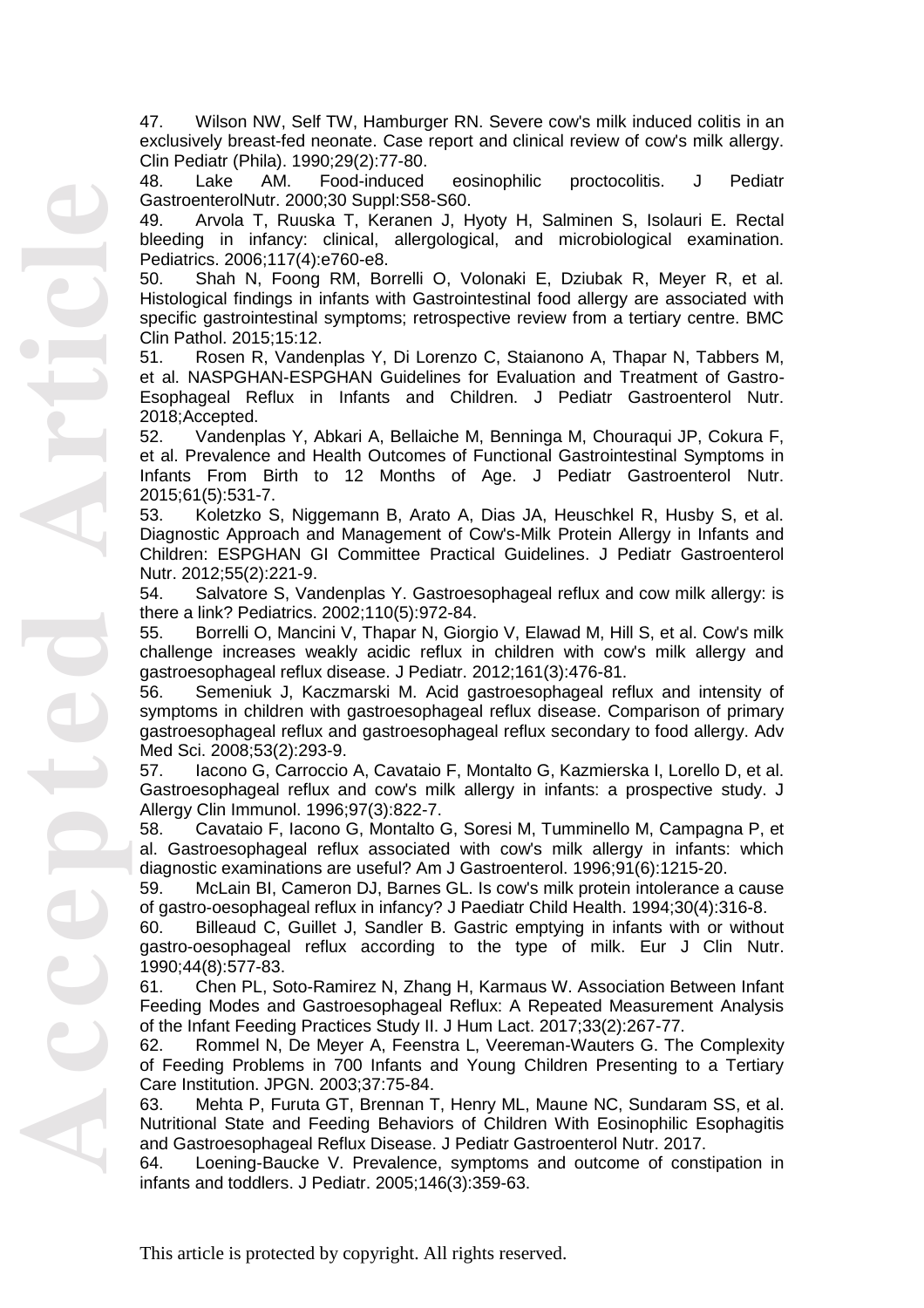65. Heine RG. Allergic gastrointestinal motility disorders in infancy and early childhood. PediatrAllergy Immunol. 2008;19(5):383 -91.

66. Tabbers MM, DiLorenzo C, Berger MY, Faure C, Langendam MW, Nurko S, et al. Evaluation and treatment of functional constipation in infants and children: evidence -based recommendations from ESPGHAN and NASPGHAN. J Pediatr Gastroenterol Nutr. 2014;58(2):258 -74.

67. Ito A, Hagiyama M, Oonuma J, Murakami Y, Yokozaki H, Takaki M. Involvement of the SgIGSF/Necl -2 adhesion molecule in degranulation of mesenteric mast cells. J Neuroimmunol. 2007;184(1 -2):209 -13.

68. Wood JD. Histamine, mast cells, and the enteric nervous system in the irritable bowel syndrome, enteritis, and food allergies. Gut. 2006;55(4):445 -7.

69. Rothenberg ME, Cohen MB. An eosinophil hypothesis for functional dyspepsia. Clin Gastroenterol Hepatol. 2007;5(10):1147 -8.

70. Borrelli O, Barbara G, Di NG, Cremon C, Lucarelli S, Frediani T, et al. Neuroimmune interaction and anorectal motility in children with food allergy -related chronic constipation. Am J Gastroenterol. 2009;104(2):454 -63.

71. Wessel MA, Cobb JC, Jackson EB, Harris GS, Jr., Detwiler AC. Paroxysmal fussing in infancy, sometimes called colic. Pediatrics. 1954;14(5):421 -35.

72. Benninga MA, Faure C, Hyman PE, St James Roberts I, Schechter NL, Nurko S. Childhood Functional Gastrointestinal Disorders: Neonate/Toddler. Gastroenterology. 2016.

73. Freedman SB, Al-Harthy N, Thull-Freedman J. The crying infant: diagnostic testing and frequency of serious underlying disease. Pediatrics. 2009;123(3):841 -8.

74. Jarvinen KM, Suomalainen H. Development of cow's milk allergy in breast -fed infants. Clin Exp Allergy. 2001;31(7):978 -87.

75. Heine RG. Gastroesophageal reflux disease, colic and constipation in infants with food allergy. Curr Opin Allergy Clin Immunol. 2006;6(3):220 -5.

76. Nocerino R, Pezzella V, Cosenza L, Amoroso A, Di Scala C, Amato F, et al. The controversial role of food allergy in infantile colic: evidence and clinical management. Nutrients. 2015;7(3):2015 -25.

77. Hill DJ, Roy N, Heine RG, Hosking CS, Francis DE, Brown J, et al. Effect of a low -allergen maternal diet on colic among breastfed infants: a randomized, controlled trial. Pediatrics. 2005;116(5):e709 -15.

78. Evans RW, Fergusson DM, Allardyce RA, Taylor B. Maternal diet and infantile colic in breast-fed infants. Lancet. 1981;1(8234):1340-2.

79. Ludman S, Harmon M, Whiting D, Du TG. Clinical presentation and referral characteristics of food protein-induced enterocolitis syndrome in the United Kingdom. AnnAllergy Asthma Immunol. 2014.

80. Caubet JC, Ford LS, Sickles L, Jarvinen KM, Sicherer SH, Sampson HA, et al. Clinical features and resolution of food protein -induced enterocolitis syndrome: 10 -year experience. J Allergy ClinImmunol. 2014.

81. Nomura I, Morita H, Ohya Y, Saito H, Matsumoto K. Non -IgE -mediated gastrointestinal food allergies: distinct differences in clinical phenotype between Western countries and Japan. Curr Allergy Asthma Rep. 2012;12(4):297 -303.

82. Arik Yilmaz E, Soyer O, Cavkaytar O, Karaatmaca B, Buyuktiryaki B, Sahiner UM, et al. Characteristics of children with food protein -induced enterocolitis and allergic proctocolitis. Allergy Asthma Proc. 2017;38(1):54 -62.

83. Sicherer SH, Eigenmann PA, Sampson HA. Clinical features of food protein induced enterocolitis syndrome. J Pediatr. 1998;133(2):214 -9.

84. Sopo SM, Giorgio V, Dello II, Novembre E, Mori F, Onesimo R. A multicentre retrospective study of 66 Italian children with food protein -induced enterocolitis syndrome: different management for different phenotypes. Clin Exp Allergy. 2012;42(8):1257 -65.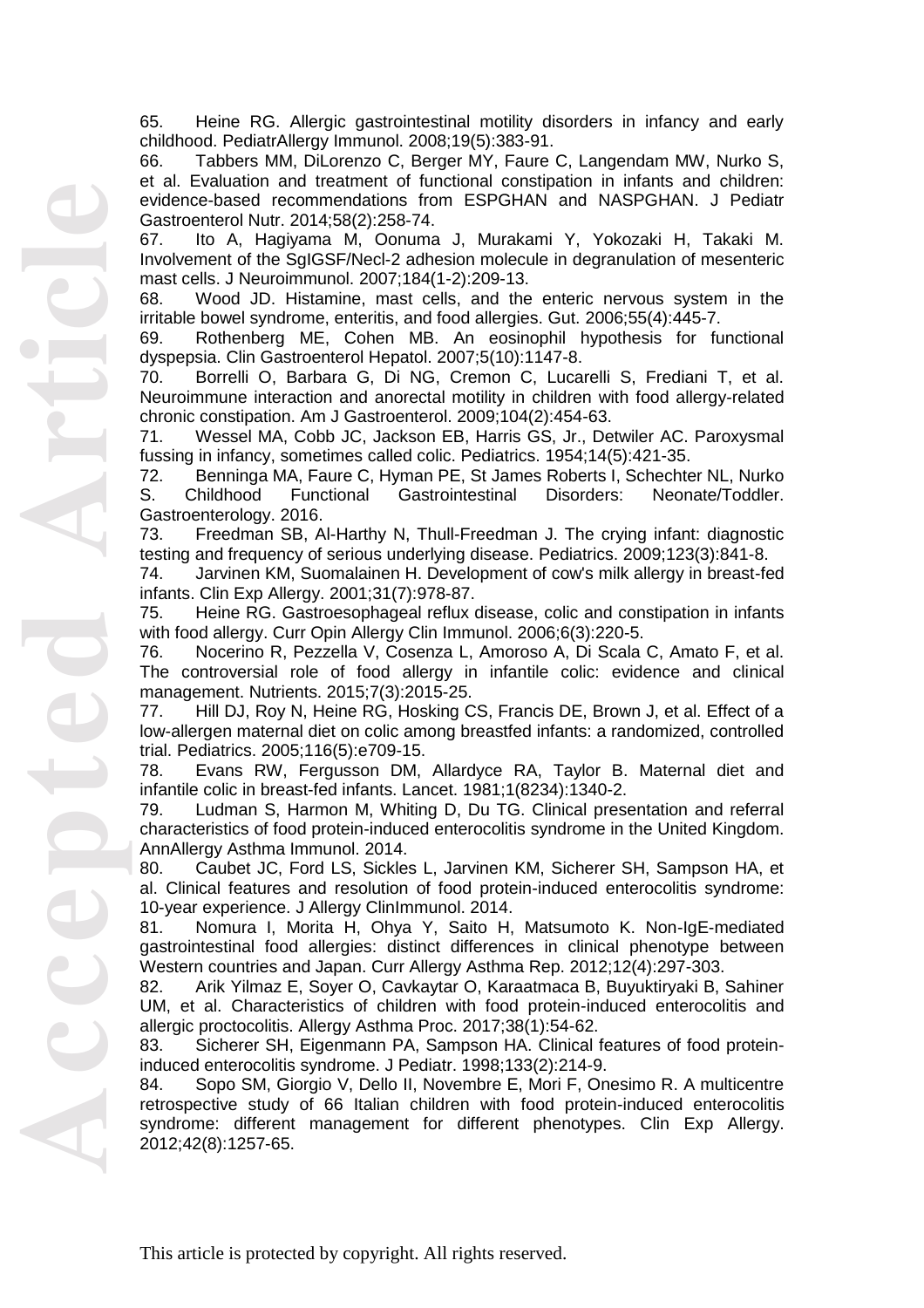85. Wang KY, Lee J, Cianferoni A, Ruffner MA, Dean A, Molleston JM, et al. Food Protein -Induced Enterocolitis Syndrome Food Challenges: Experience from a Large Referral Center. J Allergy Clin Immunol Pract. 2018.

86. Venter C, Groetch M. Nutritional management of food protein -induced enterocolitis syndrome. Curr OpinAllergy ClinImmunol. 2014.

87. Leonard SA, Nowak -Wegrzyn A. Food Protein -Induced Enterocolitis Syndrome. Pediatr Clin North Am. 2015;62(6):1463 -77.

88. Wang J, Fiocchi A. Unmet needs in food protein -induced enterocolitis syndrome. Curr Opin Allergy Clin Immunol. 2014;14(3):206 -7.

89. Gryboski JD. Gastrointestinal milk allergy in infants. Pediatrics. 1967;40(3):354 -62.

90. Mane SK, Hollister ME, Bahna SL. Food protein -induced enterocolitis syndrome to trivial oral mucosal contact. Eur J Pediatr. 2014;173(12):1545 -7.

91. Monti G, Castagno E, Liguori SA, Lupica MM, Tarasco V, Viola S, et al. Food protein -induced enterocolitis syndrome by cow's milk proteins passed through breast milk. J Allergy ClinImmunol. 2011;127(3):679 -80.

92. Leonard SA, Nowak -Wegrzyn A. Clinical diagnosis and management of food protein -induced enterocolitis syndrome. Curr OpinPediatr. 2012;24(6):739 -45.

93. Academy of Breastfeeding. ABM Clinical Protocol 24: Allergic Proctocolitis in the Exclusively Breastfed Infant. Breastfeed Med. 2011;6(6):435 -40.

94. Odze RD, Bines J, Leichtner AM, Goldman H, Antonioli DA. Allergic proctocolitis in infants: a prospective clinicopathologic biopsy study. Hum Pathol. 1993;24(6):668 -74.

95. Tsabouri S, Nicolaou N, Douros K, Papadopoulou A, Priftis KN. Food Protein Induced Proctocolitis: A Benign Condition with an Obscure Immunologic Mechanism. Endocr Metab Immune Disord Drug Targets. 2017;17(1):32 -7.

96. Atanaskovic-Markovic M. Refractory proctocolitis in the exclusively breast-fed infants. EndocrMetab ImmuneDisordDrug Targets. 2014;14(1):63 -6.

97. Lucarelli S, Di NG, Lastrucci G, D'Alfonso Y, Marcheggiano A, Federici T, et al. Allergic proctocolitis refractory to maternal hypoallergenic diet in exclusively breast -fed infants: a clinical observation. BMC Gastroenterol. 2011;11:82.

98. Pumberger W, Pomberger G, Geissler W. Proctocolitis in breast fed infants: a contribution to differential diagnosis of haematochezia in early childhood. Postgrad Med J. 2001;77(906):252 -4.

99. Sorea S, Dabadie A, Bridoux-Henno L, Balancon-Morival M, Jouan H, Le Gall E. Hemorrhagic colitis in exclusively breast -fed infants. Arch Pediatr. 2003;10(9):772 - 5.

100. Pittschieler K. Cow's milk protein -induced colitis in the breast -fed infant. J Pediatr Gastroenterol Nutr. 1990;10(4):548 -9.

101. Anveden -Hertzberg L, Finkel Y, Sandstedt B, Karpe B. Proctocolitis in exclusively breast -fed infants. Eur J Pediatr. 1996;155(6):464 -7.

102. Molnar K, Pinter P, Gyorffy H, Cseh A, Muller KE, Arato A, et al. Characteristics of allergic colitis in breast -fed infants in the absence of cow's milk allergy. World J Gastroenterol. 2013;19(24):3824 -30.

103. Fretzayas A, Moustaki M, Priftis KN, Attilakos A, Lapa E, Nicolaidou P. Thrombocytosis as an overt sign of cow's milk allergic proctocolitis. Allergol Immunopathol (Madr). 2011;39(6):381 -3.

104. Asai Y, Yanishevsky Y, Clarke A, La VS, Delaney JS, Alizadehfar R, et al. Rate, triggers, severity and management of anaphylaxis in adults treated in a Canadian emergency department. Int Arch Allergy Immunol. 2014;164(3):246 -52.

105. Lozinsky AC, Morais MB. Eosinophilic colitis in infants. J Pediatr (Rio J). 2014;90(1):16 -21.

106. Sierra Salinas C, Blasco Alonso J, Olivares Sanchez L, Barco Galvez A, del Rio Mapelli L. [Allergic colitis in exclusively breast -fed infants]. An Pediatr (Barc). 2006;64(2):158 -61.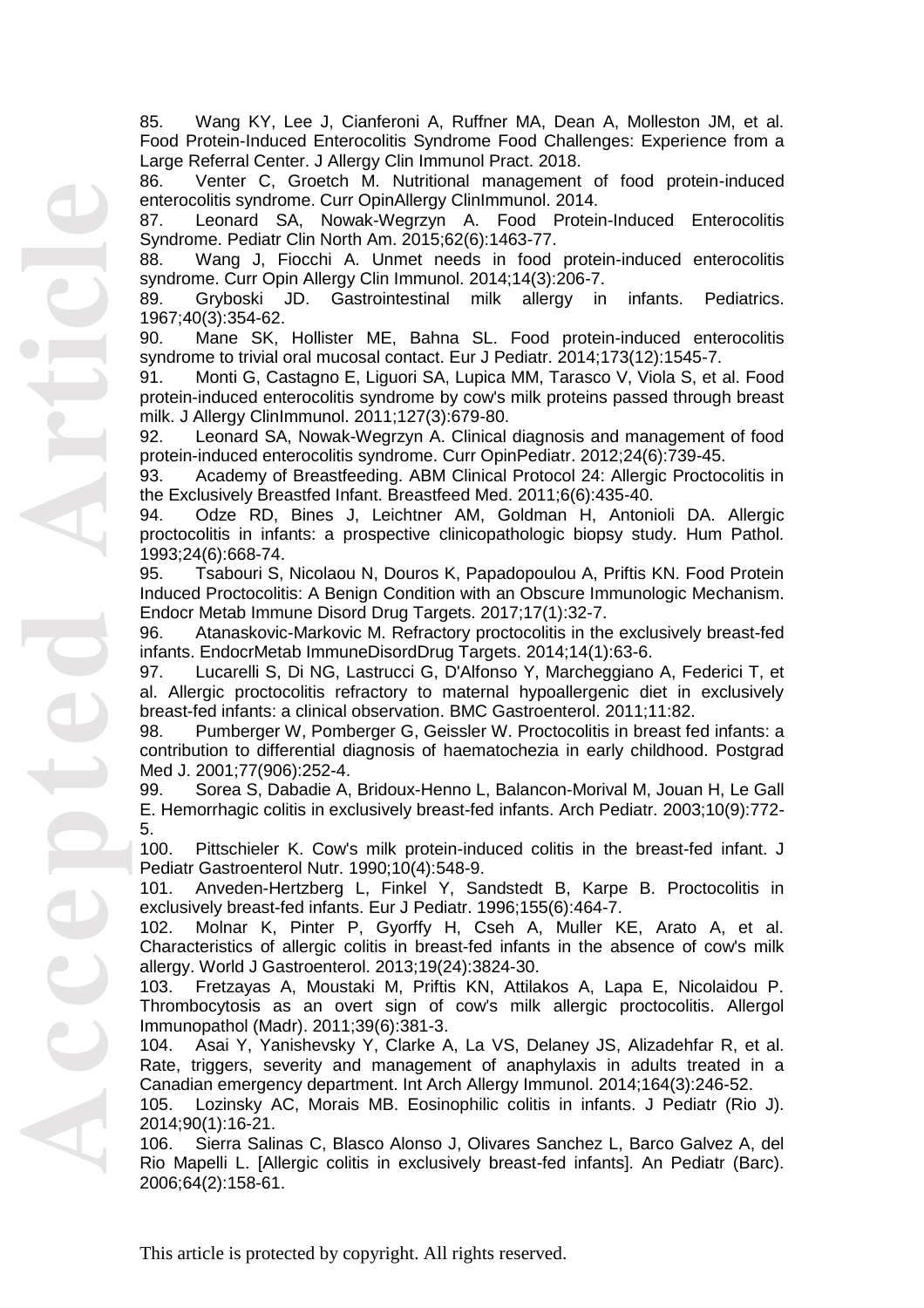107. Nagata S, Yamashiro Y, Ohtsuka Y, Shioya T, Oguchi S, Shimizu T, et al. Quantitative analysis and immunohistochemical studies on small intestinal mucosa of food -sensitive enteropathy. J Pediatr Gastroenterol Nutr. 1995;20(1):44 -8.

108. Bierme P, Nowak -Wegrzyn A, Caubet JC. Non -IgE - mediated gastrointestinal food allergies. Curr Opin Pediatr. 2017;29(6):697 -703.

109. Higuchi R, Booka M, Suzuki H, Tsuno H. Protein -losing enteropathy and erythema caused by egg allergy in a breast -fed infant. Pediatr Int. 2016;58(5):422 -4.

110. Kondo M, Fukao T, Omoya K, Kawamoto N, Aoki M, Teramoto T, et al. Protein-losing enteropathy associated with egg allergy in a 5-month-old boy. J Investig Allergol Clin Immunol. 2008;18(1):63 -6.

111. Vandenplas Y, Quenon M, Renders F, Dab I, Loeb H. Milk -sensitive eosinophilic gastroenteritis in a 10 -day -old boy. Eur J Pediatr. 1990;149(4):244 -5.

112. Hwang JB, Kang YN, Won KS. Protein losing enteropathy in severe atopic dermatitis in an exclusively breast -fed infant. Pediatr Dermatol. 2009;26(5):638 -9.

113. Errazuriz G, Lucero Y, Ceresa S, Gonzalez M, Rossel M, Vives A. [Clinical characteristics and management of infants less than 1 -year -old suspected with allergy to cow's milk protein]. Rev Chil Pediatr. 2016;87(6):449 -54.

114. Salvatore S, Hauser B, Devreker T, Arrigo S, Vandenplas Y. Chronic enteropathy and feeding in children: an update. Nutrition. 2008;24(11 -12):1205 -16.

115. Gibbons T, Fuchs GJ. Chronic enteropathy: clinical aspects. Nestle Nutr Workshop Ser Pediatr Program. 2007;59:89 -101; discussion 2 -4.

116. Feuille E, Nowak -Wegrzyn A. Food Protein -Induced Enterocolitis Syndrome, Allergic Proctocolitis, and Enteropathy. Curr Allergy Asthma Rep. 2015;15(8):50.

117. Sampson HA, Aceves S, Bock SA, James J, Jones S, Lang D, et al. Food allergy: a practice parameter update-2014. J Allergy Clin Immunol. allergy: a practice parameter update -2014. J Allergy Clin Immunol. 2014;134(5):1016 -25 e43.

118. Mehta NM, Corkins MR, Lyman B, Malone A, Goday PS, Carney LN, et al. Defining pediatric malnutrition: a paradigm shift toward etiology -related definitions. JPEN J Parenter Enteral Nutr. 2013;37(4):460 -81.

119. Liacouras CA, Furuta GT, Hirano I, Atkins D, Attwood SE, Bonis PA, et al. Eosinophilic esophagitis: updated consensus recommendations for children and adults. J Allergy Clin Immunol. 2011;128(1):3 -20.

120. Groetch M, Venter C, Skypala I, Vlieg -Boerstra B, Grimshaw K, Durban R, et al. Dietary Therapy and Nutrition Management of Eosinophilic Esophagitis: A Work Group Report of the American Academy of Allergy, Asthma, and Immunology. J Allergy Clin Immunol Pract. 2017;5(2):312 -24 e29.

121. Topal E, Egritas O, Arga M, Sari S, Poyraz A, Bakirtas A, et al. Eosinophilic esophagitis and anaphylaxis due to cow's milk in an infant. Turk J Pediatr. 2013;55(2):222 -5.

122. Kelly KJ, Lazenby AJ, Rowe PC, Yardley JH, Perman JA, Sampson HA. Eosinophilic esophagitis attributed to gastroesophageal reflux: improvement with an amino acid -based formula. Gastroenterology. 1995;109(5):1503 -12.

123. Kramer MS, Kakuma R. Maternal dietary antigen avoidance during pregnancy or lactation, or both, for preventing or treating atopic disease in the child. Cochrane Database Syst Rev. 2006;3:CD000133.

124. Holmberg -Marttila D, Sievanen H, Sarkkinen E, Erkkila A, Salminen S, Isolauri E. Do combined elimination diet and prolonged breastfeeding of an atopic infant jeopardise maternal bone health? Clin Exp Allergy. 2001;31(1):88 -94.

125. Adams J, Voutilainen H, Ullner PM, Jarvinen KM. The safety of maternal elimination diets in breastfeeding mothers with food -allergic infants. Breastfeed Med. 2014;9(10):555 -6.

126. Venter C, Brown T, Shah N, Walsh J, Fox AT. Diagnosis and management of non -IgE -mediated cow's milk allergy in infancy - a UK primary care practical guide. ClinTranslAllergy. 2013;3(1):23.